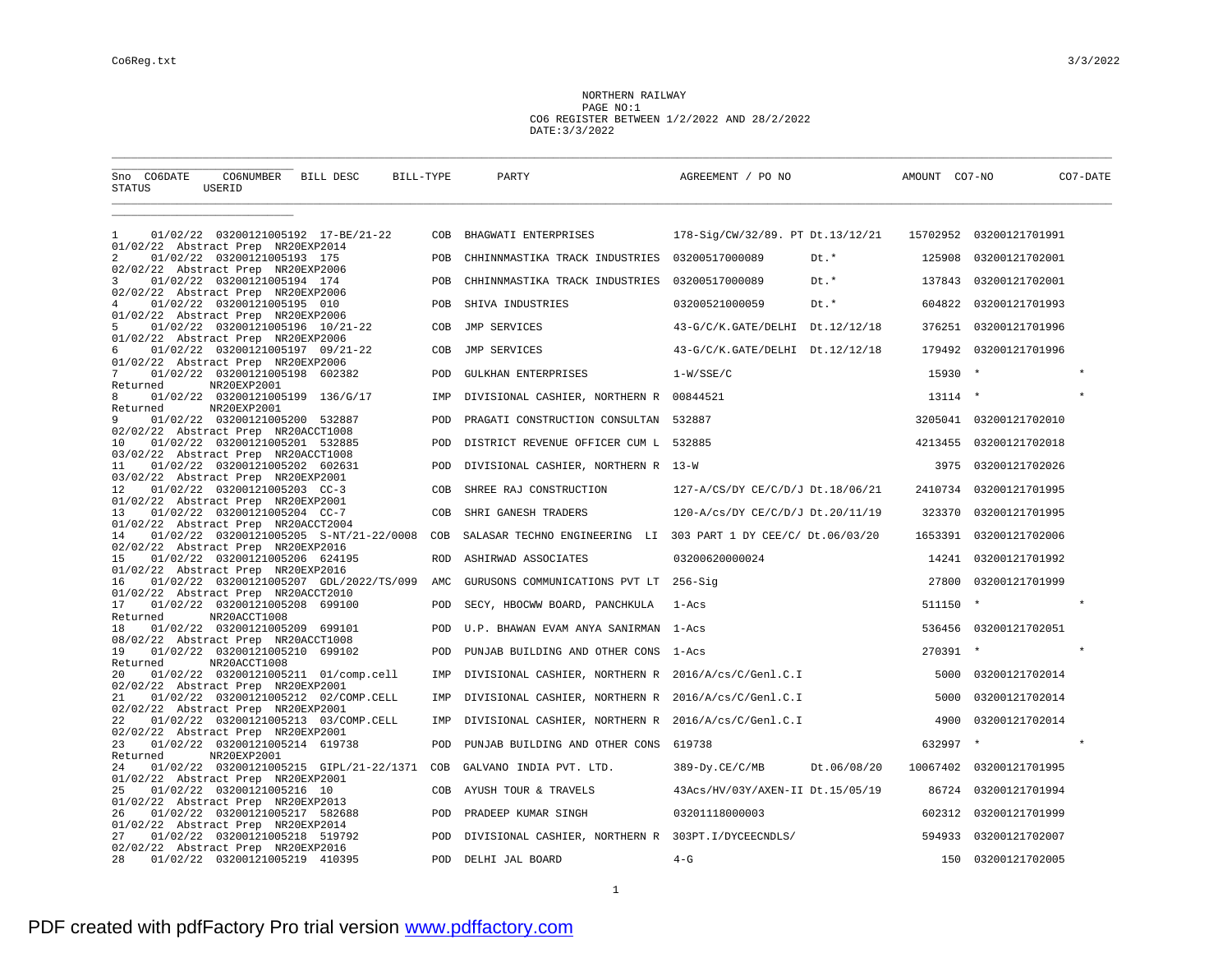| 02/02/22 Abstract Prep NR20EXP2014                                         |            |                                                   |                                  |           |                         |  |
|----------------------------------------------------------------------------|------------|---------------------------------------------------|----------------------------------|-----------|-------------------------|--|
| 01/02/22 03200121005220 410396<br>29                                       |            | POD VINOD KUMAR RAI                               | $363 - \text{acs}$               |           | 52047 03200121702005    |  |
| 02/02/22 Abstract Prep NR20EXP2014                                         |            |                                                   |                                  |           |                         |  |
| 01/02/22 03200121005221 HR/2122/PWL1/01<br>30                              |            | COB GHAI CONSTRUCTION LTD                         | 74-W/13/135-C/WA/SSB Dt.28/01/20 | 3560032 * |                         |  |
| NR20ACCT1008<br>Returned                                                   |            |                                                   |                                  |           |                         |  |
| 01/02/22 03200121005222 21-22/GST-13<br>31                                 |            | COB DAMODAR CONSTRUCTION CO                       | 140-W/DY.CE/C-II/CDG Dt.16/09/20 |           | 15040110 03200121702008 |  |
| 02/02/22 Abstract Prep NR20EXP2001                                         |            |                                                   |                                  |           |                         |  |
| 01/02/22 03200121005223 532886<br>32                                       | <b>POD</b> | DBOCW CESS ACCOUNT, NEW DELHI                     | 532886                           |           | 84234 03200121702018    |  |
| 03/02/22 Abstract Prep NR20EXP2001                                         |            |                                                   |                                  |           |                         |  |
| 01/02/22 03200121005224 638343<br>33                                       | POD        | MAHANAGAR TELEPHONE NIGAM LTD. 220-W              |                                  | 2429      | 03200121702000          |  |
| 01/02/22 Abstract Prep NR20EXP2016                                         |            |                                                   |                                  |           |                         |  |
| 01/02/22 03200121005225 638344<br>34<br>01/02/22 Abstract Prep NR20EXP2016 |            | POD M/s S& S Technocrats Pvt Ltd                  | $22 - acs$                       | 827022    | 03200121702000          |  |
| 01/02/22 03200121005226 KK/21-22/212<br>35                                 |            | GEM KK Furniture                                  | GEMC-511687780977088             | 24398     | 03200121702003          |  |
| 02/02/22 Abstract Prep NR20EXP2006                                         |            |                                                   |                                  |           |                         |  |
| 01/02/22 03200121005227 386827<br>36                                       |            | POD B.G. SLEEPER WORKS                            | 03200520000134                   | 240092    | 03200121702002          |  |
| 02/02/22 Abstract Prep NR20EXP2001                                         |            |                                                   |                                  |           |                         |  |
| 01/02/22 03200121005228 386828<br>37                                       |            | POD B.G. SLEEPER WORKS                            | 03200520000134                   |           | 240092 03200121702002   |  |
| 02/02/22 Abstract Prep NR20EXP2001                                         |            |                                                   |                                  |           |                         |  |
| 02/02/22 03200121005229 2021-22/204<br>38                                  |            | IMP DIVISIONAL CASHIER, NORTHERN R 1              |                                  |           | 9396 03200121702043     |  |
| 07/02/22 Abstract Prep NR20ACCT2015                                        |            |                                                   |                                  |           |                         |  |
| 02/02/22 03200121005230 535398<br>39                                       | POD.       | SIKKA ENGINEERING COMPANY                         | 17-Elect/C/TRD/116               | 10404005  | 03200121702006          |  |
| 02/02/22 Abstract Prep NR20ACCT1008                                        |            |                                                   |                                  |           |                         |  |
| 02/02/22 03200121005231 11<br>40                                           | IMP        | DIVISIONAL CASHIER, NORTHERN R 11                 |                                  |           | 2930 03200121702014     |  |
| 02/02/22 Abstract Prep NR20EXP2001                                         |            |                                                   |                                  |           |                         |  |
| 02/02/22 03200121005232 SI2110090026<br>41                                 |            | POB PATIL RAIL INFRASTUCTURE                      | 03200520000113<br>Dt.*           | 6043451   | 03200121702010          |  |
| 02/02/22 Abstract Prep NR20EXP2001                                         |            |                                                   |                                  |           |                         |  |
| 02/02/22 03200121005233 P.O.no.642474<br>42                                | COB        | STAR CONSTRUCTION COMPANY                         | 369-A/cs/Dy.CE/C/JUC Dt.05/07/18 | 7982920   | 03200121702004          |  |
| 02/02/22 Abstract Prep NR20ACCT1008                                        |            |                                                   |                                  |           |                         |  |
| 02/02/22 03200121005234 MSC/2021/06<br>43                                  |            | COB MEHAR SINGH & CO,                             | $178-W/C/CDG$<br>Dt.04/08/20     |           | 1156304 03200121702015  |  |
| 02/02/22 Abstract Prep NR20EXP2001                                         |            |                                                   |                                  |           |                         |  |
| 02/02/22 03200121005235 KAN/2021/942<br>44                                 |            | COB M/S THE INDIA THERMIT CORPORAT 382-DY CE/C/MB | Dt.04/11/19                      |           | 2412035 03200121702011  |  |
| 02/02/22 Abstract Prep NR20EXP2001                                         |            |                                                   |                                  |           |                         |  |
| 02/02/22 03200121005236 HR/2122/PWL1/01<br>45                              |            | COB GHAI CONSTRUCTION LTD                         | 74-W/13/135-C/WA/SSB Dt.28/01/20 |           | 3560032 03200121702011  |  |
| 02/02/22 Abstract Prep NR20EXP2001                                         |            |                                                   |                                  |           |                         |  |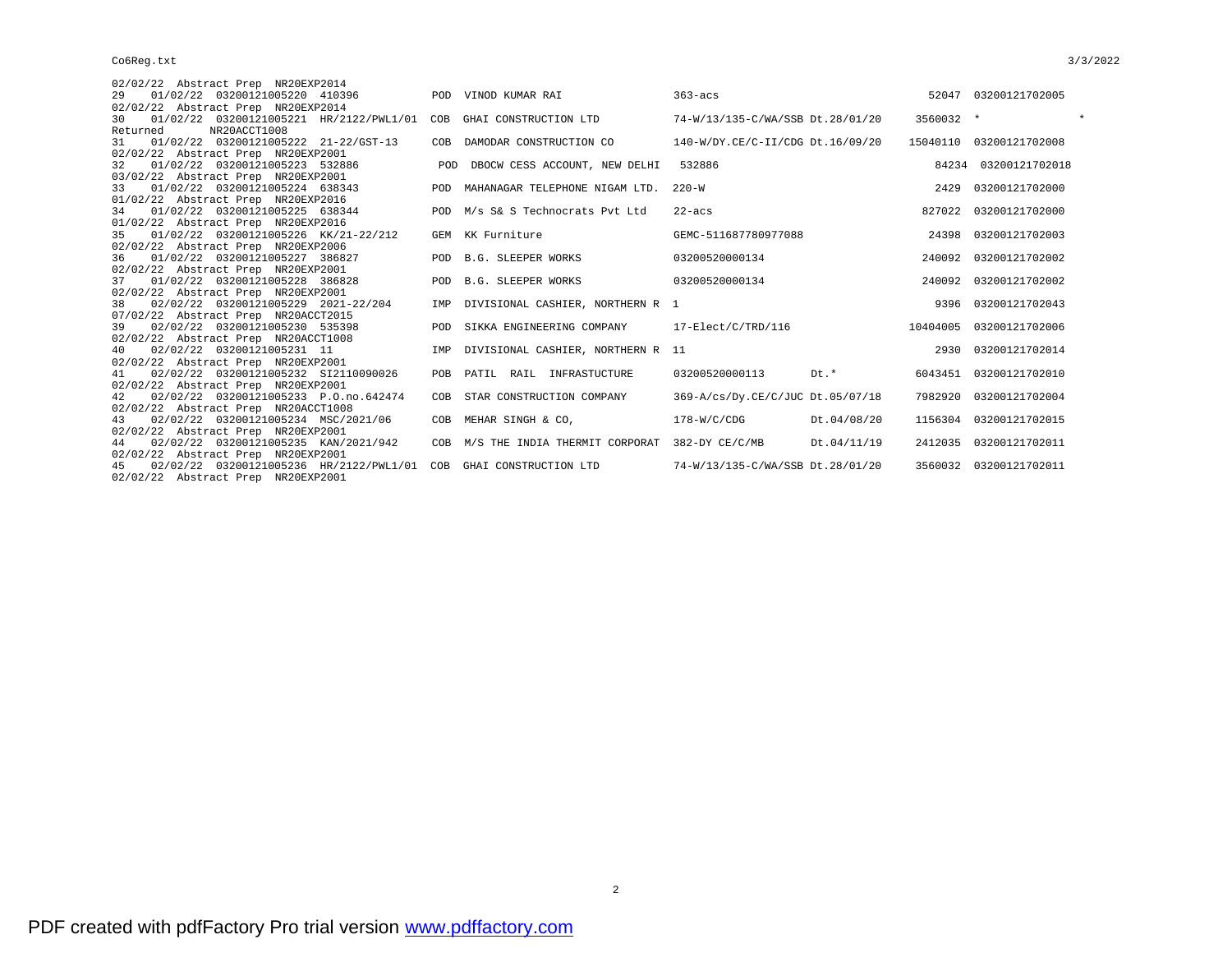NORTHERN RAILWAY PAGE NO:2 CO6 REGISTER BETWEEN 1/2/2022 AND 28/2/2022 DATE:3/3/2022

| CO6NUMBER BILL DESC<br>Sno CO6DATE<br>STATUS<br>USERID                                             | BILL-TYPE  | PARTY                                               | AGREEMENT / PO NO                                              | AMOUNT CO7-NO | CO7-DATE               |
|----------------------------------------------------------------------------------------------------|------------|-----------------------------------------------------|----------------------------------------------------------------|---------------|------------------------|
|                                                                                                    |            |                                                     |                                                                |               |                        |
| 02/02/22 03200121005237 158<br>46<br>02/02/22 Abstract Prep NR20ACCT1008                           | COB        |                                                     | ANGELIQUE INTERNATIONAL LIMITE NR/SnT/WORKS/LDH/59 Dt.15/02/19 |               | 4164232 03200121702016 |
| 02/02/22 03200121005238 A18011/PB/010<br>47<br>02/02/22 Abstract Prep NR20EXP2014                  | COB        |                                                     | ANGELIQUE INTERNATIONAL LIMITE NR/SnT/WORKS/LDH/59 Dt.15/02/19 | 8619258       | 03200121702016         |
| 02/02/22 03200121005239 158<br>48<br>02/02/22 Abstract Prep NR20ACCT1008                           | POD        | PUNJAB BUILDING AND OTHER CONS                      | 159                                                            | 86193         | 03200121702016         |
| 02/02/22 03200121005240 24/2021-22<br>49<br>02/02/22 Abstract Prep NR20EXP2014                     | COB        | TOMAR & COMPANY                                     | 460-ACS/PWAY/TKJ<br>Dt.11/10/21                                | 14370490      | 03200121702012         |
| 02/02/22 03200121005241 18<br>50<br>02/02/22 Abstract Prep NR20EXP2013                             | COB        | ONLINE SOLUTIONS                                    | 384-A/CS/DY. CE/C/JU Dt.04/01/20                               | 127552        | 03200121702009         |
| 02/02/22 03200121005242 633920<br>51<br>NR20ACCT1008<br>Returned                                   | POD        | SECY, HBOCWW BOARD, PANCHKULA                       | 1-W/C/TKJ                                                      | 143705 *      |                        |
| 52<br>02/02/22 03200121005243 PL-43/2021-22<br>03/02/22 Abstract Prep NR20EXP2006                  |            | OTH A G K & COMPANY                                 | $2021 - 22$                                                    |               | 18000 03200121702025   |
| 02/02/22 03200121005244 620570<br>53<br>03/02/22 Abstract Prep NR20EXP2001                         | <b>POD</b> | DISTRICT JUDGE UNA                                  | 2-W/C/Court Case/164                                           | 111382        | 03200121702021         |
| 02/02/22 03200121005245 99<br>54<br>03/02/22 Abstract Prep NR20EXP2016                             | COB        | KAILASH ELECTRO POWER L.L.P                         | 62-DyCEE/C/MB/2014-1 Dt.05/11/15                               |               | 2651837 03200121702017 |
| 02/02/22 03200121005246 535394<br>55<br>04/02/22 Abstract Prep NR20ACCT1008                        | POD        | SECY. UTTARAKHAND BUILDING AND 17-Elect/C/LabourCes |                                                                | 34064         | 03200121702030         |
| 02/02/22 03200121005247 535395<br>56<br>04/02/22 Abstract Prep NR20ACCT1008                        | POD        | UTTAR PRADESH BUILDING AND OTH 17-Elect/C/LabourCes |                                                                | 323175        | 03200121702030         |
| 02/02/22 03200121005248 60<br>57<br>03/02/22 Abstract Prep NR20ACCT2014                            | COB        | M/S KUMAR ASSOCIATES                                | 17-Elect/C/T/JUC/59B Dt.20/10/20                               | 75660         | 03200121702017         |
| 58<br>02/02/22 03200121005249 619602<br>NR20EXP2001<br>Returned                                    | IMP        | DIVISIONAL CASHIER, NORTHERN R 2021/DY.FACAO/C/CDG/ |                                                                | 10000 *       |                        |
| 02/02/22 03200121005250 620559<br>59<br>03/02/22 Abstract Prep NR20ACCT1008                        | POD        | REGISTRAR GENERAL, HIGH COURT                       | 2-W/C/Court Case/164                                           |               | 2287564 03200121702021 |
| 60<br>02/02/22 03200121005251 620560<br>03/02/22 Abstract Prep NR20ACCT1008                        | POD        | REGISTRAR GENERAL, HIGH COURT                       | 2-W/C/Court Case/164                                           | 4847498       | 03200121702021         |
| 02/02/22 03200121005252 620561<br>61<br>03/02/22 Abstract Prep NR20ACCT1008                        | POD        | REGISTRAR GENERAL, HIGH COURT                       | 2-W/C/Court Case/164                                           | 4626887       | 03200121702021         |
| 62<br>02/02/22 03200121005253 620562<br>03/02/22 Abstract Prep NR20ACCT1008                        | POD        | REGISTRAR GENERAL, HIGH COURT                       | 2-W/C/Court Case/164                                           | 2393996       | 03200121702021         |
| 02/02/22 03200121005254 620563<br>63<br>03/02/22 Abstract Prep NR20ACCT1008                        | POD        | REGISTRAR GENERAL, HIGH COURT                       | 2-W/C/Court Case/164                                           | 3269788       | 03200121702021         |
| 02/02/22 03200121005255 620564<br>64<br>03/02/22 Abstract Prep NR20ACCT1008                        | POD        | REGISTRAR GENERAL, HIGH COURT                       | 2-W/C/Court Case/164                                           | 1453735       | 03200121702021         |
| 02/02/22 03200121005256 620565<br>65<br>03/02/22 Abstract Prep NR20ACCT1008                        | POD        | REGISTRAR GENERAL, HIGH COURT                       | 2-W/C/Court Case/164                                           | 4609885       | 03200121702021         |
| 02/02/22 03200121005257 620566<br>66<br>03/02/22 Abstract Prep NR20ACCT1008                        | POD        | REGISTRAR GENERAL, HIGH COURT                       | 2-W/C/Court Case/164                                           | 3219520       | 03200121702021         |
| 02/02/22 03200121005258 620567<br>67<br>03/02/22 Abstract Prep NR20ACCT1008                        | POD        | REGISTRAR GENERAL, HIGH COURT                       | 2-W/C/Court Case/164                                           | 4160247       | 03200121702021         |
| 02/02/22 03200121005259 620568<br>68                                                               | POD        | REGISTRAR GENERAL, HIGH COURT                       | 2-W/C/Court Case/164                                           | 3713470       | 03200121702021         |
| 03/02/22 Abstract Prep NR20ACCT1008<br>02/02/22 03200121005260 620569<br>69                        | POD        | REGISTRAR GENERAL, HIGH COURT                       | 2-W/C/Court Case/164                                           |               | 6564417 03200121702021 |
| 03/02/22 Abstract Prep NR20ACCT1008<br>70<br>03/02/22 03200121005261 21-22/HR/19                   | COB        | M/S SHREE KARNI TRADERS                             | 94-W/C/SSB Dt.04/06/20                                         | 5944779 *     |                        |
| NR20ACCT1008<br>Returned<br>03/02/22 03200121005262 619602<br>71                                   | IMP        | DIVISIONAL CASHIER, NORTHERN R 2021/DY.FACAO/C/CDG/ |                                                                |               | 10000 03200121702019   |
| 03/02/22 Abstract Prep NR20EXP2001<br>72<br>03/02/22 03200121005263 01<br>NR20ACCT1008<br>Returned | COB        | RAVINDRA KUMAR CONTRACTOR-MORA 399A-DY/CE/C/MB      | Dt.23/09/21                                                    | 2394036 *     |                        |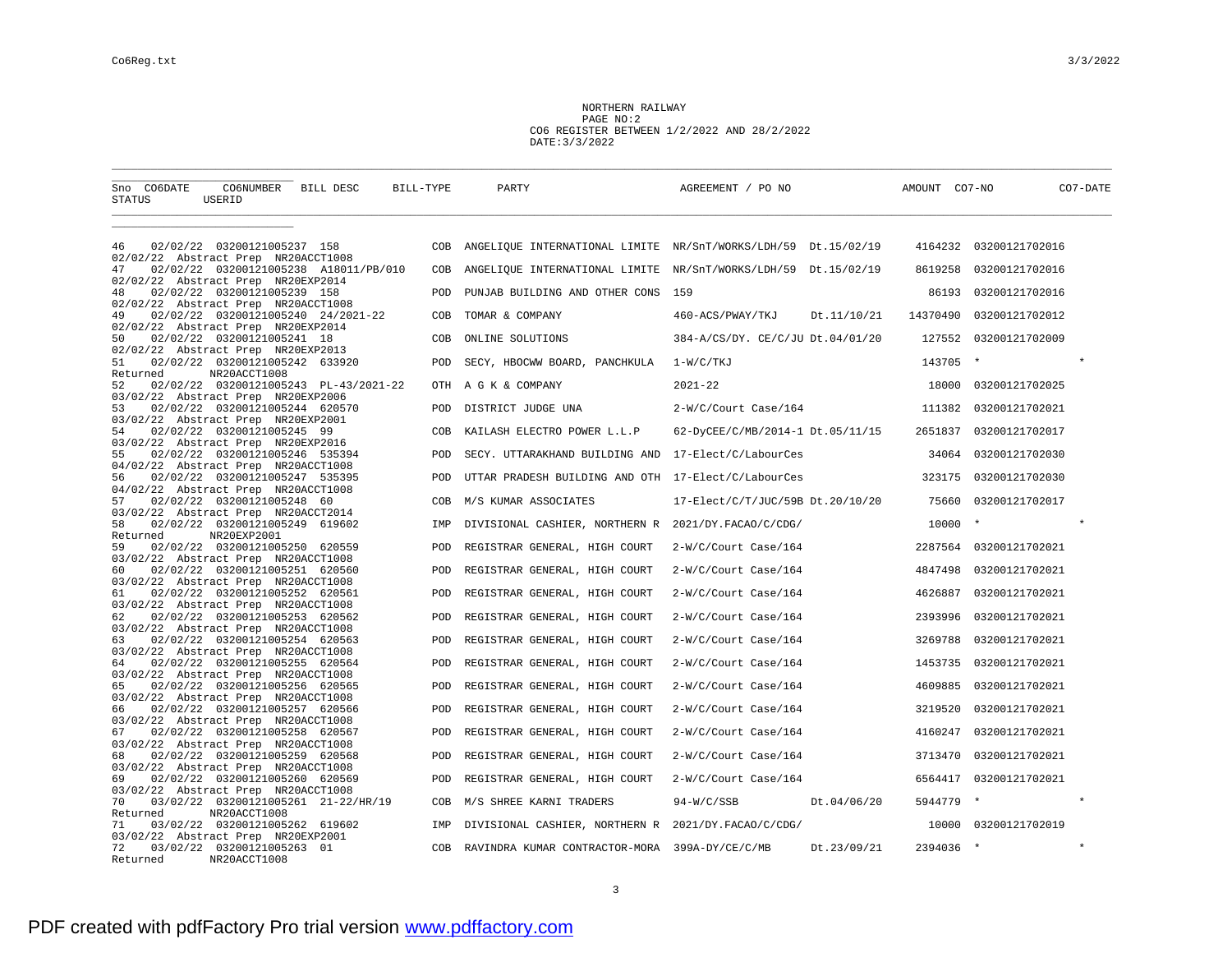| 73 03/02/22 03200121005264 1           |  |
|----------------------------------------|--|
| Returned NR20ACCT1008                  |  |
| 74 03/02/22 03200121005265 9           |  |
| 04/02/22 Abstract Prep NR20EXP2001     |  |
| 75 03/02/22 03200121005266 225         |  |
| 04/02/22 Abstract Prep NR20EXP2001     |  |
| 76  03/02/22  03200121005267  223      |  |
| 04/02/22 Abstract Prep NR20EXP2001     |  |
| 77  03/02/22  03200121005268  224      |  |
| 04/02/22 Abstract Prep NR20EXP2001     |  |
| 78  03/02/22  03200121005269  185148   |  |
| 04/02/22 Abstract Prep NR20EXP2001     |  |
| 79  03/02/22  03200121005270  07       |  |
| 04/02/22 Abstract Prep NR20EXP2001     |  |
| 80 03/02/22 03200121005271 11          |  |
| 04/02/22 Abstract Prep NR20EXP2001     |  |
| 81 03/02/22 03200121005272 04          |  |
| 03/02/22 Abstract Prep NR20ACCT1008    |  |
| 82 03/02/22 03200121005273 03          |  |
| 03/02/22 Abstract Prep NR20ACCT1008    |  |
| 83 03/02/22 03200121005274 61/AA/21-22 |  |
| 03/02/22 Abstract Prep NR20EXP2001     |  |
| 84 03/02/22 03200121005275 21031011    |  |
| 07/02/22 Abstract Prep NR20ACCT2010    |  |
| 85 03/02/22 03200121005276 21031014    |  |
| 07/02/22 Abstract Prep NR20ACCT2010    |  |
| 86 03/02/22 03200121005277 21031009    |  |
| 07/02/22 Abstract Prep NR20ACCT2015    |  |
| 87  03/02/22  03200121005278  21031012 |  |
| 07/02/22 Abstract Prep NR20ACCT2010    |  |
| 88 03/02/22 03200121005279 21031015    |  |
| 07/02/22 Abstract Prep NR20ACCT2015    |  |
| 89 03/02/22 03200121005280 20031006    |  |
| Returned NR20ACCT1008                  |  |
| 90 03/02/22 03200121005281 21031013    |  |
| 07/02/22 Abstract Prep NR20ACCT2015    |  |

| 73<br>03/02/22 03200121005264 1           |            | COB C.S.E. INFRA                       | 334-ACS/C/TKJ     | Dt.30/03/12 | 68493 *   |                        | $\star$ |
|-------------------------------------------|------------|----------------------------------------|-------------------|-------------|-----------|------------------------|---------|
| Returned<br>NR20ACCT1008                  |            |                                        |                   |             |           |                        |         |
| 03/02/22 03200121005265 9<br>74           |            | IMP DIVISIONAL CASHIER, NORTHERN R 9   |                   |             |           | 2952 03200121702027    |         |
| 04/02/22 Abstract Prep NR20EXP2001        |            |                                        |                   |             |           |                        |         |
| 03/02/22 03200121005266 225<br>75         |            | IMP DIVISIONAL CASHIER, NORTHERN R 9 G |                   |             |           | 3112 03200121702027    |         |
| 04/02/22 Abstract Prep NR20EXP2001        |            |                                        |                   |             |           |                        |         |
| 03/02/22 03200121005267 223<br>76         |            | IMP DIVISIONAL CASHIER, NORTHERN R 9 G |                   |             |           | 3144 03200121702027    |         |
| 04/02/22 Abstract Prep NR20EXP2001        |            |                                        |                   |             |           |                        |         |
| 03/02/22 03200121005268 224<br>77         | IMP        | DIVISIONAL CASHIER, NORTHERN R 9 G     |                   |             | 2806      | 03200121702027         |         |
| 04/02/22 Abstract Prep NR20EXP2001        |            |                                        |                   |             |           |                        |         |
| 03/02/22 03200121005269 185148<br>78      | POD        | SR.POST MASTER, INDRAPRASTHA H 12 G    |                   |             | 1000      | 03200121702028         |         |
| 04/02/22 Abstract Prep NR20EXP2001        |            |                                        |                   |             |           |                        |         |
| 79<br>03/02/22 03200121005270 07          | IMP        | DIVISIONAL CASHIER, NORTHERN R 07      |                   |             | 2855      | 03200121702027         |         |
| 04/02/22 Abstract Prep NR20EXP2001        |            |                                        |                   |             |           |                        |         |
| 03/02/22 03200121005271 11<br>80          |            | IMP DIVISIONAL CASHIER, NORTHERN R 11  |                   |             |           | 1760 03200121702027    |         |
| 04/02/22 Abstract Prep NR20EXP2001        |            |                                        |                   |             |           |                        |         |
| 03/02/22 03200121005272 04<br>81          |            | POB B.G. SLEEPER WORKS                 | 03200521000037    | $Dt.*$      |           | 3159335 03200121702025 |         |
| 03/02/22 Abstract Prep NR20ACCT1008       |            |                                        |                   |             |           |                        |         |
| 03/02/22 03200121005273 03<br>82          | <b>POB</b> | B G SLEEPER WORKS-HANUMANGARH          | 03200521000038    | Dt.*        |           | 2135075 03200121702025 |         |
| 03/02/22 Abstract Prep NR20ACCT1008       |            |                                        |                   |             |           |                        |         |
| 03/02/22 03200121005274 61/AA/21-22<br>83 | COB        | AGRAWAL ASSOCIATES                     | 180-W/CONST-I/CDG | Dt.07/11/20 |           | 1378247 03200121702022 |         |
| 03/02/22 Abstract Prep NR20EXP2001        |            |                                        |                   |             |           |                        |         |
| 03/02/22 03200121005275 21031011<br>84    |            | COB RAILTEL ENTERPRISES LIMITED        | 7EI/BTI-SGNR      | Dt.05/02/20 |           | 105622 03200121702042  |         |
| 07/02/22 Abstract Prep NR20ACCT2010       |            |                                        |                   |             |           |                        |         |
| 03/02/22 03200121005276 21031014<br>85    |            | COB RAILTEL ENTERPRISES LIMITED        | 7EI/BTI-SGNR      | Dt.05/02/20 | 998518    | 03200121702042         |         |
| 07/02/22 Abstract Prep NR20ACCT2010       |            |                                        |                   |             |           |                        |         |
| 03/02/22 03200121005277 21031009<br>86    |            | COB RAILTEL ENTERPRISES LIMITED        | 7EI/BTI-SGNR      | Dt.05/02/20 | 1324254   | 03200121702042         |         |
| 07/02/22 Abstract Prep NR20ACCT2015       |            |                                        |                   |             |           |                        |         |
| 03/02/22 03200121005278 21031012<br>87    |            | COB RAILTEL ENTERPRISES LIMITED        | 7EI/BTI-SGNR      | Dt.05/02/20 |           | 853082 03200121702042  |         |
| 07/02/22 Abstract Prep NR20ACCT2010       |            |                                        |                   |             |           |                        |         |
| 03/02/22 03200121005279 21031015<br>88    |            | COB RAILTEL ENTERPRISES LIMITED        | 7EI/BTI-SGNR      | Dt.05/02/20 |           | 1856618 03200121702042 |         |
| 07/02/22 Abstract Prep NR20ACCT2015       |            |                                        |                   |             |           |                        | $\star$ |
| 03/02/22 03200121005280 20031006<br>89    |            | COB RAILTEL ENTERPRISES LIMITED        | 7EI/BTI-SGNR      | Dt.05/02/20 | 1109225 * |                        |         |
| NR20ACCT1008<br>Returned                  |            |                                        |                   |             |           |                        |         |
| 03/02/22 03200121005281 21031013<br>90    |            | COB RAILTEL ENTERPRISES LIMITED        | 7EI/BTI-SGNR      | Dt.05/02/20 |           | 2647639 03200121702042 |         |

4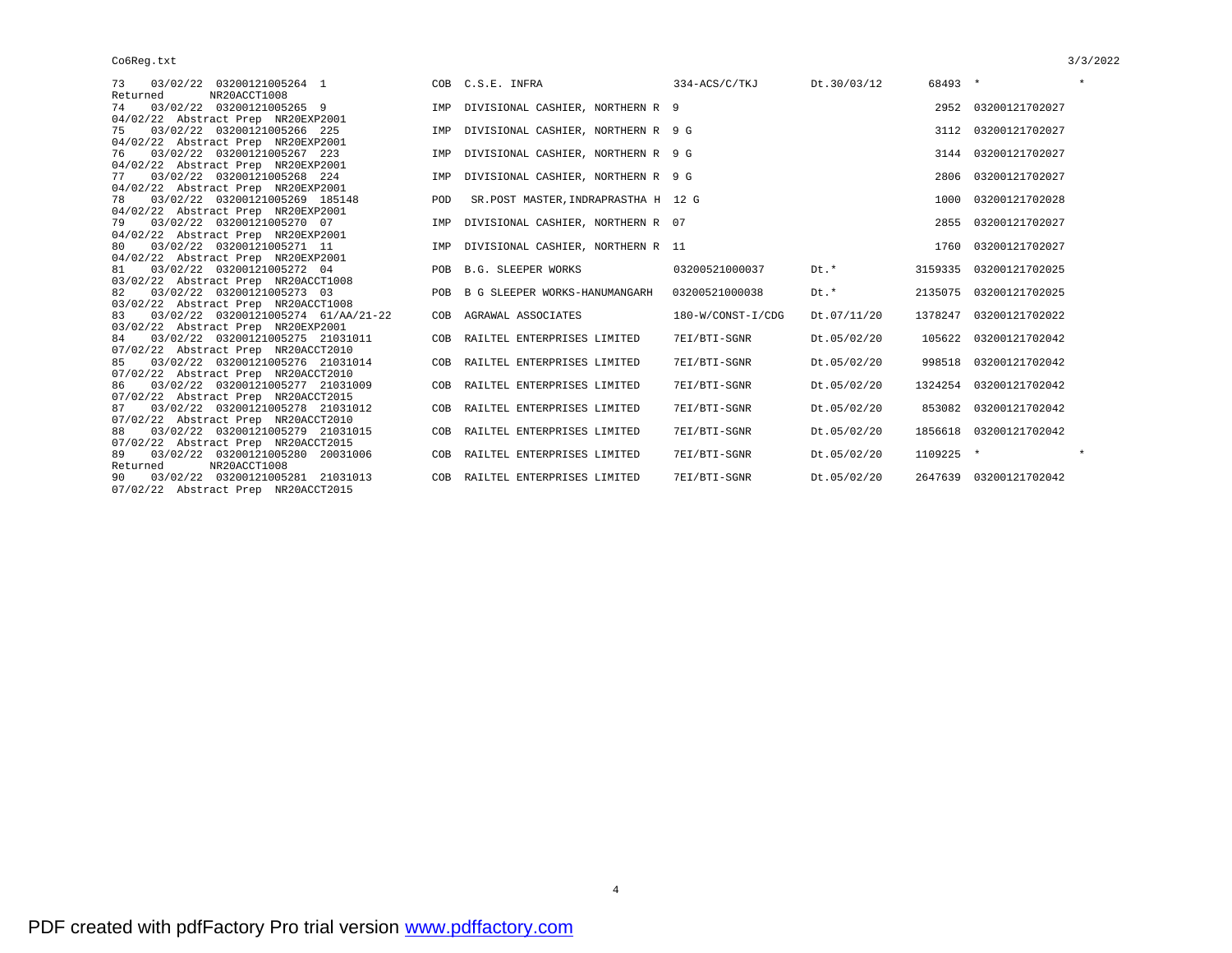NORTHERN RAILWAY PAGE NO:3 CO6 REGISTER BETWEEN 1/2/2022 AND 28/2/2022 DATE:3/3/2022

| CO6NUMBER BILL DESC<br>Sno CO6DATE<br>STATUS<br>USERID                                                                   | BILL-TYPE  | PARTY                                               | AGREEMENT / PO NO                                               | AMOUNT CO7-NO | CO7-DATE            |  |
|--------------------------------------------------------------------------------------------------------------------------|------------|-----------------------------------------------------|-----------------------------------------------------------------|---------------|---------------------|--|
| 03/02/22 03200121005282 20081003<br>91                                                                                   |            | COB RAILTEL ENTERPRISES LIMITED                     | 7EI/BTI-SGNR Dt.05/02/20                                        | 440638 *      |                     |  |
| NR20ACCT2015<br>Returned                                                                                                 |            |                                                     |                                                                 |               |                     |  |
| 03/02/22 03200121005283 07<br>92<br>04/02/22 Abstract Prep NR20EXP2001                                                   |            | IMP DIVISIONAL CASHIER, NORTHERN R 07               |                                                                 |               | 1624 03200121702027 |  |
| 03/02/22 03200121005284 624197<br>93                                                                                     |            | ROD KAMAL SINGH TELECOM AND ELECTR 03200617000012   |                                                                 | $90753$ *     |                     |  |
| NR20EXP2016<br>Returned<br>94<br>03/02/22 03200121005285 16<br>NR20ACCT1008<br>Returned                                  |            | COB C.S.E. INFRA                                    | 334-ACS/C/TKJ<br>Dt.30/03/12                                    | $1 +$         |                     |  |
| 03/02/22 03200121005286 oct-2021<br>95                                                                                   | IMP        | DIVISIONAL CASHIER, NORTHERN R IMPREST BILL         |                                                                 | 9500          | 03200121702038      |  |
| 04/02/22 Abstract Prep NR20EXP2014<br>96<br>03/02/22 03200121005287 D/064/2021-22<br>03/02/22 Abstract Prep NR20ACCT2014 | COB        |                                                     | IC ELECTRICALS COMPANY PRIVATE 298-DY CEE/C//NDLS/2 Dt.02/07/20 | 807107        | 03200121702023      |  |
| 03/02/22 03200121005288 519790<br>97<br>04/02/22 Abstract Prep NR20EXP2016                                               | POD        | DBOCW CESS ACCOUNT, NEW DELHI                       | 298DY.CEE/CNDLS/L.CE                                            |               | 8071 03200121702030 |  |
| 98<br>03/02/22 03200121005289 27                                                                                         | COB        | SARASWATI CONSTRUCTIONS                             | $182-W/C/CDG$<br>Dt.05/06/21                                    | 689256        | 03200121702024      |  |
| 03/02/22 Abstract Prep NR20EXP2002<br>99<br>03/02/22 03200121005290 CC-35<br>NR20ACCT1008<br>Returned                    | COB        | MAAN BUILDERS                                       | 74-W/1/1/209/WA/D/JA Dt.12/12/17                                | 12256265 *    |                     |  |
| 03/02/22 03200121005291 31/cee/c/tkj<br>100                                                                              | IMP        | DIVISIONAL CASHIER, NORTHERN R 182                  |                                                                 | 8955          | 03200121702046      |  |
| 08/02/22 Abstract Prep NR20EXP2016<br>03/02/22 03200121005292 21-22/HR/19<br>101<br>04/02/22 Abstract Prep NR20EXP2001   | COB        | M/S SHREE KARNI TRADERS                             | 94-W/C/SSB Dt.04/06/20                                          | 5944779       | 03200121702032      |  |
| 03/02/22 03200121005293 421021<br>102<br>04/02/22 Abstract Prep NR20ACCT1008                                             | POD        | HARYANA BUILDING AND OTHER CON 129                  |                                                                 | 132317        | 03200121702039      |  |
| 03/02/22 03200121005294 228<br>103                                                                                       | IMP        | DIVISIONAL CASHIER, NORTHERN R 9-G                  |                                                                 | 6639          | 03200121702027      |  |
| 04/02/22 Abstract Prep NR20EXP2001<br>03/02/22 03200121005295 0S0113000459<br>104<br>NR20ACCT1008<br>Returned            | POB        | STEEL AUTHORITY OF INDIA LTD                        | $187-S$ Dt.*                                                    | 69273375 *    |                     |  |
| 03/02/22 03200121005296 033<br>105                                                                                       | OEX        | FAAIO ENTERPRISES                                   | 00844521                                                        | 31565         | 03200121702028      |  |
| 04/02/22 Abstract Prep NR20EXP2006<br>03/02/22 03200121005297 MH-15<br>106<br>04/02/22 Abstract Prep NR20EXP2016         | COB        | RACHANA ENTERPRISES                                 | 322-DY.CEE/C/NDLS/20 Dt.15/07/21                                | 2002605       | 03200121702030      |  |
| 03/02/22 03200121005298 MH-16<br>107<br>04/02/22 Abstract Prep NR20EXP2016                                               | COB        | RACHANA ENTERPRISES                                 | 322-DY.CEE/C/NDLS/20 Dt.15/07/21                                | 2840748       | 03200121702030      |  |
| 03/02/22 03200121005299 109<br>108                                                                                       | COB        | KAILASH ELECTRO POWER L.L.P                         | 294-DYCEE/C/NDLS/201 Dt.26/05/18                                | 5262486       | 03200121702034      |  |
| 04/02/22 Abstract Prep NR20EXP2016<br>03/02/22 03200121005300 519787<br>109<br>04/02/22 Abstract Prep NR20ACCT1008       | POD        | HARYANA BUIDLING AND OTHER CON 322DYCEE/C/NDLS/L.CE |                                                                 | 28407         | 03200121702030      |  |
| 03/02/22 03200121005301 519785<br>110<br>04/02/22 Abstract Prep NR20ACCT1008                                             | POD        | HARYANA BUIDLING AND OTHER CON 322DYCEE/C/NDLS/L.CE |                                                                 | 20026         | 03200121702030      |  |
| 03/02/22 03200121005302 602382<br>111                                                                                    | POD        | GULKHAN ENTERPRISES                                 | $1-W/SSE/C$                                                     | 15930         | 03200121702028      |  |
| 04/02/22 Abstract Prep NR20EXP2001<br>03/02/22 03200121005303 BATHINDACC-4<br>112<br>04/02/22 Abstract Prep NR20EXP2014  | COB        | <b>MAAN BUILDERS</b>                                | 74-W/1/1/512/WA/UMB Dt.18/10/21                                 | 4439963       | 03200121702029      |  |
| 04/02/22 03200121005304 064<br>113<br>NR20ACCT1008<br>Returned                                                           | <b>SPB</b> | SHREE BALAJI ENTERPRISES                            | 03200521000062                                                  | $40706$ *     | $\star$             |  |
| 04/02/22 03200121005305 279250<br>114                                                                                    | POD        | R.S.SHARMA CONTRACTORS PRIVATE 03200518000021       |                                                                 | 1443630       | 03200121702031      |  |
| 04/02/22 Abstract Prep NR20ACCT1008<br>04/02/22 03200121005306 260<br>115<br>04/02/22 Abstract Prep NR20EXP2014          |            | IMP DIVISIONAL CASHIER, NORTHERN R 178-Sig          |                                                                 | 420000        | 03200121702035      |  |
| 04/02/22 03200121005307 101<br>116                                                                                       |            | COB SANJEEV                                         | 48-G/C/K.GATE/DLI Dt.25/03/19                                   |               | 1 03200121702040    |  |
| 07/02/22 Abstract Prep NR20EXP2001<br>04/02/22 03200121005308 153<br>117<br>NR20EXP2001<br>Returned                      |            | POD UTTAR PARDESH BUILDING & OTHER 35-W             |                                                                 | $111810 *$    | $\star$             |  |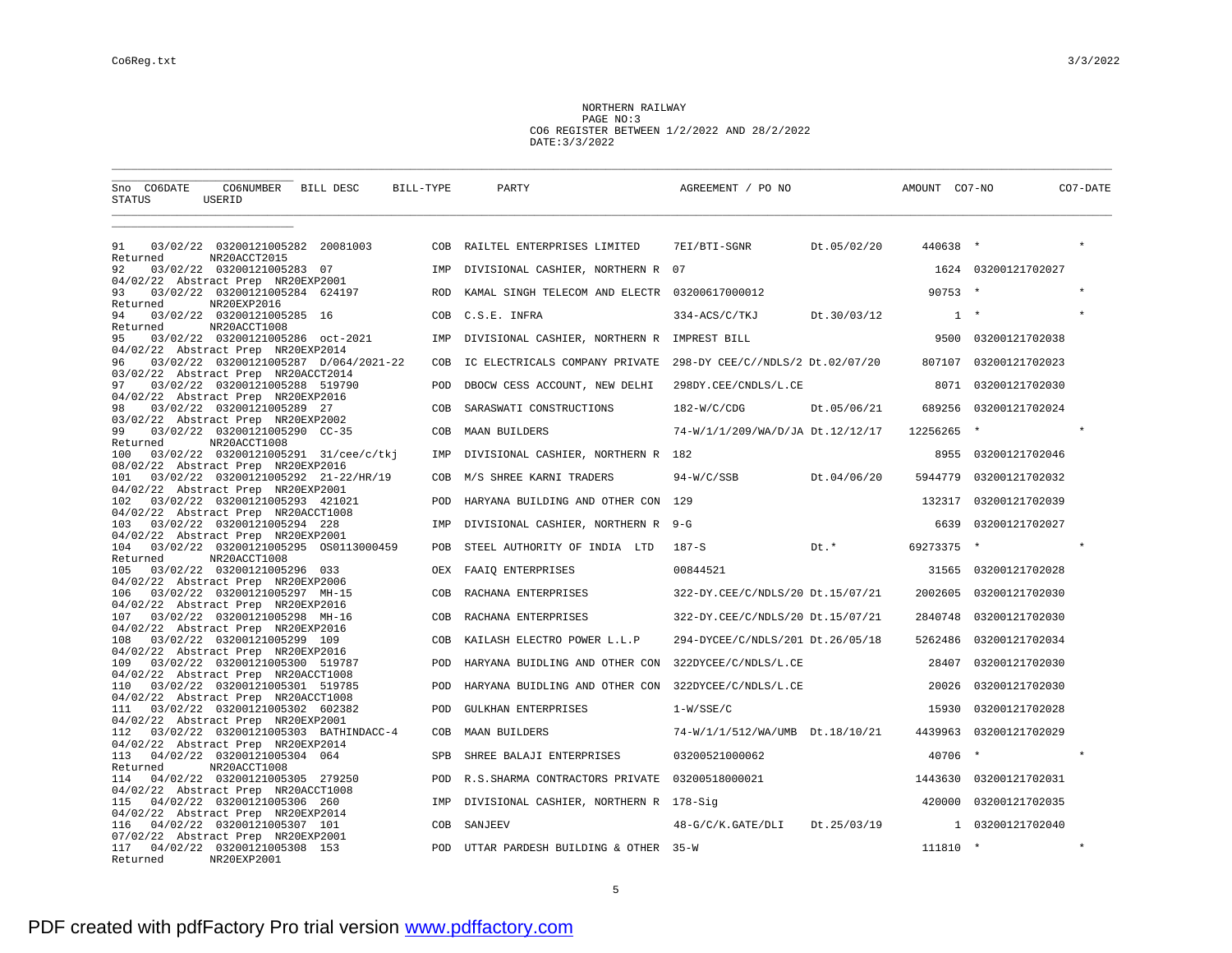| 118  04/02/22  03200121005309  1384-S                                  |            | IMP DIVISIONAL CASHIER, NORTHERN R 22-G                           |                                              |             |            | 9994 03200121702033    |         |
|------------------------------------------------------------------------|------------|-------------------------------------------------------------------|----------------------------------------------|-------------|------------|------------------------|---------|
| 04/02/22 Abstract Prep NR20EXP2001                                     |            |                                                                   |                                              |             |            |                        |         |
| 119  04/02/22  03200121005310  RKC/DBD/13/21-2  COB  R.K.CONSTRUCTIONS |            |                                                                   | 86-W/DY.CE/C-II/CSB Dt.24/03/21 6990505.99 * |             |            |                        | $\star$ |
| Returned<br>NR20ACCT1008                                               |            |                                                                   |                                              |             |            |                        |         |
| 120 04/02/22 03200121005311 185150                                     |            | POD UTTAR PARDESH BUILDING & OTHER 35-W                           |                                              |             | 69905 *    |                        | $\star$ |
| Returned<br>NR20ACCT1008                                               |            |                                                                   |                                              |             |            |                        |         |
| 121  04/02/22  03200121005312  064                                     |            | SPB SHREE BALAJI ENTERPRISES                                      | 03200521000062                               |             |            | 40703 03200121702036   |         |
| 04/02/22 Abstract Prep NR20EXP2016                                     |            |                                                                   |                                              |             |            |                        |         |
| 04/02/22 03200121005313 638346<br>122                                  | POD        | MAHANAGAR TELEPHONE NIGAM LTD. 220-W                              |                                              |             | 2287       | 03200121702036         |         |
| 04/02/22 Abstract Prep NR20EXP2016                                     |            |                                                                   |                                              |             |            |                        |         |
| 123 04/02/22 03200121005314 638345                                     |            | POD DIVISIONAL CASHIER, NORTHERN R 220-W                          |                                              |             |            | 2500 03200121702037    |         |
| 04/02/22 Abstract Prep NR20EXP2016                                     |            |                                                                   |                                              |             |            |                        |         |
| 124 07/02/22 03200121005315 40050                                      |            | COB ALCON BUILDERS ENGINEERS PVT 256-Sig-SPL-TKJ-223- Dt.07/12/21 |                                              |             | 16804299 * |                        |         |
| NR20ACCT1008<br>Returned                                               |            |                                                                   |                                              |             |            |                        |         |
| 125 07/02/22 03200121005316 rly/vkc/028                                |            | COB VEE KAY CONSTRUCTIONS                                         | 87-W/C/SSB                                   | Dt.13/11/19 | 917092     | 03200121702044         |         |
| 07/02/22 Abstract Prep NR20ACCT2004                                    |            |                                                                   |                                              |             |            |                        |         |
| 126 07/02/22 03200121005317 01                                         |            | COB RAVINDER KUMAR CONTRACTOR                                     | 399A-DY/CE/C/MB                              | Dt.23/09/21 |            | 2394036 03200121702041 |         |
| 07/02/22 Abstract Prep NR20EXP2001                                     |            |                                                                   |                                              |             |            |                        |         |
| 127 07/02/22 03200121005318 392814                                     |            | POD DIVISIONAL CASHIER, NORTHERN R 172/Sig/P/TW                   |                                              |             |            | 412600 03200121702055  |         |
| 08/02/22 Abstract Prep NR20ACCT2015                                    |            |                                                                   |                                              |             |            |                        |         |
| 128  07/02/22  03200121005319  2122489                                 |            | POB MANISH TRADER-BHILAI                                          | 2122489<br>$Dt + t$                          |             |            | 354000 03200121702050  |         |
| 08/02/22 Abstract Prep NR20ACCT2014                                    |            |                                                                   |                                              |             |            |                        |         |
| 129  07/02/22  03200121005320  NC/151/2020-21                          |            | GEM NIRMALA CABLE                                                 | GEMC-511687736509857                         |             |            | 1066525 03200121702050 |         |
| 08/02/22 Abstract Prep NR20EXP2016                                     |            |                                                                   |                                              |             |            |                        |         |
| 130 07/02/22 03200121005321 141/I/2022                                 |            | IMP DIVISIONAL CASHIER, NORTHERN R 182/Elect/WK/K. Gate           |                                              |             |            | 6498 03200121702047    |         |
| 08/02/22 Abstract Prep NR20EXP2016                                     |            |                                                                   |                                              |             |            |                        |         |
| 131 07/02/22 03200121005322 614301                                     |            | POD EXECUTIVE ENGINEER PTCUL HARID 230-E/C/HW/TSS/JWP             |                                              |             | 7998199    | 03200121702050         |         |
| 08/02/22 Abstract Prep NR20ACCT1008                                    |            |                                                                   |                                              |             |            |                        |         |
| 132 07/02/22 03200121005323 93                                         |            | IMP DIVISIONAL CASHIER, NORTHERN R NR-MBC0ELEC(MISC)/29           |                                              |             |            | 400000 03200121702047  |         |
| 08/02/22 Abstract Prep NR20EXP2016                                     |            |                                                                   |                                              |             |            |                        |         |
| 133 07/02/22 03200121005324 535399                                     | POD        | AHUJA SUPPLIERS & CONTRACTOR                                      | EL/C/MB/Quo. LHS2                            |             |            | 18676 03200121702056   |         |
| 08/02/22 Abstract Prep NR20EXP2016                                     |            |                                                                   |                                              |             |            |                        |         |
| 134 07/02/22 03200121005325 535400                                     | POD        | UTTAR PRADESH BUILDING AND OTH 17-Elect/C/LabourCes               |                                              |             |            | 323363 03200121702056  |         |
| 08/02/22 Abstract Prep NR20EXP2016                                     |            |                                                                   |                                              |             |            |                        |         |
| 135 07/02/22 03200121005326 535                                        | <b>POD</b> | THE SECRETARY HP BUILDING AND 17-Elect/C/TRD/MB                   |                                              |             | 551006 *   |                        | $\star$ |
| NR20EXP2016<br>Returned                                                |            |                                                                   |                                              |             |            |                        |         |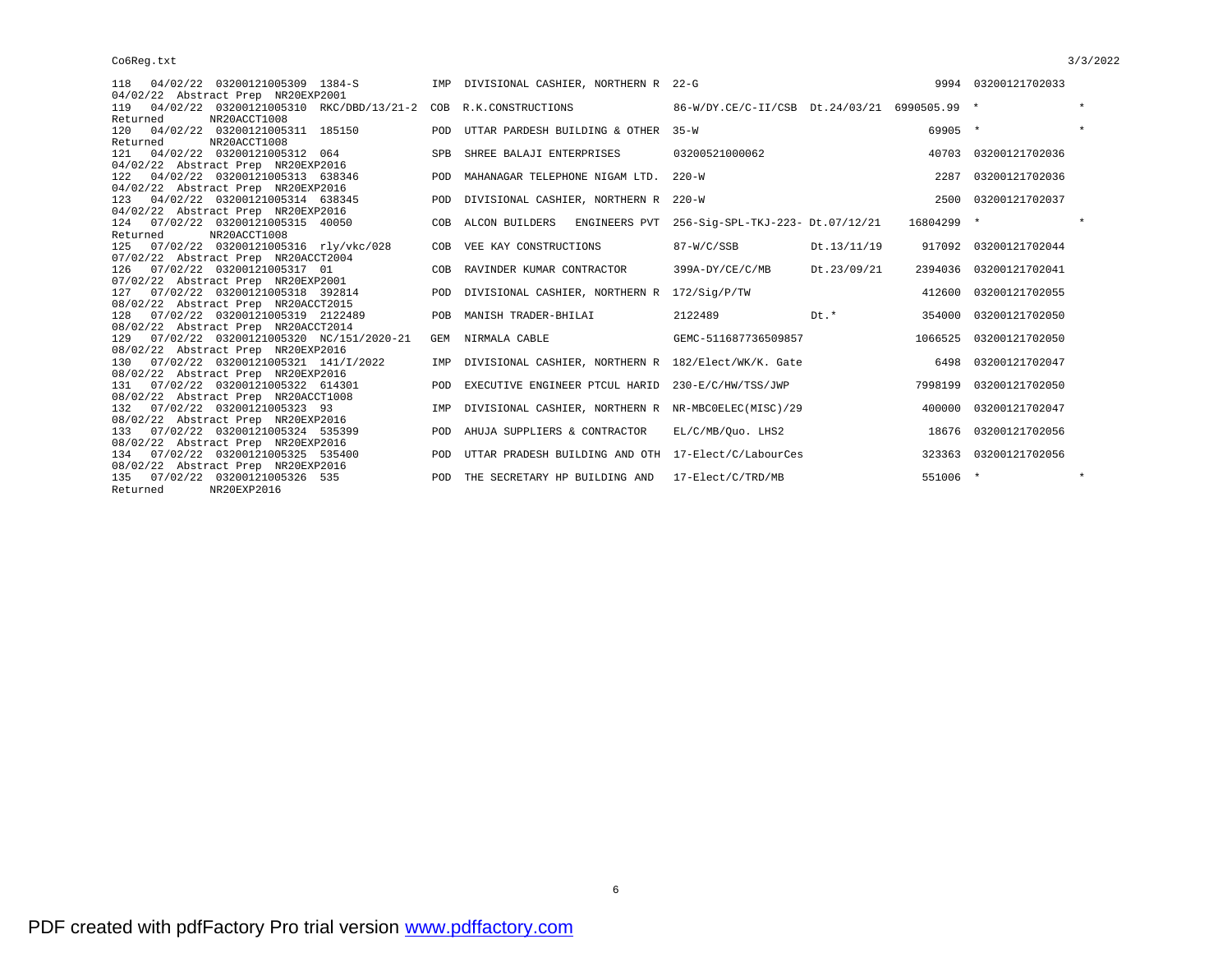NORTHERN RAILWAY PAGE NO:4 CO6 REGISTER BETWEEN 1/2/2022 AND 28/2/2022 DATE:3/3/2022

| CO6NUMBER BILL DESC<br>Sno CO6DATE<br>STATUS<br>USERID                                                                                        | BILL-TYPE  | PARTY                                               | AGREEMENT / PO NO                              | AMOUNT CO7-NO | CO7-DATE       |
|-----------------------------------------------------------------------------------------------------------------------------------------------|------------|-----------------------------------------------------|------------------------------------------------|---------------|----------------|
|                                                                                                                                               |            |                                                     |                                                |               |                |
| 07/02/22 03200121005327 96<br>136<br>NR20EXP2016<br>Returned                                                                                  | IMP        | DIVISIONAL CASHIER, NORTHERN R NR-MBC0ELEC(MISC)/29 |                                                | 380000 *      |                |
| 137<br>07/02/22 03200121005328 535396<br>Returned<br>NR20EXP2016                                                                              | POD        | DIVISIONAL CASHIER, NORTHERN R NR-MBC0ELEC(MISC)/30 |                                                | 117197 *      |                |
| 138<br>07/02/22 03200121005329 01-G<br>14/02/22 Abstract Prep NR20EXP2001                                                                     | IMP        | DIVISIONAL CASHIER, NORTHERN R 01-G/Dy.CE/C/MB      |                                                | 14000         | 03200121702091 |
| 07/02/22 03200121005330 01-G<br>139<br>14/02/22 Abstract Prep NR20EXP2001                                                                     | IMP        | DIVISIONAL CASHIER, NORTHERN R 01-G/Dy.CE/C/MB      |                                                | 13990         | 03200121702091 |
| 07/02/22 03200121005331 767<br>140                                                                                                            | OEX        | AMBIKA PRASHAD SHARMA                               | LIB/2                                          | 771           | 03200121702048 |
| 08/02/22 Abstract Prep NR20EXP2001<br>07/02/22 03200121005332 410397<br>141<br>08/02/22 Abstract Prep NR20ACCT2015                            | POD        | DRO - CUM - LAC REWARI                              | $7-W/LAC$                                      | 250085        | 03200121702054 |
| 07/02/22 03200121005333 532888<br>142<br>08/02/22 Abstract Prep NR20EXP2001                                                                   | POD        | SECRETARY HARYANA BUILDING AND 532888               |                                                | 102739        | 03200121702048 |
| 07/02/22 03200121005334 765<br>143<br>08/02/22 Abstract Prep NR20EXP2001                                                                      | OEX        | AMBIKA PRASHAD SHARMA                               | LIB/3                                          | 1965          | 03200121702048 |
| 144 07/02/22 03200121005335 BIS/21-22/JW-09<br>Returned<br>NR20EXP2001                                                                        | OEX        | BRISK INFOTECH SOLUTIONS F.Y                        | $26 - S$                                       | 18526         | $\star$        |
| 07/02/22 03200121005336 1397-S<br>145<br>08/02/22 Abstract Prep NR20EXP2001                                                                   | IMP        | DIVISIONAL CASHIER, NORTHERN R 21-G                 |                                                | 9000          | 03200121702049 |
| 07/02/22 03200121005337 013<br>146<br>09/02/22 Abstract Prep NR20ACCT2005                                                                     | <b>VEL</b> | PIONEER WORLD                                       | $178-Siq$                                      | 47500         | 03200121702061 |
| 07/02/22 03200121005338 262<br>147<br>11/02/22 Abstract Prep NR20ACCT2015                                                                     | IMP        | DIVISIONAL CASHIER, NORTHERN R 178-Sig              |                                                | 11980         | 03200121702078 |
| 07/02/22 03200121005339 579498<br>148                                                                                                         | OTH        | HIMANSHU UPADHAYAY                                  | ARB. / kIRAN iNFRA                             | 26140         | 03200121702057 |
| 09/02/22 Abstract Prep NR20ACCT2015<br>07/02/22 03200121005340 663358491049<br>149                                                            | OTH        | DELHI JAL BOARD DELHI                               | $WC/PT-1$                                      | 1850          | 03200121702057 |
| 09/02/22 Abstract Prep NR20ACCT2015<br>07/02/22 03200121005341 579496<br>150                                                                  | POD        | DIVISIONAL CASHIER, NORTHERN R cash imprest cnk sta |                                                | 255500        | 03200121702052 |
| 08/02/22 Abstract Prep NR20ACCT2015<br>07/02/22 03200121005342 142210981740050<br>151                                                         | COB        | ALCON BUILDERS                                      | ENGINEERS PVT 256-Sig-SPL-TKJ-223- Dt.07/12/21 | 16804299      | 03200121702045 |
| 08/02/22 Abstract Prep NR20ACCT2015<br>152 07/02/22 03200121005343 DCC/079A/19-20<br>Returned<br>NR20ACCT1008                                 | POB        | DIGITAL COMMUNICATION AND CON LKO/4/17              | Dt.*                                           | 1115430.4 *   |                |
| 07/02/22 03200121005344 424<br>153                                                                                                            | COB        | ADVANCE TECHNOLOGIES                                | 287-Sig/C/TKJ/PCM/Pt Dt.07/06/19               | 35800         | 03200121702057 |
| 09/02/22 Abstract Prep NR20ACCT2010<br>07/02/22 03200121005345 415<br>154                                                                     | IMP        | DIVISIONAL CASHIER, NORTHERN R HW-LRJ IMPRESS       |                                                | 840000        | 03200121702058 |
| 09/02/22 Abstract Prep NR20ACCT2015<br>07/02/22 03200121005346 519794<br>155                                                                  | POD        | RASHMI MALHOTRA                                     | 238DYCEE/C/NDLS/LEGA                           | 35053         | 03200121702050 |
| 08/02/22 Abstract Prep NR20EXP2016<br>07/02/22 03200121005347 RBE/2021-22/138 COB<br>156                                                      |            | M/S RAILBIT ENGINEERS PRIVATE                       | 570-Sig/PS/ Quotatio Dt.22/12/20               | 15589         | 03200121702057 |
| 09/02/22 Abstract Prep NR20ACCT2010<br>07/02/22 03200121005348 26<br>157                                                                      | POB        | <b>B.G. SLEEPER WORKS</b>                           | 03200520000134<br>Dt.*                         | 929840        | 03200121702048 |
| 08/02/22 Abstract Prep NR20EXP2006<br>08/02/22 03200121005349 624197<br>158                                                                   | ROD        | KAMAL SINGH TELECOM AND ELECTR 03200617000012       |                                                | 90753         | 03200121702053 |
| 08/02/22 Abstract Prep NR20EXP2016<br>08/02/22 03200121005350 21-22/UKH02<br>159                                                              | COB        | M/S SHREE KARNI TRADERS                             | 74-W/1/1/509-A/WA/UM Dt.23/08/21               | 8723046       | 03200121702063 |
| 09/02/22 Abstract Prep NR20ACCT2015<br>08/02/22 03200121005351 BTI-GST/2/21-22 COB<br>160                                                     |            | RAMESH CHAND JAIN                                   | 223-W/C/UMB Dt.04/12/17                        | 1354266       | 03200121702071 |
| 10/02/22 Abstract Prep NR20ACCT2015<br>08/02/22 03200121005352 TS/1515/2021-22 GEM TIMES STATIONERS PRIVATE LIMIT GEMC-511687793841125<br>161 |            |                                                     |                                                | 5172          | 03200121702068 |
| 10/02/22 Abstract Prep NR20ACCT2002<br>08/02/22 03200121005353 12<br>162<br>11/02/22 Abstract Prep NR20ACCT2015                               | IMP        | DIVISIONAL CASHIER, NORTHERN R 172/Sig/TW           |                                                | 7000          | 03200121702078 |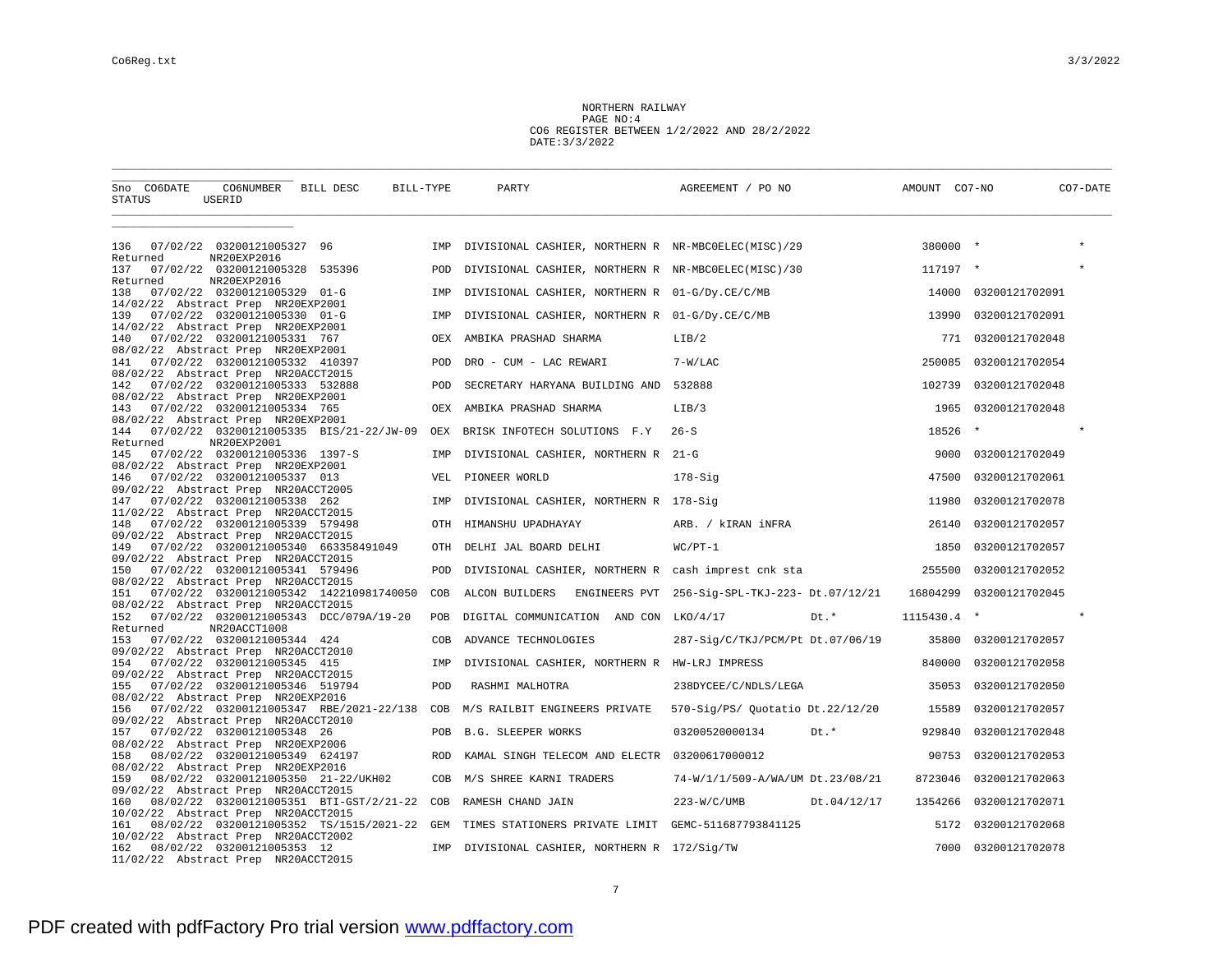| 08/02/22 03200121005354 602968<br>163                                |            | POD MAHANAGAR TELEPHONE NIGAM LTD. 602968                            |                                  |             | 13189 03200121702067    |
|----------------------------------------------------------------------|------------|----------------------------------------------------------------------|----------------------------------|-------------|-------------------------|
| 09/02/22 Abstract Prep NR20EXP2001<br>164 08/02/22 03200121005355 77 |            | COB VERMA TRAVELS                                                    | 137-W/DY.CE/CONST-II Dt.11/02/20 |             | 139994 03200121702059   |
| 09/02/22 Abstract Prep NR20EXP2002                                   |            |                                                                      |                                  |             |                         |
| 08/02/22 03200121005356 185150<br>165                                |            | POD UTTAR PARDESH BUILDING & OTHER 35-W                              |                                  |             | 69905 03200121702060    |
| 09/02/22 Abstract Prep NR20ACCT1008                                  |            |                                                                      |                                  |             |                         |
| 08/02/22 03200121005357 RKC/DBD/13/21-2 COB R.K.CONSTRUCTIONS<br>166 |            |                                                                      | 86-W/DY.CE/C-II/CSB Dt.24/03/21  |             | 6990506 03200121702060  |
| 09/02/22 Abstract Prep NR20EXP2001                                   |            |                                                                      |                                  |             |                         |
| 08/02/22 03200121005358 699103<br>167                                |            | POD MANOJ KUMAR GUPTA                                                | $1-W$                            |             | 21130 03200121702065    |
| 09/02/22 Abstract Prep NR20ACCT2015                                  |            |                                                                      |                                  |             |                         |
| 08/02/22 03200121005359 699059<br>168                                |            | POD MANOJ KUMAR GUPTA                                                | $1 - W$                          |             | 21130 03200121702065    |
| 09/02/22 Abstract Prep NR20ACCT2015                                  |            |                                                                      |                                  |             |                         |
| 08/02/22 03200121005360 496<br>169                                   | COB        | THE INDIA THERMIT CORPORATION                                        | 185/W/C/UMB                      | Dt.29/09/15 | 409779 03200121702128   |
| 17/02/22 Abstract Prep NR20ACCT2015                                  |            |                                                                      |                                  |             |                         |
| 170 08/02/22 03200121005361 495                                      | COB        | THE INDIA THERMIT CORPORATION                                        | 185/W/C/UMB                      | Dt.29/09/15 | 1410763 03200121702128  |
| 17/02/22 Abstract Prep NR20ACCT2015                                  |            |                                                                      |                                  |             |                         |
| 171  08/02/22  03200121005362  66715076                              |            | COB BABA PROJECTS PRIVATE LIMITED- 256/SIG/SPL/TKJ/219T Dt. 22/05/21 |                                  | 3972150 *   |                         |
| NR20ACCT1008<br>Returned                                             |            |                                                                      |                                  |             |                         |
| 172  08/02/22  03200121005363  60                                    |            | COB PRAGATI CONSTRUCTION CONSULTAN 74-W/4/1/411-A/WA/MB Dt.26/06/19  |                                  |             | 12933698 03200121702062 |
| 09/02/22 Abstract Prep NR20EXP2001                                   |            |                                                                      |                                  |             |                         |
| 173 08/02/22 03200121005364 2705T20/00863                            |            | RTS RITES LTD.                                                       | W20-000863                       |             | 98811 03200121702066    |
| 09/02/22 Abstract Prep NR20ACCT2014                                  |            |                                                                      |                                  |             |                         |
| 174 08/02/22 03200121005365 R3307T21/01967                           |            | RTS RITES LTD.                                                       | S21-001967                       | 108600 *    | $\star$                 |
| NR20EXP2016<br>Returned                                              |            |                                                                      |                                  |             |                         |
| 08/02/22 03200121005366 R2705T21/15658<br>175                        |            | RTS RITES LTD.                                                       | W21-015658                       |             | 26856 03200121702066    |
| 09/02/22 Abstract Prep NR20ACCT2014                                  |            |                                                                      |                                  |             |                         |
| 08/02/22 03200121005367 R2705T21/17337<br>176                        |            | RTS RITES LTD.                                                       | W21-017337                       |             | 2732 03200121702066     |
| 09/02/22 Abstract Prep NR20ACCT2014                                  |            |                                                                      |                                  |             |                         |
| 08/02/22 03200121005368 R2705T21/17490<br>177                        |            | RTS RITES LTD.                                                       | W21-017490                       |             | 19078 03200121702066    |
| 09/02/22 Abstract Prep NR20ACCT2014                                  |            |                                                                      |                                  |             |                         |
| 08/02/22 03200121005369 R1906T21/13274<br>178                        |            | RTS RITES LTD.                                                       | E21-013274                       |             | 20364 03200121702066    |
| 09/02/22 Abstract Prep NR20ACCT2014                                  |            |                                                                      |                                  |             |                         |
| 179  08/02/22  03200121005370  R3307T21/10410                        |            | RTS RITES LTD.                                                       | S21-010410                       | 8391 *      | $\star$                 |
| Returned<br>NR20EXP2016                                              |            |                                                                      |                                  |             |                         |
| 180 08/02/22 03200121005371 R1906T21/13620                           | <b>RTS</b> | RITES LTD.                                                           | E21-013620                       |             | 17469 03200121702066    |
| 09/02/22 Abstract Prep NR20ACCT2014                                  |            |                                                                      |                                  |             |                         |

8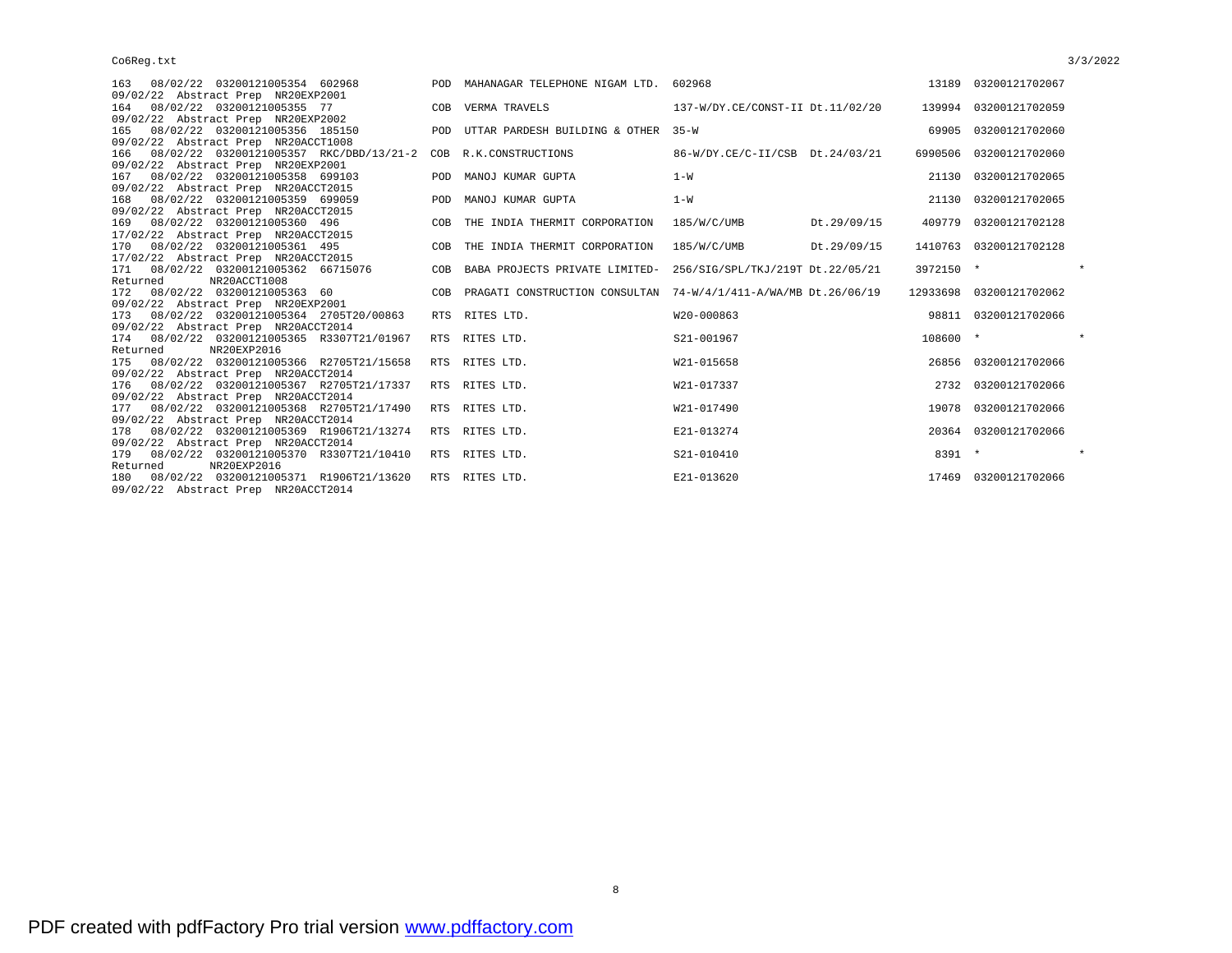NORTHERN RAILWAY PAGE NO:5 CO6 REGISTER BETWEEN 1/2/2022 AND 28/2/2022 DATE:3/3/2022

| Sno CO6DATE<br>STATUS                                                             | CO6NUMBER BILL DESC<br>USERID                          | BILL-TYPE  | PARTY                                        | AGREEMENT / PO NO                   | AMOUNT CO7-NO | CO7-DATE               |
|-----------------------------------------------------------------------------------|--------------------------------------------------------|------------|----------------------------------------------|-------------------------------------|---------------|------------------------|
| 181                                                                               | 08/02/22 03200121005372 R2210T21/01767                 |            | RTS RITES LTD.                               | C21-001767                          |               | 380904 03200121702067  |
| 09/02/22 Abstract Prep NR20EXP2006<br>182                                         | 08/02/22 03200121005373 R0708T21/23725                 |            | RTS RITES LTD.                               | N21-023725                          |               | 26383 03200121702066   |
| 09/02/22 Abstract Prep NR20ACCT2014<br>183                                        | 08/02/22 03200121005374 R0708T21/23746                 |            | RTS RITES LTD.                               | N21-023746                          | 12607.12 *    | $\star$                |
| Returned<br>184                                                                   | NR20ACCT1008<br>08/02/22 03200121005375 R2705T21/18392 |            | RTS RITES LTD.                               | W21-018392                          |               | 52946 03200121702077   |
| 11/02/22 Abstract Prep NR20ACCT2005<br>185                                        | 08/02/22 03200121005376 R0708T21/23757                 | <b>RTS</b> | RITES LTD.                                   | N21-023757                          | 5297          | 03200121702066         |
| 09/02/22 Abstract Prep NR20ACCT2014<br>186<br>11/02/22 Abstract Prep NR20ACCT2005 | 08/02/22 03200121005377 R0708T21/24086                 |            | RTS RITES LTD.                               | N21-024086                          | 84454         | 03200121702077         |
| 187<br>09/02/22 Abstract Prep NR20ACCT2014                                        | 08/02/22 03200121005378 R0708T21/24496                 | <b>RTS</b> | RITES LTD.                                   | N21-024496                          | 13559         | 03200121702066         |
| 188<br>09/02/22 Abstract Prep NR20EXP2006                                         | 08/02/22 03200121005379 R2210T21/01831                 |            | RTS RITES LTD.                               | C21-001831                          | 381003        | 03200121702067         |
| 189<br>09/02/22 Abstract Prep NR20EXP2006                                         | 08/02/22 03200121005380 R2210T21/01852                 | <b>RTS</b> | RITES LTD.                                   | C21-001852                          | 381003        | 03200121702067         |
| 190<br>09/02/22 Abstract Prep NR20EXP2006                                         | 08/02/22 03200121005381 R2210T21/01856                 | RTS        | RITES LTD.                                   | C21-001856                          | 381003        | 03200121702067         |
| 191<br>09/02/22 Abstract Prep NR20EXP2006                                         | 08/02/22 03200121005382 R2210T21/01862                 | RTS        | RITES LTD.                                   | C21-001862                          | 381003        | 03200121702067         |
| 192<br>09/02/22 Abstract Prep NR20ACCT2014                                        | 09/02/22 03200121005383 SSMD/21-22/39                  | <b>WOC</b> | SSM DIESELS                                  | 17-Elect./Dy. CEE/C/ Dt.30/09/16    | 645359        | 03200121702064         |
| 193<br>09/02/22 Abstract Prep NR20ACCT2014                                        | 09/02/22 03200121005384 AR/SAL/181                     | <b>WOC</b> | ANAMIKA REFCON                               | 17-ELECT/DYCEE/C/T/1 Dt.25/07/18    | 239947        | 03200121702064         |
| 194<br>09/02/22 Abstract Prep NR20ACCT2014                                        | 09/02/22 03200121005385 001                            | COB        | ARENGG CONSTRUCTION                          | $17$ -Elect/C/TRD/JUC/Q Dt.06/10/20 | 135621        | 03200121702066         |
| 195<br>10/02/22 Abstract Prep NR20ACCT2010                                        | 09/02/22 03200121005386 19                             | VEL        | SHARMA TOUR & TRAVELS                        | 473-Sig/P/UMB                       | 81600         | 03200121702073         |
| 196<br>11/02/22 Abstract Prep NR20EXP2001                                         | 09/02/22 03200121005387 544569                         | POD        | PRAMOD KUMAR RAI                             | 92E/CAO/C/K.GATE                    | 3470          | 03200121702079         |
| 197<br>11/02/22 Abstract Prep NR20EXP2001                                         | 09/02/22 03200121005388 544573                         | POD        | SHAILENDRA TIWARY                            | 92E/CAO/C/K.GATE                    | 9280          | 03200121702079         |
| 198<br>10/02/22 Abstract Prep NR20ACCT2015                                        | 09/02/22 03200121005389 844                            | IMP        | DIVISIONAL CASHIER, NORTHERN R 473-Sig/P/UMB |                                     | 4000          | 03200121702074         |
| 199<br>09/02/22 Abstract Prep NR20EXP2006                                         | 09/02/22 03200121005390 31                             |            | COB HEMKUNT ENTERPRISES                      | 2020/CONST./A/cs/ADM Dt.18/10/21    |               | 58765 03200121702067   |
| 200<br>11/02/22 Abstract Prep NR20EXP2006                                         | 09/02/22 03200121005391 036/21-22                      |            | OTH V K Enterprises                          | $\mathbf{1}$                        |               | 43990 03200121702079   |
| 201<br>11/02/22 Abstract Prep NR20ACCT1008                                        | 09/02/22 03200121005392 633921                         | POD        | NIPANI INFRA AND INDUSTRIES PV 435-acs       |                                     |               | 1341441 03200121702082 |
| 202<br>11/02/22 Abstract Prep NR20ACCT2015                                        | 09/02/22 03200121005393 IMP BILL                       | IMP        | DIVISIONAL CASHIER, NORTHERN R IMPREST BILL  |                                     |               | 9500 03200121702086    |
| 203<br>10/02/22 Abstract Prep NR20ACCT2010                                        | 09/02/22 03200121005394 1733                           | AMC        | NETZ INFOCOM PVT LTD                         | $256-Sig$                           | 58410         | 03200121702073         |
| 204<br>11/02/22 Abstract Prep NR20ACCT2015                                        | 09/02/22 03200121005395 263-D                          | IMP        | DIVISIONAL CASHIER, NORTHERN R 129           |                                     | 8000          | 03200121702086         |
| 205 09/02/22 03200121005396 523891<br>Returned                                    | NR20EXP2001                                            | <b>POD</b> | VIJAY GUPTA                                  | 532891                              | 885000 *      |                        |
| 206<br>14/02/22 Abstract Prep NR20EXP2006                                         | 09/02/22 03200121005397 SA/FOB/BMHR/13                 | COB        | SWASTIK ASSOCIATES                           | 78-W/DY CE/C-11/CSB Dt.28/02/19     | 815202        | 03200121702095         |
| 207<br>14/02/22 Abstract Prep NR20EXP2001                                         | 09/02/22 03200121005398 185151                         | <b>POD</b> | UTTAR PARDESH BUILDING & OTHER 35-W          |                                     |               | 8152 03200121702095    |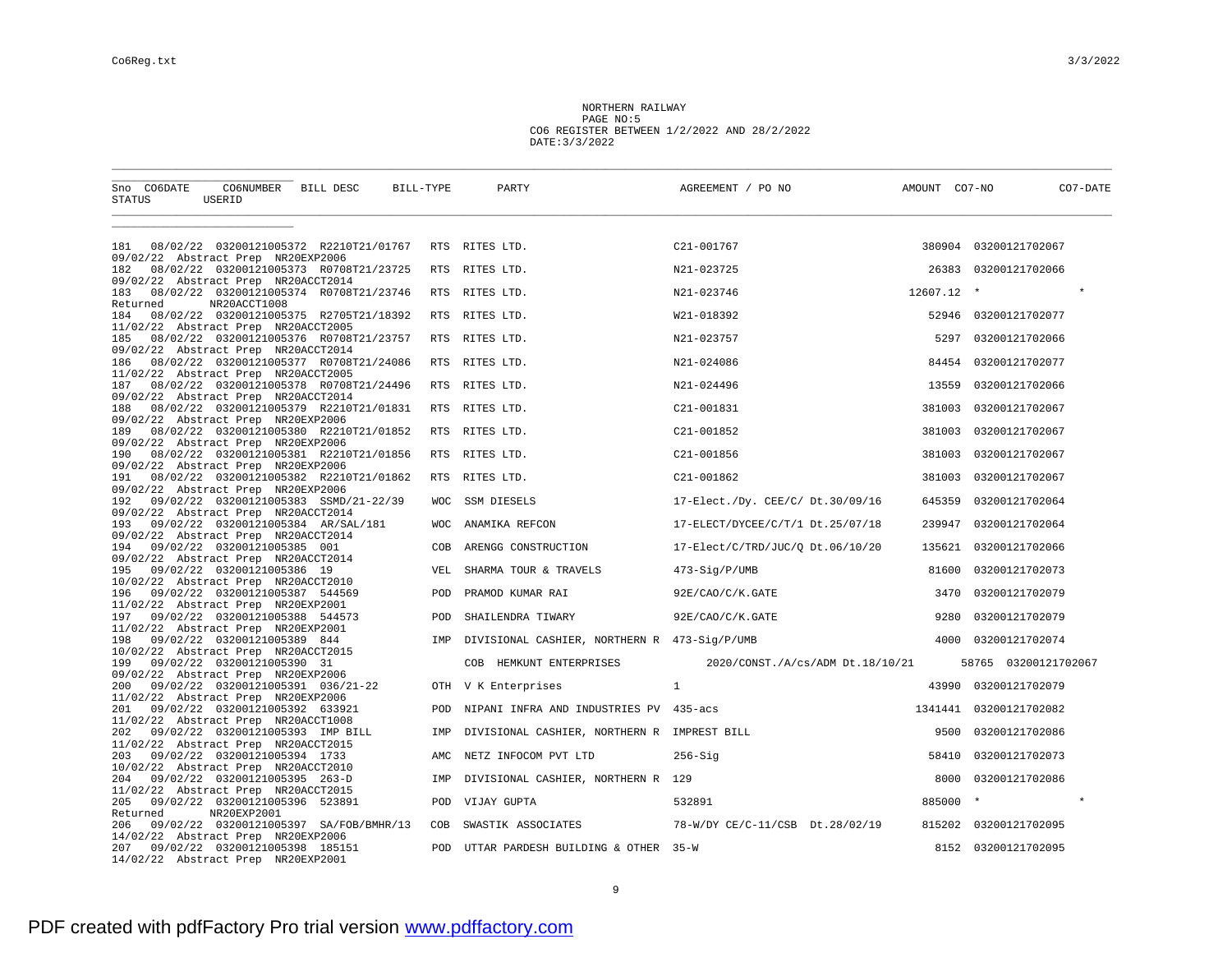| 208 09/02/22 03200121005399 4343<br>10/02/22 Abstract Prep NR20ACCT2010            |         | VEL VIVEK TRAVELS PVT LTD                                          | 03201119000022                   |      |      | 48448 03200121702073    |
|------------------------------------------------------------------------------------|---------|--------------------------------------------------------------------|----------------------------------|------|------|-------------------------|
| 209 09/02/22 03200121005400 376008<br>10/02/22 Abstract Prep NR20ACCT1008          | POD RVG |                                                                    | 03200516000149                   |      |      | 176209 03200121702070   |
| 210 09/02/22 03200121005401 12<br>10/02/22 Abstract Prep NR20EXP2013               |         | COB AYUSH TOUR & TRAVELS                                           | 49-ACS-HV-03Y-DYCE-C Dt.01/06/20 |      |      | 90398 03200121702070    |
| 211 09/02/22 03200121005402 30/nr/2021-22<br>10/02/22 Abstract Prep NR20EXP2001    |         | COB PIR PANCHAL CONSTRUCTION PRIV 118-ACS/DY CE/C/D/JA Dt.05/11/18 |                                  |      |      | 3131600 03200121702075  |
| 212 10/02/22 03200121005403 544570<br>11/02/22 Abstract Prep NR20EXP2001           |         | POD PRASHANT SINGH                                                 | 92E/CAO/C/K.GATE                 |      |      | 3000 03200121702079     |
| 213 10/02/22 03200121005404 544571<br>11/02/22 Abstract Prep NR20EXP2001           | POD     | DHAWAL UNIYAL                                                      | 92E/C/CAO/K.G/DEOKI              |      | 3000 | 03200121702079          |
| 214 10/02/22 03200121005405 544568<br>11/02/22 Abstract Prep NR20EXP2001           |         | POD S.C.RAJPAL                                                     | 1E/MISC/LEGAL CELL               |      |      | 8590 03200121702079     |
| 215 10/02/22 03200121005406 544572<br>11/02/22 Abstract Prep NR20EXP2001           |         | POD BAIJ NATH PATEL                                                | 77E/DLI/SLP/P.K.PAND             |      | 6000 | 03200121702079          |
| 216 10/02/22 03200121005407 8<br>11/02/22 Abstract Prep NR20EXP2001                |         | POB DIVISIONAL CASHIER, NORTHERN R 18-S                            |                                  | Dt.* |      | 985 03200121702081      |
| 217 10/02/22 03200121005408 GST-48/21-22<br>10/02/22 Abstract Prep NR20EXP2016     | COB     | ENFORTURE INFRA TECH PVT. LTD.                                     | 284-DYCEE/C/NDLS/201 Dt.15/06/16 |      |      | 1761472 03200121702069  |
| 218 10/02/22 03200121005409 AB/03/21-22/16<br>10/02/22 Abstract Prep NR20ACCT2015  | COB     | ALCON BUILDERS & ENGINEERS (P)                                     | NR/SNT/WORKS/LDH/69 Dt.10/03/21  |      |      | 18808850 03200121702072 |
| 219 10/02/22 03200121005410 570917<br>10/02/22 Abstract Prep NR20ACCT2015          |         | POD PUNJAB BUILDING AND OTHER CONS 162                             |                                  |      |      | 188089 03200121702072   |
| 220 10/02/22 03200121005411 174/21-22<br>11/02/22 Abstract Prep NR20ACCT2015       | COB     | PUNIA CONSTRUCTION COMPANY                                         | 74-W/1/1/510/WA/UMB Dt.13/04/21  |      |      | 14115691 03200121702083 |
| 221 10/02/22 03200121005412 699104<br>11/02/22 Abstract Prep NR20ACCT2015          |         | POD AO CASH BSNL GMTD AMBALA                                       | $1-G$                            |      |      | 1126 03200121702090     |
| 222 10/02/22 03200121005413 519793<br>11/02/22 Abstract Prep NR20EXP2016           |         | POD MANISH SHARMA                                                  | SLP/C/NO.012778/2021             |      |      | 3000 03200121702087     |
| 223 10/02/22 03200121005414 624200<br>11/02/22 Abstract Prep NR20EXP2016           |         | POD V. K. RAI, RLY. ADVOCATE                                       | 14-Elect./WK/CSB/Arb             |      |      | 17000 03200121702087    |
| 224 10/02/22 03200121005415 624199<br>11/02/22 Abstract Prep NR20EXP2016           |         | POD V. K. RAI, RLY. ADVOCATE                                       | 17-Elect/Dy CEE/C/29             |      |      | 21200 03200121702087    |
| 10/02/22 03200121005416 DL1107002418<br>225<br>16/02/22 Abstract Prep NR20ACCT2010 |         | COB SIEMENS LTD.                                                   | 570-SIG/PS/TENDER/80 Dt.29/06/18 |      |      | 433722 03200121702118   |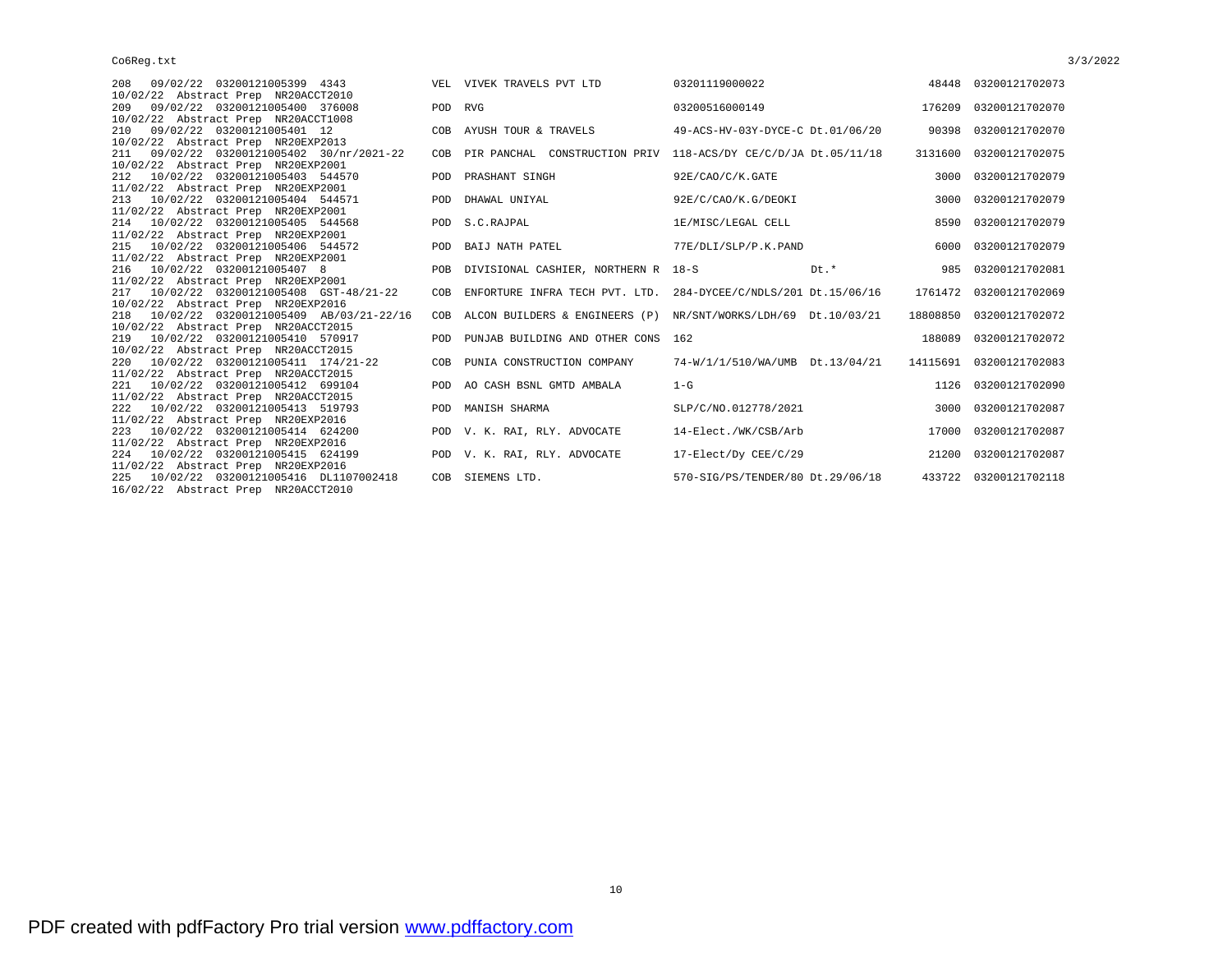NORTHERN RAILWAY PAGE NO:6 CO6 REGISTER BETWEEN 1/2/2022 AND 28/2/2022 DATE:3/3/2022

| Sno CO6DATE<br>STATUS                      | CO6NUMBER BILL DESC<br>USERID                |                                             | BILL-TYPE  | PARTY                                         | AGREEMENT / PO NO                        |        | AMOUNT CO7-NO |                     | CO7-DATE |
|--------------------------------------------|----------------------------------------------|---------------------------------------------|------------|-----------------------------------------------|------------------------------------------|--------|---------------|---------------------|----------|
|                                            |                                              |                                             |            |                                               |                                          |        |               |                     |          |
| 226<br>15/02/22 Abstract Prep NR20ACCT2015 | 10/02/22 03200121005417 706                  |                                             |            | IMP DIVISIONAL CASHIER NORTHERN RA 570- SIG   |                                          |        |               | 3218 03200121702112 |          |
| 227<br>Returned                            | 10/02/22 03200121005418 1215<br>NR20ACCT1008 |                                             | POB        | NEUMANN INFOCOM PRIVATE LIMITE 558            |                                          | $Dt.*$ | $9635.81$ *   |                     |          |
| 228<br>Returned                            | 10/02/22 03200121005419 564<br>NR20ACCT1008  |                                             | POB        | MARK SALES & SERVICES                         | $558 - sig$                              | Dt.*   | 5649.84 *     |                     | $\star$  |
| 229<br>11/02/22 Abstract Prep NR20EXP2001  | 10/02/22 03200121005420 544574               |                                             | POD        | PRAMOD KUMAR RAI                              | 92E/CAO/C/K.GATE                         |        | 6850          | 03200121702079      |          |
| 230<br>11/02/22 Abstract Prep NR20EXP2001  | 10/02/22 03200121005421 544567               |                                             | POD        | NIHAL SINGH                                   | 77-E/DLI/CAT/CAo/C/                      |        | 1830          | 03200121702079      |          |
| 231<br>Returned                            | NR20ACCT1008                                 | 10/02/22 03200121005422 172210983145414 COB |            | CONSTRUCTION CO.<br>LALL                      |                                          |        | 14908572 *    |                     | $\star$  |
| 232<br>11/02/22 Abstract Prep NR20EXP2001  | 11/02/22 03200121005423 2945                 |                                             | VEL.       | FAUJI TOURS & TRAVELS                         | 03200521000019                           |        | 1186070       | 03200121702076      |          |
| 233                                        | 11/02/22 03200121005424 805                  |                                             | VEL        | KALP CAPITAL CONSULTANCY SERVI 03200521000014 |                                          |        | 92900         | 03200121702096      |          |
| 14/02/22 Abstract Prep NR20EXP2006<br>234  | 11/02/22 03200121005425 354                  |                                             | VEL        | RAGHAV ENTERPRISES                            | 03200521000021                           |        | 38325         | 03200121702113      |          |
| 15/02/22 Abstract Prep NR20EXP2006<br>235  | 11/02/22 03200121005426 2758                 |                                             | VEL        | IRWIN ROAD SERVICE STATION                    | $1-S$                                    |        | 81362         | 03200121702113      |          |
| 15/02/22 Abstract Prep NR20EXP2001<br>236  | 11/02/22 03200121005427 159                  |                                             | IMP        | DIVISIONAL CASHIER, NORTHERN R 1-S            |                                          |        | 13785         | 03200121702114      |          |
| 16/02/22 Abstract Prep NR20EXP2001<br>237  | 11/02/22 03200121005428 602386               |                                             | POD        | KALP CAPITAL CONSULTANCY SERVI NR/HQ          |                                          |        | 59937         | 03200121702113      |          |
| 15/02/22 Abstract Prep NR20EXP2001<br>238  | 11/02/22 03200121005429 602387               |                                             | POD        | VIVEK TRAVELS PVT.LTD.                        | $43 - G$                                 |        | 74452         | 03200121702113      |          |
| 15/02/22 Abstract Prep NR20EXP2001<br>239  | 11/02/22 03200121005430 419094               |                                             | POD        | STAR WHITE TOURS                              | NR/HQ                                    |        | 50000         | 03200121702102      |          |
| 14/02/22 Abstract Prep NR20EXP2001<br>240  | 11/02/22 03200121005431 602385               |                                             | POD        | VIVEK TRAVELS PVT.LTD.                        | $36-G$                                   |        | 50000         | 03200121702113      |          |
| 15/02/22 Abstract Prep NR20EXP2001<br>241  | 11/02/22 03200121005432 419093               |                                             | POD        | STAR WHITE TOURS                              | $44 - 4$                                 |        | 25000         | 03200121702102      |          |
| 14/02/22 Abstract Prep NR20EXP2001<br>242  | 11/02/22 03200121005433 602388               |                                             | POD        | STAR WHITE TOURS                              | $37-G$                                   |        | 22635         | 03200121702102      |          |
| 14/02/22 Abstract Prep NR20EXP2001<br>243  | 11/02/22 03200121005434 419095               |                                             | POD        | STAR WHITE TOURS                              | $42 - 4$                                 |        | 25000         | 03200121702102      |          |
| 14/02/22 Abstract Prep NR20EXP2001<br>244  | 11/02/22 03200121005435 620511               |                                             | POD        | ANIL KUMAR LATH                               | 2-W/C/CDG/LegalFeeBi                     |        | 134025        | 03200121702084      |          |
| 11/02/22 Abstract Prep NR20EXP2001<br>245  | 11/02/22 03200121005436 620558               |                                             | POD        | PABITRA KUMAR BISWAL                          | 2-W/C/CourtCase/43/C                     |        | 3000          | 03200121702084      |          |
| 11/02/22 Abstract Prep NR20EXP2001<br>246  | 11/02/22 03200121005437 620510               |                                             | POD        | NEERAJ DADWAL                                 | 2-W/C/CDG/LegalFeeBi                     |        | 84735         | 03200121702084      |          |
| 11/02/22 Abstract Prep NR20EXP2001<br>247  |                                              | 11/02/22 03200121005438 LRC/CHD/68          | COB        | LUCKY ROAD CARRIERS                           | 177-W/C/CDG Dt.15/02/20                  |        | 193462        | 03200121702089      |          |
| 11/02/22 Abstract Prep NR20EXP2002<br>248  |                                              | 11/02/22 03200121005439 424/02/RLY/22       | <b>SPB</b> | INFOSYSTEMS                                   | 51-ACS/DATA ENTRY OP                     |        | 53202         | 03200121702080      |          |
| 11/02/22 Abstract Prep NR20EXP2013         |                                              |                                             |            |                                               |                                          |        |               |                     |          |
| 249<br>11/02/22 Abstract Prep NR20EXP2001  |                                              | 11/02/22 03200121005440 15/221-22           | COB        | DAMODAR CONSTRUCTION CO                       | 132-W/DY.CE/CONST-II Dt.25/01/19 3191566 |        |               | 03200121702089      |          |
| 250<br>11/02/22 Abstract Prep NR20EXP2001  | 11/02/22 03200121005441 619740               |                                             | POD        | ACCOUNTS OFFICER / CASH, BSNL P 85-C/C-II/CDG |                                          |        | 4233          | 03200121702085      |          |
| 251<br>11/02/22 Abstract Prep NR20EXP2001  | 11/02/22 03200121005442 619738               |                                             | POD        | PUNJAB BUILDING & OTHER CONSTR 619738         |                                          |        | 632997        | 03200121702084      |          |
| 252<br>16/02/22 Abstract Prep NR20EXP2001  |                                              | 11/02/22  03200121005443  0S0113000459      | POB        | STEEL AUTHORITY OF INDIA LTD                  | $187-S$                                  | $Dt.*$ | 69273375      | 03200121702115      |          |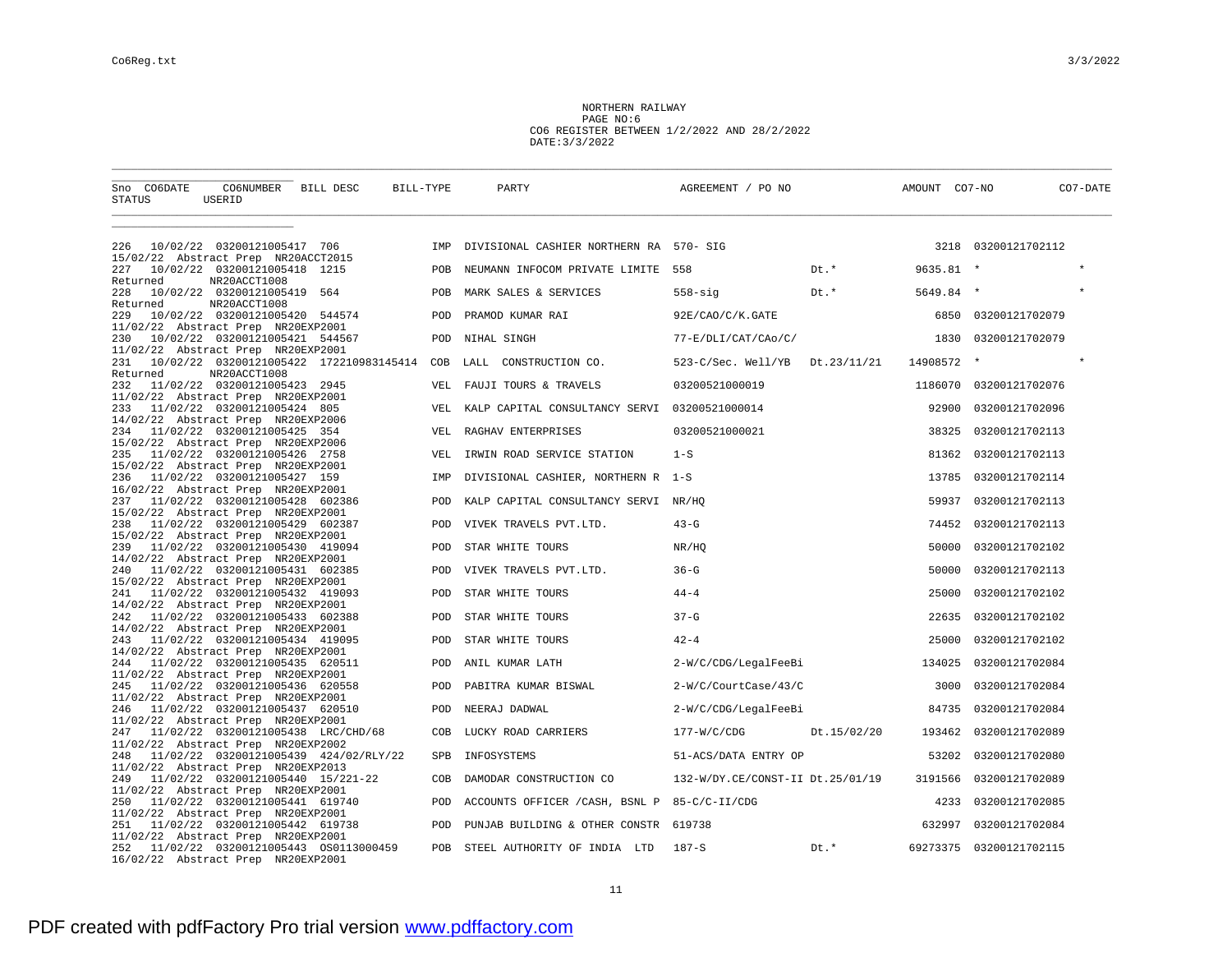| 253 11/02/22 03200121005444 FNDGST/21-22/47 POB BHILAI ENGINEERING CORPORARATI 03200521000065 |            |                                                                 |                                                | Dt.*        |             | 6025080 03200121702100  |         |
|-----------------------------------------------------------------------------------------------|------------|-----------------------------------------------------------------|------------------------------------------------|-------------|-------------|-------------------------|---------|
| 14/02/22 Abstract Prep NR20EXP2001                                                            |            |                                                                 |                                                |             |             |                         |         |
| 254 11/02/22 03200121005445 61                                                                | COB        | PRAGATI CONSTRUCTION CONSULTAN 74-W/1/2/368/WA/CSB- Dt.22/06/20 |                                                |             |             | 4442907 03200121702096  |         |
| 14/02/22 Abstract Prep NR20EXP2001                                                            |            |                                                                 |                                                |             |             |                         |         |
| 11/02/22 03200121005446 185152<br>255                                                         | POD        | UTTAR PARDESH BUILDING & OTHER 35-W                             |                                                |             | 44429       | 03200121702096          |         |
| 14/02/22 Abstract Prep NR20ACCT1008                                                           |            |                                                                 |                                                |             |             |                         |         |
| 256 11/02/22 03200121005447 543104                                                            | POD        | SAHEEL ENGINEERING WORK                                         | $\mathbf{1}$                                   |             |             | 11770 03200121702093    |         |
| 14/02/22 Abstract Prep NR20ACCT2015                                                           |            |                                                                 |                                                |             |             |                         |         |
| 11/02/22 03200121005448 IT/2021-22/024<br>257                                                 | COB        | INDIAN TRAVELS                                                  | 570-Sig/PS/Tender/95 Dt.18/12/18               |             |             | 302468 03200121702118   |         |
| 16/02/22 Abstract Prep NR20ACCT2010                                                           |            |                                                                 |                                                |             |             |                         |         |
| 258 11/02/22 03200121005449 582690                                                            | <b>POD</b> | DBOCW-CESS ACCOUNT ( CENTRAL D 1                                |                                                |             | $4493 *$    |                         | $\star$ |
| NR20ACCT1008<br>Returned                                                                      |            |                                                                 |                                                |             |             |                         |         |
| 259 11/02/22 03200121005450 582689                                                            | <b>POD</b> | SIEMENS LTD.                                                    | 03201119000015                                 |             | 443495 *    |                         |         |
| NR20ACCT1008<br>Returned                                                                      |            |                                                                 |                                                |             |             |                         |         |
| 260 11/02/22 03200121005451 003                                                               | COB        | K S WALIA & CO.                                                 | 39-G/C/WA/K.GATE                               | Dt.05/01/16 |             | 422878 03200121702102   |         |
| 14/02/22 Abstract Prep NR20EXP2006                                                            |            |                                                                 |                                                |             |             |                         |         |
| 261 11/02/22 03200121005452 36                                                                | COB        | SURAJ BUILDERS                                                  | 74-W/4/1/425/WA/MB                             | Dt.19/08/20 | 5905164 *   |                         | $\star$ |
| Returned<br>NR20ACCT1008                                                                      |            |                                                                 |                                                |             |             |                         |         |
| 262 11/02/22 03200121005453 35                                                                | COB        | SURAJ BUILDERS                                                  | 74-W/4/1/426/WA/MB                             | Dt.27/08/20 | 6793858 *   |                         | $\star$ |
| NR20ACCT1008<br>Returned                                                                      |            |                                                                 |                                                |             |             |                         |         |
| 263 11/02/22 03200121005454 172210983145414                                                   |            | COB LALL CONSTRUCTION CO.                                       | 523-C/Sec. Well/YB Dt.23/11/21                 |             |             | 14908572 03200121702088 |         |
| 11/02/22 Abstract Prep NR20EXP2016                                                            |            |                                                                 |                                                |             |             |                         |         |
| 264 11/02/22 03200121005455 860093                                                            |            | POD RITES LTD (GURGAON)                                         | 256                                            |             | 199993593 * |                         |         |
| Returned<br>NR20ACCT1008                                                                      |            |                                                                 |                                                |             |             |                         |         |
| 11/02/22 03200121005456 36<br>265                                                             | COB        | SURAJ BUILDERS                                                  | 74-W/4/1/425/WA/MB Dt.19/08/20                 |             |             | 5905164 03200121702092  |         |
| 14/02/22 Abstract Prep NR20EXP2001                                                            |            |                                                                 |                                                |             |             |                         |         |
| 266 11/02/22 03200121005457 35                                                                | COB        | SURAJ BUILDERS                                                  | 74-W/4/1/426/WA/MB Dt.27/08/20                 |             |             | 6793858 03200121702092  |         |
| 14/02/22 Abstract Prep NR20EXP2001                                                            |            |                                                                 |                                                |             |             |                         |         |
| 267 11/02/22 03200121005458 172210985519251                                                   | COB        | ALCON BUILDERS                                                  | ENGINEERS PVT 256-Sig-SPL-TKJ-222- Dt.29/11/21 |             | 28744520    | 03200121702104          |         |
| 15/02/22 Abstract Prep NR20ACCT2015                                                           |            |                                                                 |                                                |             |             |                         |         |
| 268 14/02/22 03200121005459 29/NR/2021-22                                                     | COB        | PIR PANCHAL CONSTRUCTION PRIV 74-W/1/1/208-A/WA/D/ Dt. 27/02/18 |                                                |             | 2561020     | 03200121702131          |         |
| 17/02/22 Abstract Prep NR20EXP2001                                                            |            |                                                                 |                                                |             |             |                         |         |
| 269 14/02/22 03200121005460 132211952511564                                                   | COB        | <b>MAAN BUILDERS</b>                                            | 74-W/1/1/209/WA/D/JA Dt.12/12/17               |             | 11977109    | 03200121702105          |         |
| 15/02/22 Abstract Prep NR20EXP2001                                                            |            |                                                                 |                                                |             |             |                         |         |
| 270 14/02/22 03200121005461 CC-35                                                             | COB        | MAAN BUILDERS                                                   | 74-W/1/1/209/WA/D/JA Dt.12/12/17               |             | 12256265    | 03200121702105          |         |
| 15/02/22 Abstract Prep NR20EXP2001                                                            |            |                                                                 |                                                |             |             |                         |         |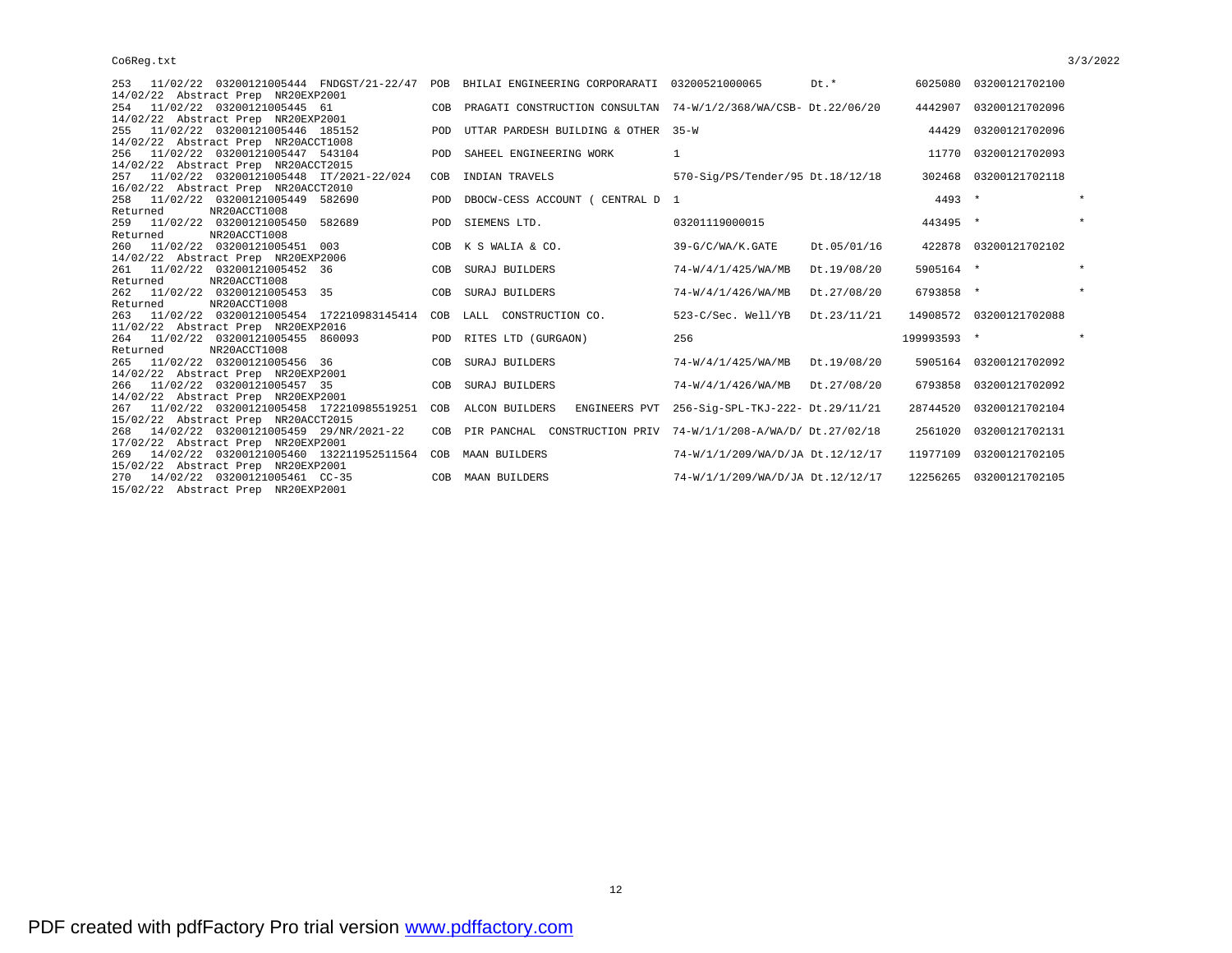NORTHERN RAILWAY PAGE NO:7 CO6 REGISTER BETWEEN 1/2/2022 AND 28/2/2022 DATE:3/3/2022

| Sno CO6DATE<br>STATUS                                                           | CO6NUMBER BILL DESC<br>USERID                           | BILL-TYPE  | PARTY                                      | AGREEMENT / PO NO                                   |             | AMOUNT CO7-NO |                         | CO7-DATE |
|---------------------------------------------------------------------------------|---------------------------------------------------------|------------|--------------------------------------------|-----------------------------------------------------|-------------|---------------|-------------------------|----------|
|                                                                                 |                                                         |            |                                            |                                                     |             |               |                         |          |
| 271<br>14/02/22 Abstract Prep NR20ACCT2015                                      | 14/02/22 03200121005462 YUK/21-22/HP/00 COB             |            | YUKSEL PROJE ANONIM SIRKETI                | 74-W/13/119-A/WA/Sur Dt.04/07/19                    |             |               | 23895880 03200121702097 |          |
| 272<br>14/02/22 Abstract Prep NR20ACCT2015                                      | 14/02/22 03200121005463 YUK/21-22/LK/00 COB             |            | YUKSEL PROJE ANONIM SIRKETI                | 74-W/13/119-A/WA/Sur Dt.04/07/19                    |             | 16519354      | 03200121702097          |          |
| 273                                                                             | 14/02/22 03200121005464 002                             | COB        | MEC ENGINEERS                              | 17-ELECT./C/T/JUC/51 Dt.10/06/19                    |             | 1284019       | 03200121702098          |          |
| 14/02/22 Abstract Prep NR20EXP2016<br>274                                       | 14/02/22 03200121005465 614302                          | POD        |                                            | DIVISIONAL CASHIER, NORTHERN R NR-MBCOELEC(MISC)/34 |             | 360785        | 03200121702099          |          |
| 14/02/22 Abstract Prep NR20EXP2016<br>275                                       | 14/02/22 03200121005466 62                              | COB        | M/S KUMAR ASSOCIATES                       | 17-Elect/C/T/JUC/59B Dt.20/10/20                    |             | 39733         | 03200121702098          |          |
| 14/02/22 Abstract Prep NR20ACCT2014<br>276                                      | 14/02/22 03200121005467 PO 579783                       | COB        | SATINDER MAHAJAN                           | $67-W-C-SSB$                                        | Dt.28/01/17 | 1775725       | 03200121702101          |          |
| 14/02/22 Abstract Prep NR20ACCT1008<br>277                                      | 14/02/22 03200121005468 619739                          | POD        | SECY, HBOCWW BOARD, PANCHKULA              | 619739                                              |             | 150401        | 03200121702094          |          |
| 14/02/22 Abstract Prep NR20EXP2001<br>278                                       | 14/02/22 03200121005469 619743                          | POD        | SECY, HBOCWW BOARD, PANCHKULA              | 619743                                              |             | 42762         | 03200121702094          |          |
| 14/02/22 Abstract Prep NR20EXP2001<br>279                                       | 14/02/22 03200121005470 21-22/GST-14                    | <b>PVC</b> | DAMODAR CONSTRUCTION CO                    | 03200520000021                                      |             | 1547176       | $\star$                 |          |
| Returned<br>280                                                                 | NR20ACCT1008<br>14/02/22 03200121005471 BIS/21-22/JW-09 | OEX        | BRISK INFOTECH SOLUTIONS F.Y               | $26-S$                                              |             | 18526         | $\star$                 |          |
| Returned<br>281                                                                 | NR20EXP2001<br>14/02/22 03200121005472 574524           | <b>POD</b> | DIVISIONAL CASHIER, NORTHERN R 19-S        |                                                     |             |               | 1400 03200121702114     |          |
| 16/02/22 Abstract Prep NR20EXP2001<br>282                                       | 14/02/22 03200121005473 554                             | OEX        | SYNERGY MULTI SERVICES                     | $231 - S$                                           |             | 56160         | $\star$                 | $\star$  |
| Returned<br>283                                                                 | NR20EXP2001<br>14/02/22 03200121005474 069              | VEL        | SHREE BALAJI ENTERPRISES                   | 56/20                                               |             | 45999         | 03200121702118          |          |
| 16/02/22 Abstract Prep NR20ACCT2010<br>284                                      | 14/02/22 03200121005475 579499                          | POD        |                                            | DBOCW CESS ACCOUNT (NORTH EAST PCM/PT-I/LABOURCESS  |             | 358           | 03200121702125          |          |
| 17/02/22 Abstract Prep NR20ACCT2015<br>285                                      | 14/02/22 03200121005476 05                              | COB        | AKHILESH KUMAR                             | 178-SIG/CW/32/93 PT. Dt.22/09/20                    |             | 159786        | 03200121702119          |          |
| 16/02/22 Abstract Prep NR20ACCT2005<br>286                                      | 14/02/22 03200121005477 83/21-22                        | COB        | R.S. CONSTRUCTION COMPANY                  | $239-W/C/UMB$                                       | Dt.31/08/19 | 23755089      | 03200121702127          |          |
| 17/02/22 Abstract Prep NR20ACCT2015                                             |                                                         |            |                                            |                                                     |             |               |                         |          |
| 287<br>22/02/22 Abstract Prep NR20ACCT2015                                      | 14/02/22 03200121005478 84/21-22                        | COB        | R.S. CONSTRUCTION COMPANY                  | 239-W/C/UMB                                         | Dt.31/08/19 | 5227147       | 03200121702163          |          |
| 288<br>16/02/22 Abstract Prep NR20EXP2011                                       | 14/02/22 03200121005479 231                             | COB        | VARINDER KUMAR BANSAL-BATHINDA 240-W/C/UMB |                                                     | Dt.03/10/19 | 182196        | 03200121702124          |          |
| 289<br>15/02/22 Abstract Prep NR20EXP2001                                       | 14/02/22 03200121005480 185154                          | POD        | MAHANAGAR TELEPHONE NIGAM LTD. 5-G         |                                                     |             | 1120          | 03200121702113          |          |
| 290<br>15/02/22 Abstract Prep NR20EXP2001                                       | 14/02/22 03200121005481 132211952501965                 | COB        | <b>MAAN BUILDERS</b>                       | 74-W/1/1/209/WA/D/JA Dt.12/12/17                    |             | 4845348       | 03200121702105          |          |
| 291<br>15/02/22 Abstract Prep NR20EXP2001                                       | 14/02/22 03200121005482 620577                          | POD        |                                            | ADDITIONAL DISTRICT JUDGE-II/ 2-W/C/Court Case/149  |             | 102898        | 03200121702107          |          |
| 292<br>15/02/22 Abstract Prep NR20EXP2001                                       | 14/02/22 03200121005483 620578                          | POD        |                                            | ADDITIONAL DISTRICT JUDGE-II/ 2-W/C/Court Case/149  |             | 394276        | 03200121702107          |          |
| 293<br>15/02/22 Abstract Prep NR20EXP2001                                       | 14/02/22 03200121005484 620579                          | POD        | ADDITIONAL DISTRICT                        | JUDGE-II/ 2-W/C/Court Case/149                      |             | 350729        | 03200121702107          |          |
| 294                                                                             | 14/02/22 03200121005485 620580                          | POD        |                                            | ADDITIONAL DISTRICT JUDGE-II/ 2-W/C/Court Case/149  |             | 347198        | 03200121702107          |          |
| 15/02/22 Abstract Prep NR20EXP2001<br>295                                       | 14/02/22 03200121005486 620581                          | POD        |                                            | ADDITIONAL DISTRICT JUDGE-II/ 2-W/C/Court Case/149  |             | 522226        | 03200121702107          |          |
| 15/02/22 Abstract Prep NR20EXP2001<br>296                                       | 14/02/22 03200121005487 620582                          | POD        |                                            | ADDITIONAL DISTRICT JUDGE-II/ 2-W/C/Court Case/149  |             | 165996        | 03200121702107          |          |
| 15/02/22 Abstract Prep NR20EXP2001<br>297<br>15/02/22 Abstract Prep NR20EXP2001 | 14/02/22 03200121005488 620583                          | POD        |                                            | ADDITIONAL DISTRICT JUDGE-II/ 2-W/C/Court Case/149  |             |               | 346862 03200121702107   |          |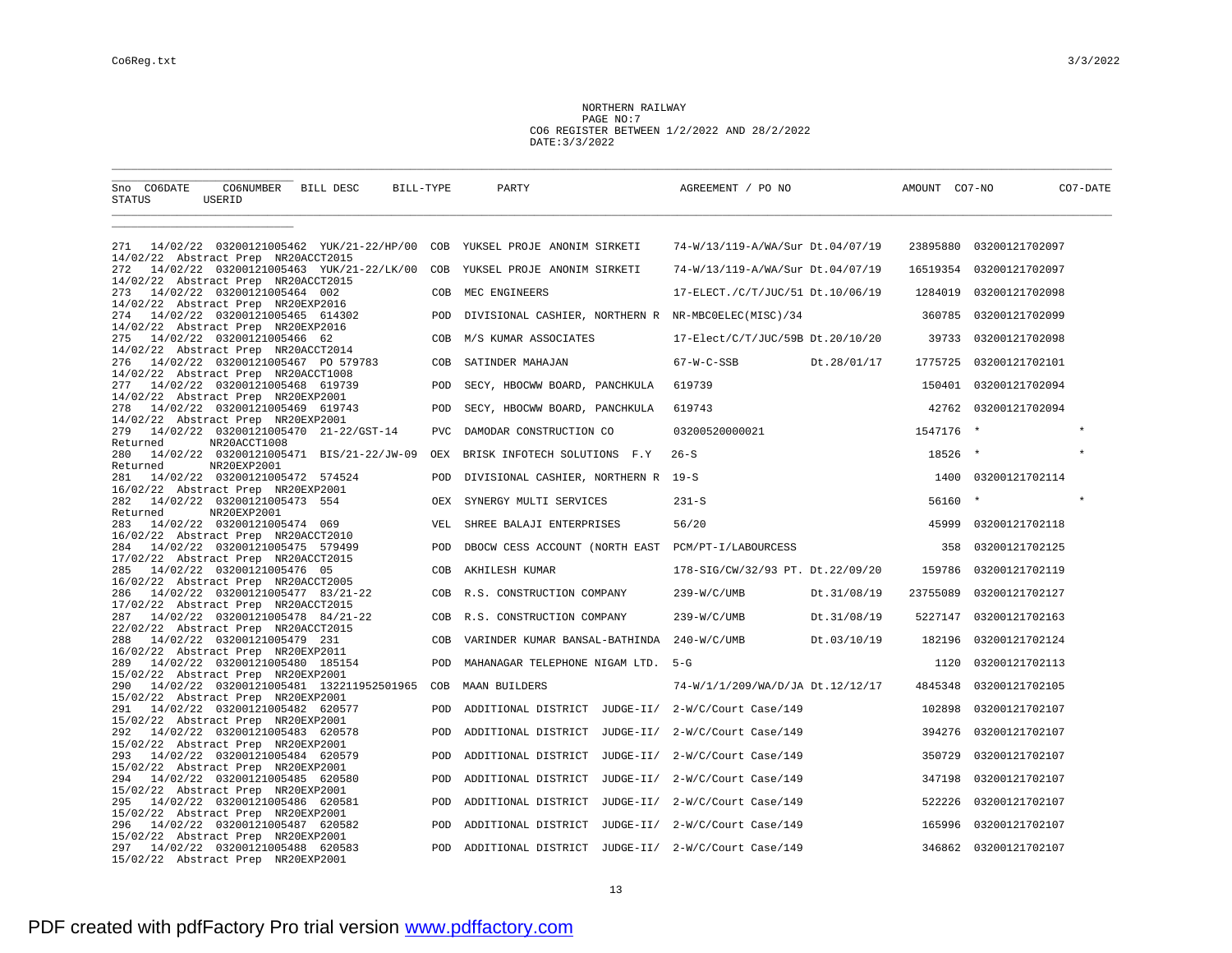| 298 14/02/22 03200121005489 620584  |
|-------------------------------------|
| 15/02/22 Abstract Prep NR20EXP2001  |
| 299 14/02/22 03200121005490 620585  |
| 15/02/22 Abstract Prep NR20EXP2001  |
| 300 14/02/22 03200121005491 620586  |
| 15/02/22 Abstract Prep NR20EXP2001  |
| 301 14/02/22 03200121005492 620588  |
| 15/02/22 Abstract Prep NR20EXP2001  |
| 302 14/02/22 03200121005493 620589  |
| 15/02/22 Abstract Prep NR20EXP2001  |
| 303 14/02/22 03200121005494 620590  |
| 15/02/22 Abstract Prep NR20EXP2001  |
| 304 14/02/22 03200121005495 620591  |
| 15/02/22 Abstract Prep NR20EXP2001  |
| 305 14/02/22 03200121005496 620592  |
| 15/02/22 Abstract Prep NR20EXP2001  |
| 306 14/02/22 03200121005497 620593  |
| 15/02/22 Abstract Prep NR20ACCT1008 |
| 307 14/02/22 03200121005498 620594  |
| 15/02/22 Abstract Prep NR20EXP2001  |
| 308 14/02/22 03200121005499 620595  |
| 15/02/22 Abstract Prep NR20EXP2001  |
| 309 14/02/22 03200121005500 620596  |
| 15/02/22 Abstract Prep NR20EXP2001  |
| 310 14/02/22 03200121005501 620597  |
| 15/02/22 Abstract Prep NR20EXP2001  |
| 311 14/02/22 03200121005502 620598  |
| 15/02/22 Abstract Prep NR20EXP2001  |
| 312 14/02/22 03200121005503 620599  |
| 15/02/22 Abstract Prep NR20EXP2001  |
| 313 14/02/22 03200121005504 620600  |
| 15/02/22 Abstract Prep NR20EXP2001  |
| 314 14/02/22 03200121005505 620401  |
| 15/02/22 Abstract Prep NR20EXP2001  |
| 315 14/02/22 03200121005506 620402  |
| 15/02/22 Abstract Prep NR20EXP2001  |

| 298 14/02/22 03200121005489 620584                                       |  | POD ADDITIONAL DISTRICT JUDGE-II/ 2-W/C/Court Case/149 |        | 960348 03200121702108  |
|--------------------------------------------------------------------------|--|--------------------------------------------------------|--------|------------------------|
| 15/02/22 Abstract Prep NR20EXP2001                                       |  |                                                        |        |                        |
| 299 14/02/22 03200121005490 620585                                       |  | POD ADDITIONAL DISTRICT JUDGE-II/ 2-W/C/Court Case/149 |        | 107943 03200121702108  |
| 15/02/22 Abstract Prep NR20EXP2001                                       |  | POD ADDITIONAL DISTRICT JUDGE-II/ 2-W/C/Court Case/149 |        | 646726 03200121702108  |
| 300 14/02/22 03200121005491 620586<br>15/02/22 Abstract Prep NR20EXP2001 |  |                                                        |        |                        |
| 301 14/02/22 03200121005492 620588                                       |  | POD ADDITIONAL DISTRICT JUDGE-II/ 2-W/C/Court Case/149 | 168629 | 03200121702108         |
| 15/02/22 Abstract Prep NR20EXP2001                                       |  |                                                        |        |                        |
| 302 14/02/22 03200121005493 620589                                       |  | POD ADDITIONAL DISTRICT JUDGE-II/ 2-W/C/Court Case/149 |        | 76975 03200121702108   |
| 15/02/22 Abstract Prep NR20EXP2001                                       |  |                                                        |        |                        |
| 303 14/02/22 03200121005494 620590                                       |  | POD ADDITIONAL DISTRICT JUDGE-II/ 2-W/C/Court Case/149 |        | 36215 03200121702108   |
| 15/02/22 Abstract Prep NR20EXP2001                                       |  |                                                        |        |                        |
| 304 14/02/22 03200121005495 620591                                       |  | POD ADDITIONAL DISTRICT JUDGE-II/ 2-W/C/Court Case/149 |        | 51947 03200121702108   |
| 15/02/22 Abstract Prep NR20EXP2001                                       |  |                                                        |        |                        |
| 305 14/02/22 03200121005496 620592                                       |  | POD ADDITIONAL DISTRICT JUDGE-II/ 2-W/C/Court Case/149 |        | 168629 03200121702108  |
| 15/02/22 Abstract Prep NR20EXP2001                                       |  |                                                        |        |                        |
| 306 14/02/22 03200121005497 620593                                       |  | POD ADDITIONAL DISTRICT JUDGE-II/ 2-W/C/Court Case/149 |        | 1163227 03200121702109 |
| 15/02/22 Abstract Prep NR20ACCT1008                                      |  |                                                        |        |                        |
| 307 14/02/22 03200121005498 620594                                       |  | POD ADDITIONAL DISTRICT JUDGE-II/ 2-W/C/Court Case/149 |        | 140561 03200121702109  |
| 15/02/22 Abstract Prep NR20EXP2001                                       |  |                                                        |        |                        |
| 308 14/02/22 03200121005499 620595                                       |  | POD ADDITIONAL DISTRICT JUDGE-II/ 2-W/C/Court Case/149 | 448079 | 03200121702109         |
| 15/02/22 Abstract Prep NR20EXP2001                                       |  |                                                        |        |                        |
| 309 14/02/22 03200121005500 620596<br>15/02/22 Abstract Prep NR20EXP2001 |  | POD ADDITIONAL DISTRICT JUDGE-II/ 2-W/C/Court Case/149 |        | 749165 03200121702110  |
| 310 14/02/22 03200121005501 620597                                       |  | POD ADDITIONAL DISTRICT JUDGE-II/ 2-W/C/Court Case/149 |        | 232026 03200121702110  |
| 15/02/22 Abstract Prep NR20EXP2001                                       |  |                                                        |        |                        |
| 311 14/02/22 03200121005502 620598                                       |  | POD ADDITIONAL DISTRICT JUDGE-II/ 2-W/C/Court Case/149 |        | 68739 03200121702110   |
| 15/02/22 Abstract Prep NR20EXP2001                                       |  |                                                        |        |                        |
| 312 14/02/22 03200121005503 620599                                       |  | POD ADDITIONAL DISTRICT JUDGE-II/ 2-W/C/Court Case/149 |        | 218685 03200121702110  |
| 15/02/22 Abstract Prep NR20EXP2001                                       |  |                                                        |        |                        |
| 313 14/02/22 03200121005504 620600                                       |  | POD ADDITIONAL DISTRICT JUDGE-II/ 2-W/C/Court Case/149 |        | 78619 03200121702110   |
| 15/02/22 Abstract Prep NR20EXP2001                                       |  |                                                        |        |                        |
| 314 14/02/22 03200121005505 620401                                       |  | POD ADDITIONAL DISTRICT JUDGE-II/ 2-W/C/Court Case/149 |        | 41865 03200121702110   |
| 15/02/22 Abstract Prep NR20EXP2001                                       |  |                                                        |        |                        |
| 315 14/02/22 03200121005506 620402                                       |  | POD ADDITIONAL DISTRICT JUDGE-II/ 2-W/C/Court Case/149 |        | 211009 03200121702110  |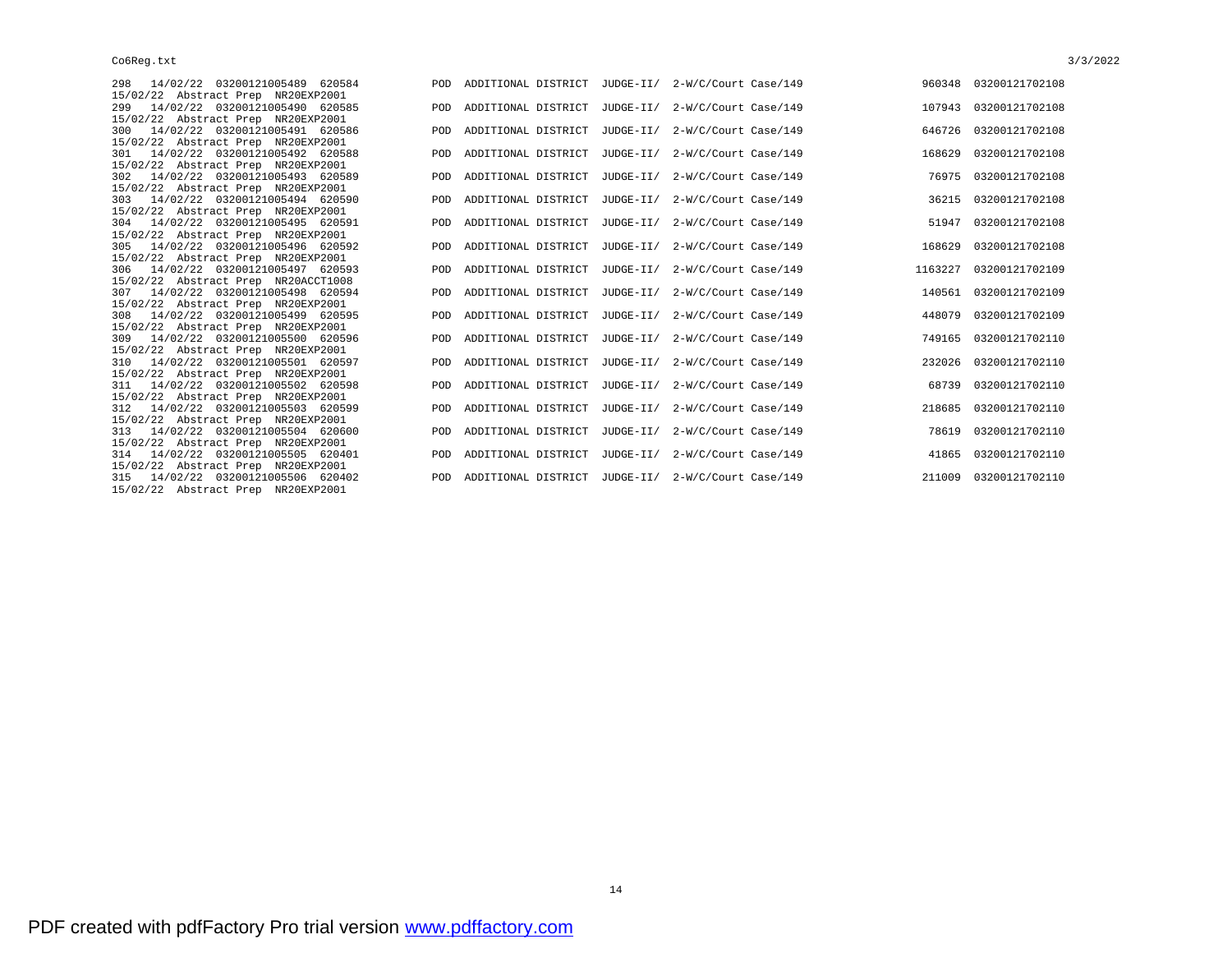NORTHERN RAILWAY PAGE NO:8 CO6 REGISTER BETWEEN 1/2/2022 AND 28/2/2022 DATE:3/3/2022

| Sno CO6DATE<br>STATUS                                                           | CO6NUMBER BILL DESC<br>USERID  |                                             | BILL-TYPE | PARTY                                                 | AGREEMENT / PO NO                |                        | AMOUNT CO7-NO | CO7-DATE             |  |
|---------------------------------------------------------------------------------|--------------------------------|---------------------------------------------|-----------|-------------------------------------------------------|----------------------------------|------------------------|---------------|----------------------|--|
|                                                                                 |                                |                                             |           |                                                       |                                  |                        |               |                      |  |
| 316<br>15/02/22 Abstract Prep NR20EXP2001                                       | 14/02/22 03200121005507 620403 |                                             | POD       | ADDITIONAL DISTRICT JUDGE-II/ 2-W/C/Court Case/149    |                                  |                        |               | 43451 03200121702110 |  |
| 317<br>15/02/22 Abstract Prep NR20EXP2001                                       | 14/02/22 03200121005508 620404 |                                             | POD       | ADDITIONAL DISTRICT JUDGE-II/ 2-W/C/Court Case/149    |                                  |                        | 372250        | 03200121702110       |  |
| 318                                                                             | 14/02/22 03200121005509 620405 |                                             | POD       | ADDITIONAL DISTRICT JUDGE-II/ 2-W/C/Court Case/149    |                                  |                        | 159472        | 03200121702110       |  |
| 15/02/22 Abstract Prep NR20EXP2001<br>319                                       | 14/02/22 03200121005510 620406 |                                             | POD       | ADDITIONAL DISTRICT JUDGE-II/ 2-W/C/Court Case/149    |                                  |                        | 43799         | 03200121702111       |  |
| 15/02/22 Abstract Prep NR20EXP2001<br>320                                       | 14/02/22 03200121005511 620407 |                                             | POD       | ADDITIONAL DISTRICT JUDGE-II/ 2-W/C/Court Case/149    |                                  |                        | 173046        | 03200121702111       |  |
| 15/02/22 Abstract Prep NR20EXP2001<br>321                                       | 14/02/22 03200121005512 620408 |                                             | POD       | ADDITIONAL DISTRICT JUDGE-II/ 2-W/C/Court Case/149    |                                  |                        | 153945        | 03200121702111       |  |
| 15/02/22 Abstract Prep NR20EXP2001<br>322                                       | 14/02/22 03200121005513 620409 |                                             | POD       | ADDITIONAL DISTRICT JUDGE-II/ 2-W/C/Court Case/149    |                                  |                        | 139779        | 03200121702111       |  |
| 15/02/22 Abstract Prep NR20EXP2001<br>323                                       | 14/02/22 03200121005514 620574 |                                             | POD       | REGISTRAR GENERAL, HIGH COURT                         | 2-W/C/Court Case/162             |                        | 16200143      | 03200121702103       |  |
| 15/02/22 Abstract Prep NR20ACCT1008                                             |                                |                                             |           |                                                       |                                  |                        |               |                      |  |
| 324<br>15/02/22 Abstract Prep NR20ACCT1008                                      | 14/02/22 03200121005515 620575 |                                             | POD       | REGISTRAR GENERAL, HIGH COURT                         | 2-W/C/Court Case/162             |                        | 17938347      | 03200121702103       |  |
| 325<br>15/02/22 Abstract Prep NR20ACCT1008                                      | 14/02/22 03200121005516 620576 |                                             | POD       | REGISTRAR GENERAL, HIGH COURT                         | 2-W/C/Court Case/162             |                        | 22081103      | 03200121702103       |  |
| 326<br>16/02/22 Abstract Prep NR20ACCT1008                                      | 14/02/22 03200121005517 V      |                                             | COB       | EVERGREEN NURSERY                                     | 51-A-G/C/K.GATE/DLI Dt.12/02/21  |                        | 1402571       | 03200121702115       |  |
| 327                                                                             | 14/02/22 03200121005518 752556 |                                             | IMP       | DIVISIONAL CASHIER, NORTHERN R 01-G/Dy.CE/C/MB        |                                  |                        | 110445        | 03200121702122       |  |
| 16/02/22 Abstract Prep NR20EXP2001<br>328                                       |                                | 14/02/22 03200121005519 GIPL/21-22/1424     | COB       | GALVANO INDIA PVT. LTD.                               | $381 - DY$ . $CE/C/MB$           | Dt.07/10/19 9708695.98 |               | 03200121702117       |  |
| 16/02/22 Abstract Prep NR20EXP2001<br>329                                       |                                | 15/02/22 03200121005520 21-22/GST-14        | COB       | DAMODAR CONSTRUCTION CO                               | 140-W/DY.CE/C-II/CDG Dt.16/09/20 |                        | 1547176       | 03200121702106       |  |
| 15/02/22 Abstract Prep NR20EXP2001<br>330                                       | 15/02/22 03200121005521 16     |                                             | COB       | MOHD<br>AHSON INFRA PVT LTD                           | 369-DY.CE.C.MB                   | Dt.24/11/18            | 4236276       | 03200121702117       |  |
| 16/02/22 Abstract Prep NR20EXP2001<br>331                                       | 15/02/22 03200121005522 564    |                                             | AMC       | HILLS XEROGRAPHICS SYSTEM                             | $558 - \text{sig}$               |                        | 13100         | 03200121702125       |  |
| 17/02/22 Abstract Prep NR20ACCT2010                                             |                                |                                             |           |                                                       |                                  |                        |               |                      |  |
| 332<br>17/02/22 Abstract Prep NR20ACCT2015                                      |                                | 15/02/22 03200121005523 PAY ORDER           | POD       | MAHANAGAR TELEPHONE NIGAM LTD. 570-SIG                |                                  |                        | 894           | 03200121702125       |  |
| 333<br>21/02/22 Abstract Prep NR20ACCT2015                                      |                                | 15/02/22 03200121005524 FCCNR/PS/70/20-     | COB       | N R CONSTRUCTIONS                                     | 570-SIG/PS/TENDER/70 Dt.07/02/17 |                        | 1691050       | 03200121702149       |  |
| 334                                                                             | 15/02/22 03200121005525 2732   |                                             | IMP       | DIVISIONAL CASHIER, NORTHERN R 12-S                   |                                  |                        | 9827          | 03200121702145       |  |
| 21/02/22 Abstract Prep NR20EXP2001<br>335                                       | 15/02/22 03200121005526 602632 |                                             | POD       | MAHANAGAR TELEPHONE NIGAM LTD. 380-W                  |                                  |                        | 31698         | 03200121702136       |  |
| 18/02/22 Abstract Prep NR20EXP2006<br>336                                       | 15/02/22 03200121005527 234    |                                             | IMP       | DIVISIONAL CASHIER, NORTHERN R 9-G                    |                                  |                        | 6588          | 03200121702135       |  |
| 18/02/22 Abstract Prep NR20EXP2001<br>337                                       | 15/02/22 03200121005528 532894 |                                             | POD       | DBOCW CESS ACCOUNT (NEW DELHI                         | 532894                           |                        | 333           | 03200121702137       |  |
| 18/02/22 Abstract Prep NR20EXP2001<br>338                                       |                                | 15/02/22 03200121005529 FCC-27/23-30/CS     | COB       | M/S MMS-RCK (JV)                                      | W-255/MAJOR BR. 23,3 Dt.10/06/19 |                        | 33314         | 03200121702137       |  |
| 18/02/22 Abstract Prep NR20EXP2006                                              |                                |                                             |           |                                                       |                                  |                        |               |                      |  |
| 339<br>18/02/22 Abstract Prep NR20ACCT2005                                      | 15/02/22 03200121005530 4607   |                                             | COB       | VIVEK TRAVELS PVT LTD-NORTH WE 511687799486072        |                                  | Dt.13/07/21            | 55400         | 03200121702138       |  |
| 340<br>16/02/22 Abstract Prep NR20EXP2001                                       | 15/02/22 03200121005531 602389 |                                             | POD       | K S WALIA & CO.                                       | $39-G/C/$                        |                        | 714383        | 03200121702120       |  |
| 341                                                                             |                                | 15/02/22 03200121005532 2-G/DYCE/C/SERD IMP |           | DIVISIONAL CASHIER, NORTHERN R 2-G/DYCE/C/SERD-II     |                                  |                        | 5995          | 03200121702121       |  |
| 16/02/22 Abstract Prep NR20EXP2016<br>342<br>16/02/22 Abstract Prep NR20EXP2016 |                                | 15/02/22 03200121005533 3-G/AXEN/C/SERD     |           | IMP DIVISIONAL CASHIER, NORTHERN R 3-G/AXEN/C/SERD-II |                                  |                        | 2246          | 03200121702121       |  |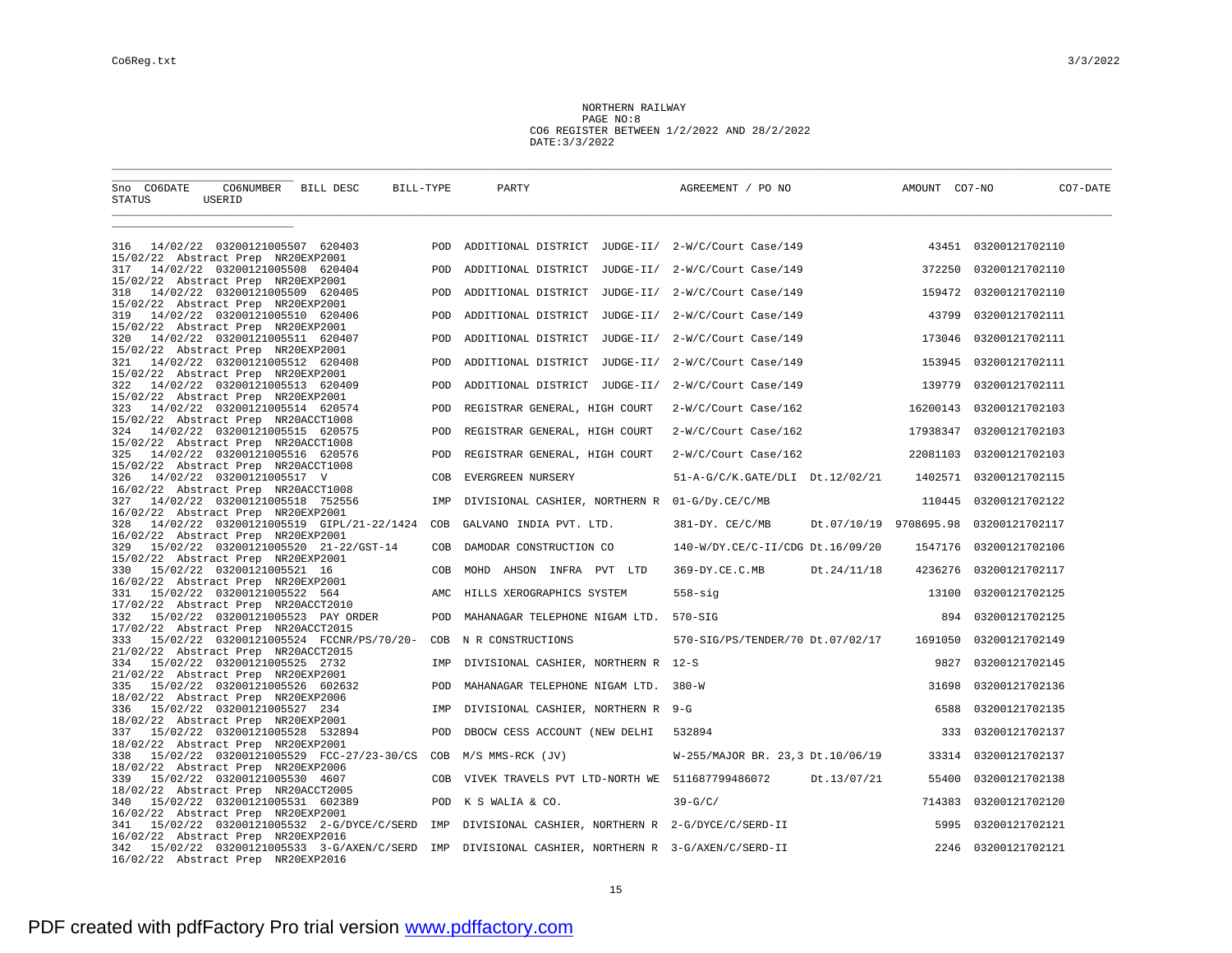| 16/02/22 Abstract Prep NR20EXP2016<br>344 15/02/22 03200121005535 748<br>14998 03200121702121<br>IMP DIVISIONAL CASHIER, NORTHERN R 109<br>16/02/22 Abstract Prep NR20EXP2016<br>345 15/02/22 03200121005536 183<br>IMP DIVISIONAL CASHIER, NORTHERN R 109<br>17995 03200121702121<br>16/02/22 Abstract Prep NR20EXP2016<br>$\star$<br>218858 *<br>346 15/02/22 03200121005537 1<br>VEL INDRAPRASTHA SERVICES<br>55ACS/HV/GeM<br>Returned<br>NR20EXP2016<br>347 16/02/22 03200121005538 08<br>1610 03200121702135<br>IMP DIVISIONAL CASHIER, NORTHERN R 08<br>18/02/22 Abstract Prep NR20EXP2001<br>348 16/02/22 03200121005539 09<br>IMP DIVISIONAL CASHIER, NORTHERN R 09<br>03200121702135<br>2627<br>18/02/22 Abstract Prep NR20EXP2001<br>349 16/02/22 03200121005540 12<br>1910 03200121702135<br>IMP DIVISIONAL CASHIER, NORTHERN R 12<br>18/02/22 Abstract Prep NR20EXP2001<br>257-w/survey/tkj/ren Dt.01/09/21 708358 03200121702116<br>350 16/02/22 03200121005541 06/2021-22<br>VEERA INFRA<br>COB<br>16/02/22 Abstract Prep NR20ACCT2002<br>33397.66 *<br>$\star$<br>351 16/02/22 03200121005542 063<br>03200521000062<br>SPB<br>SHREE BALAJI ENTERPRISES<br>NR20ACCT1008<br>Returned<br>352 16/02/22 03200121005543 267-D<br>7084 03200121702116<br>POD<br>DBOCW CESS ACCOUNT (NEW DELHI<br>129<br>16/02/22 Abstract Prep NR20ACCT2015<br>990 03200121702130<br>353 16/02/22 03200121005544 705<br>DIVISIONAL CASHIER, NORTHERN R 705<br>IMP<br>17/02/22 Abstract Prep NR20ACCT2015<br>354 16/02/22 03200121005545 Work/2122/005<br>359-DY.CE.C.MB<br>Dt.17/03/17<br>3963984 03200121702131<br>COB A. S. BUILDERS<br>17/02/22 Abstract Prep NR20EXP2001<br>355 16/02/22 03200121005546 39/Hiring<br>COB M/S HABIBI TOURS AND TRAVELS<br>398/DY/CE/C/MB<br>Dt.18/03/21<br>161312 03200121702142<br>18/02/22 Abstract Prep NR20ACCT2004<br>356 16/02/22 03200121005547 14/2021-22Hirin<br>PAL ENTERPRISES-BAREILLY<br>390-DY.CE/C/MB<br>Dt.06/08/20<br>148486 03200121702142<br>COB<br>18/02/22 Abstract Prep NR20ACCT2004<br>17401812 03200121702134<br>357 16/02/22 03200121005548 155<br>THAKUR ENTERPRISES<br>178-SIG/CW/32/94/PT- Dt.05/01/21<br>COB<br>17/02/22 Abstract Prep NR20ACCT2015<br>358 16/02/22 03200121005549 4905210021<br>COB GPT INFRAPROJECTS LTD<br>74W/4/1/392/WA/SE RD Dt.30/12/16<br>5553338 03200121702126<br>17/02/22 Abstract Prep NR20EXP2016<br>309883 *<br>$\star$<br>359 16/02/22 03200121005550 H1/02<br>COB SHRI KRISHNA CONSTRUCTION<br>525-C/H. Line/SE Rd Dt.07/01/22<br>NR20EXP2016<br>Returned<br>$\star$<br>AMC M/S RAIL TEL CORPORATION OF IN 287-Sig<br>360 16/02/22 03200121005551 2107101448<br>348762.27 * | 343 15/02/22 03200121005534 1-G/DYCE/C/SERD IMP DIVISIONAL CASHIER, NORTHERN R 1-G/DYCE/C/SERD-II |  |  | 3300 03200121702121 |  |
|---------------------------------------------------------------------------------------------------------------------------------------------------------------------------------------------------------------------------------------------------------------------------------------------------------------------------------------------------------------------------------------------------------------------------------------------------------------------------------------------------------------------------------------------------------------------------------------------------------------------------------------------------------------------------------------------------------------------------------------------------------------------------------------------------------------------------------------------------------------------------------------------------------------------------------------------------------------------------------------------------------------------------------------------------------------------------------------------------------------------------------------------------------------------------------------------------------------------------------------------------------------------------------------------------------------------------------------------------------------------------------------------------------------------------------------------------------------------------------------------------------------------------------------------------------------------------------------------------------------------------------------------------------------------------------------------------------------------------------------------------------------------------------------------------------------------------------------------------------------------------------------------------------------------------------------------------------------------------------------------------------------------------------------------------------------------------------------------------------------------------------------------------------------------------------------------------------------------------------------------------------------------------------------------------------------------------------------------------------------------------------------------------------------------------------------------------------------------------------------------------------------------------------------------------------------------------------------------------------------------------------------------------------------------|---------------------------------------------------------------------------------------------------|--|--|---------------------|--|
|                                                                                                                                                                                                                                                                                                                                                                                                                                                                                                                                                                                                                                                                                                                                                                                                                                                                                                                                                                                                                                                                                                                                                                                                                                                                                                                                                                                                                                                                                                                                                                                                                                                                                                                                                                                                                                                                                                                                                                                                                                                                                                                                                                                                                                                                                                                                                                                                                                                                                                                                                                                                                                                                     |                                                                                                   |  |  |                     |  |
|                                                                                                                                                                                                                                                                                                                                                                                                                                                                                                                                                                                                                                                                                                                                                                                                                                                                                                                                                                                                                                                                                                                                                                                                                                                                                                                                                                                                                                                                                                                                                                                                                                                                                                                                                                                                                                                                                                                                                                                                                                                                                                                                                                                                                                                                                                                                                                                                                                                                                                                                                                                                                                                                     |                                                                                                   |  |  |                     |  |
|                                                                                                                                                                                                                                                                                                                                                                                                                                                                                                                                                                                                                                                                                                                                                                                                                                                                                                                                                                                                                                                                                                                                                                                                                                                                                                                                                                                                                                                                                                                                                                                                                                                                                                                                                                                                                                                                                                                                                                                                                                                                                                                                                                                                                                                                                                                                                                                                                                                                                                                                                                                                                                                                     |                                                                                                   |  |  |                     |  |
|                                                                                                                                                                                                                                                                                                                                                                                                                                                                                                                                                                                                                                                                                                                                                                                                                                                                                                                                                                                                                                                                                                                                                                                                                                                                                                                                                                                                                                                                                                                                                                                                                                                                                                                                                                                                                                                                                                                                                                                                                                                                                                                                                                                                                                                                                                                                                                                                                                                                                                                                                                                                                                                                     |                                                                                                   |  |  |                     |  |
|                                                                                                                                                                                                                                                                                                                                                                                                                                                                                                                                                                                                                                                                                                                                                                                                                                                                                                                                                                                                                                                                                                                                                                                                                                                                                                                                                                                                                                                                                                                                                                                                                                                                                                                                                                                                                                                                                                                                                                                                                                                                                                                                                                                                                                                                                                                                                                                                                                                                                                                                                                                                                                                                     |                                                                                                   |  |  |                     |  |
|                                                                                                                                                                                                                                                                                                                                                                                                                                                                                                                                                                                                                                                                                                                                                                                                                                                                                                                                                                                                                                                                                                                                                                                                                                                                                                                                                                                                                                                                                                                                                                                                                                                                                                                                                                                                                                                                                                                                                                                                                                                                                                                                                                                                                                                                                                                                                                                                                                                                                                                                                                                                                                                                     |                                                                                                   |  |  |                     |  |
|                                                                                                                                                                                                                                                                                                                                                                                                                                                                                                                                                                                                                                                                                                                                                                                                                                                                                                                                                                                                                                                                                                                                                                                                                                                                                                                                                                                                                                                                                                                                                                                                                                                                                                                                                                                                                                                                                                                                                                                                                                                                                                                                                                                                                                                                                                                                                                                                                                                                                                                                                                                                                                                                     |                                                                                                   |  |  |                     |  |
|                                                                                                                                                                                                                                                                                                                                                                                                                                                                                                                                                                                                                                                                                                                                                                                                                                                                                                                                                                                                                                                                                                                                                                                                                                                                                                                                                                                                                                                                                                                                                                                                                                                                                                                                                                                                                                                                                                                                                                                                                                                                                                                                                                                                                                                                                                                                                                                                                                                                                                                                                                                                                                                                     |                                                                                                   |  |  |                     |  |
|                                                                                                                                                                                                                                                                                                                                                                                                                                                                                                                                                                                                                                                                                                                                                                                                                                                                                                                                                                                                                                                                                                                                                                                                                                                                                                                                                                                                                                                                                                                                                                                                                                                                                                                                                                                                                                                                                                                                                                                                                                                                                                                                                                                                                                                                                                                                                                                                                                                                                                                                                                                                                                                                     |                                                                                                   |  |  |                     |  |
|                                                                                                                                                                                                                                                                                                                                                                                                                                                                                                                                                                                                                                                                                                                                                                                                                                                                                                                                                                                                                                                                                                                                                                                                                                                                                                                                                                                                                                                                                                                                                                                                                                                                                                                                                                                                                                                                                                                                                                                                                                                                                                                                                                                                                                                                                                                                                                                                                                                                                                                                                                                                                                                                     |                                                                                                   |  |  |                     |  |
|                                                                                                                                                                                                                                                                                                                                                                                                                                                                                                                                                                                                                                                                                                                                                                                                                                                                                                                                                                                                                                                                                                                                                                                                                                                                                                                                                                                                                                                                                                                                                                                                                                                                                                                                                                                                                                                                                                                                                                                                                                                                                                                                                                                                                                                                                                                                                                                                                                                                                                                                                                                                                                                                     |                                                                                                   |  |  |                     |  |
|                                                                                                                                                                                                                                                                                                                                                                                                                                                                                                                                                                                                                                                                                                                                                                                                                                                                                                                                                                                                                                                                                                                                                                                                                                                                                                                                                                                                                                                                                                                                                                                                                                                                                                                                                                                                                                                                                                                                                                                                                                                                                                                                                                                                                                                                                                                                                                                                                                                                                                                                                                                                                                                                     |                                                                                                   |  |  |                     |  |
|                                                                                                                                                                                                                                                                                                                                                                                                                                                                                                                                                                                                                                                                                                                                                                                                                                                                                                                                                                                                                                                                                                                                                                                                                                                                                                                                                                                                                                                                                                                                                                                                                                                                                                                                                                                                                                                                                                                                                                                                                                                                                                                                                                                                                                                                                                                                                                                                                                                                                                                                                                                                                                                                     |                                                                                                   |  |  |                     |  |
|                                                                                                                                                                                                                                                                                                                                                                                                                                                                                                                                                                                                                                                                                                                                                                                                                                                                                                                                                                                                                                                                                                                                                                                                                                                                                                                                                                                                                                                                                                                                                                                                                                                                                                                                                                                                                                                                                                                                                                                                                                                                                                                                                                                                                                                                                                                                                                                                                                                                                                                                                                                                                                                                     |                                                                                                   |  |  |                     |  |
|                                                                                                                                                                                                                                                                                                                                                                                                                                                                                                                                                                                                                                                                                                                                                                                                                                                                                                                                                                                                                                                                                                                                                                                                                                                                                                                                                                                                                                                                                                                                                                                                                                                                                                                                                                                                                                                                                                                                                                                                                                                                                                                                                                                                                                                                                                                                                                                                                                                                                                                                                                                                                                                                     |                                                                                                   |  |  |                     |  |
|                                                                                                                                                                                                                                                                                                                                                                                                                                                                                                                                                                                                                                                                                                                                                                                                                                                                                                                                                                                                                                                                                                                                                                                                                                                                                                                                                                                                                                                                                                                                                                                                                                                                                                                                                                                                                                                                                                                                                                                                                                                                                                                                                                                                                                                                                                                                                                                                                                                                                                                                                                                                                                                                     |                                                                                                   |  |  |                     |  |
|                                                                                                                                                                                                                                                                                                                                                                                                                                                                                                                                                                                                                                                                                                                                                                                                                                                                                                                                                                                                                                                                                                                                                                                                                                                                                                                                                                                                                                                                                                                                                                                                                                                                                                                                                                                                                                                                                                                                                                                                                                                                                                                                                                                                                                                                                                                                                                                                                                                                                                                                                                                                                                                                     |                                                                                                   |  |  |                     |  |
|                                                                                                                                                                                                                                                                                                                                                                                                                                                                                                                                                                                                                                                                                                                                                                                                                                                                                                                                                                                                                                                                                                                                                                                                                                                                                                                                                                                                                                                                                                                                                                                                                                                                                                                                                                                                                                                                                                                                                                                                                                                                                                                                                                                                                                                                                                                                                                                                                                                                                                                                                                                                                                                                     |                                                                                                   |  |  |                     |  |
|                                                                                                                                                                                                                                                                                                                                                                                                                                                                                                                                                                                                                                                                                                                                                                                                                                                                                                                                                                                                                                                                                                                                                                                                                                                                                                                                                                                                                                                                                                                                                                                                                                                                                                                                                                                                                                                                                                                                                                                                                                                                                                                                                                                                                                                                                                                                                                                                                                                                                                                                                                                                                                                                     |                                                                                                   |  |  |                     |  |
|                                                                                                                                                                                                                                                                                                                                                                                                                                                                                                                                                                                                                                                                                                                                                                                                                                                                                                                                                                                                                                                                                                                                                                                                                                                                                                                                                                                                                                                                                                                                                                                                                                                                                                                                                                                                                                                                                                                                                                                                                                                                                                                                                                                                                                                                                                                                                                                                                                                                                                                                                                                                                                                                     |                                                                                                   |  |  |                     |  |
|                                                                                                                                                                                                                                                                                                                                                                                                                                                                                                                                                                                                                                                                                                                                                                                                                                                                                                                                                                                                                                                                                                                                                                                                                                                                                                                                                                                                                                                                                                                                                                                                                                                                                                                                                                                                                                                                                                                                                                                                                                                                                                                                                                                                                                                                                                                                                                                                                                                                                                                                                                                                                                                                     |                                                                                                   |  |  |                     |  |
|                                                                                                                                                                                                                                                                                                                                                                                                                                                                                                                                                                                                                                                                                                                                                                                                                                                                                                                                                                                                                                                                                                                                                                                                                                                                                                                                                                                                                                                                                                                                                                                                                                                                                                                                                                                                                                                                                                                                                                                                                                                                                                                                                                                                                                                                                                                                                                                                                                                                                                                                                                                                                                                                     |                                                                                                   |  |  |                     |  |
|                                                                                                                                                                                                                                                                                                                                                                                                                                                                                                                                                                                                                                                                                                                                                                                                                                                                                                                                                                                                                                                                                                                                                                                                                                                                                                                                                                                                                                                                                                                                                                                                                                                                                                                                                                                                                                                                                                                                                                                                                                                                                                                                                                                                                                                                                                                                                                                                                                                                                                                                                                                                                                                                     |                                                                                                   |  |  |                     |  |
|                                                                                                                                                                                                                                                                                                                                                                                                                                                                                                                                                                                                                                                                                                                                                                                                                                                                                                                                                                                                                                                                                                                                                                                                                                                                                                                                                                                                                                                                                                                                                                                                                                                                                                                                                                                                                                                                                                                                                                                                                                                                                                                                                                                                                                                                                                                                                                                                                                                                                                                                                                                                                                                                     |                                                                                                   |  |  |                     |  |
|                                                                                                                                                                                                                                                                                                                                                                                                                                                                                                                                                                                                                                                                                                                                                                                                                                                                                                                                                                                                                                                                                                                                                                                                                                                                                                                                                                                                                                                                                                                                                                                                                                                                                                                                                                                                                                                                                                                                                                                                                                                                                                                                                                                                                                                                                                                                                                                                                                                                                                                                                                                                                                                                     |                                                                                                   |  |  |                     |  |
|                                                                                                                                                                                                                                                                                                                                                                                                                                                                                                                                                                                                                                                                                                                                                                                                                                                                                                                                                                                                                                                                                                                                                                                                                                                                                                                                                                                                                                                                                                                                                                                                                                                                                                                                                                                                                                                                                                                                                                                                                                                                                                                                                                                                                                                                                                                                                                                                                                                                                                                                                                                                                                                                     |                                                                                                   |  |  |                     |  |
|                                                                                                                                                                                                                                                                                                                                                                                                                                                                                                                                                                                                                                                                                                                                                                                                                                                                                                                                                                                                                                                                                                                                                                                                                                                                                                                                                                                                                                                                                                                                                                                                                                                                                                                                                                                                                                                                                                                                                                                                                                                                                                                                                                                                                                                                                                                                                                                                                                                                                                                                                                                                                                                                     |                                                                                                   |  |  |                     |  |
|                                                                                                                                                                                                                                                                                                                                                                                                                                                                                                                                                                                                                                                                                                                                                                                                                                                                                                                                                                                                                                                                                                                                                                                                                                                                                                                                                                                                                                                                                                                                                                                                                                                                                                                                                                                                                                                                                                                                                                                                                                                                                                                                                                                                                                                                                                                                                                                                                                                                                                                                                                                                                                                                     |                                                                                                   |  |  |                     |  |
|                                                                                                                                                                                                                                                                                                                                                                                                                                                                                                                                                                                                                                                                                                                                                                                                                                                                                                                                                                                                                                                                                                                                                                                                                                                                                                                                                                                                                                                                                                                                                                                                                                                                                                                                                                                                                                                                                                                                                                                                                                                                                                                                                                                                                                                                                                                                                                                                                                                                                                                                                                                                                                                                     |                                                                                                   |  |  |                     |  |
|                                                                                                                                                                                                                                                                                                                                                                                                                                                                                                                                                                                                                                                                                                                                                                                                                                                                                                                                                                                                                                                                                                                                                                                                                                                                                                                                                                                                                                                                                                                                                                                                                                                                                                                                                                                                                                                                                                                                                                                                                                                                                                                                                                                                                                                                                                                                                                                                                                                                                                                                                                                                                                                                     |                                                                                                   |  |  |                     |  |
|                                                                                                                                                                                                                                                                                                                                                                                                                                                                                                                                                                                                                                                                                                                                                                                                                                                                                                                                                                                                                                                                                                                                                                                                                                                                                                                                                                                                                                                                                                                                                                                                                                                                                                                                                                                                                                                                                                                                                                                                                                                                                                                                                                                                                                                                                                                                                                                                                                                                                                                                                                                                                                                                     |                                                                                                   |  |  |                     |  |
|                                                                                                                                                                                                                                                                                                                                                                                                                                                                                                                                                                                                                                                                                                                                                                                                                                                                                                                                                                                                                                                                                                                                                                                                                                                                                                                                                                                                                                                                                                                                                                                                                                                                                                                                                                                                                                                                                                                                                                                                                                                                                                                                                                                                                                                                                                                                                                                                                                                                                                                                                                                                                                                                     |                                                                                                   |  |  |                     |  |
|                                                                                                                                                                                                                                                                                                                                                                                                                                                                                                                                                                                                                                                                                                                                                                                                                                                                                                                                                                                                                                                                                                                                                                                                                                                                                                                                                                                                                                                                                                                                                                                                                                                                                                                                                                                                                                                                                                                                                                                                                                                                                                                                                                                                                                                                                                                                                                                                                                                                                                                                                                                                                                                                     |                                                                                                   |  |  |                     |  |
|                                                                                                                                                                                                                                                                                                                                                                                                                                                                                                                                                                                                                                                                                                                                                                                                                                                                                                                                                                                                                                                                                                                                                                                                                                                                                                                                                                                                                                                                                                                                                                                                                                                                                                                                                                                                                                                                                                                                                                                                                                                                                                                                                                                                                                                                                                                                                                                                                                                                                                                                                                                                                                                                     |                                                                                                   |  |  |                     |  |
|                                                                                                                                                                                                                                                                                                                                                                                                                                                                                                                                                                                                                                                                                                                                                                                                                                                                                                                                                                                                                                                                                                                                                                                                                                                                                                                                                                                                                                                                                                                                                                                                                                                                                                                                                                                                                                                                                                                                                                                                                                                                                                                                                                                                                                                                                                                                                                                                                                                                                                                                                                                                                                                                     | NR20ACCT1008<br>Returned                                                                          |  |  |                     |  |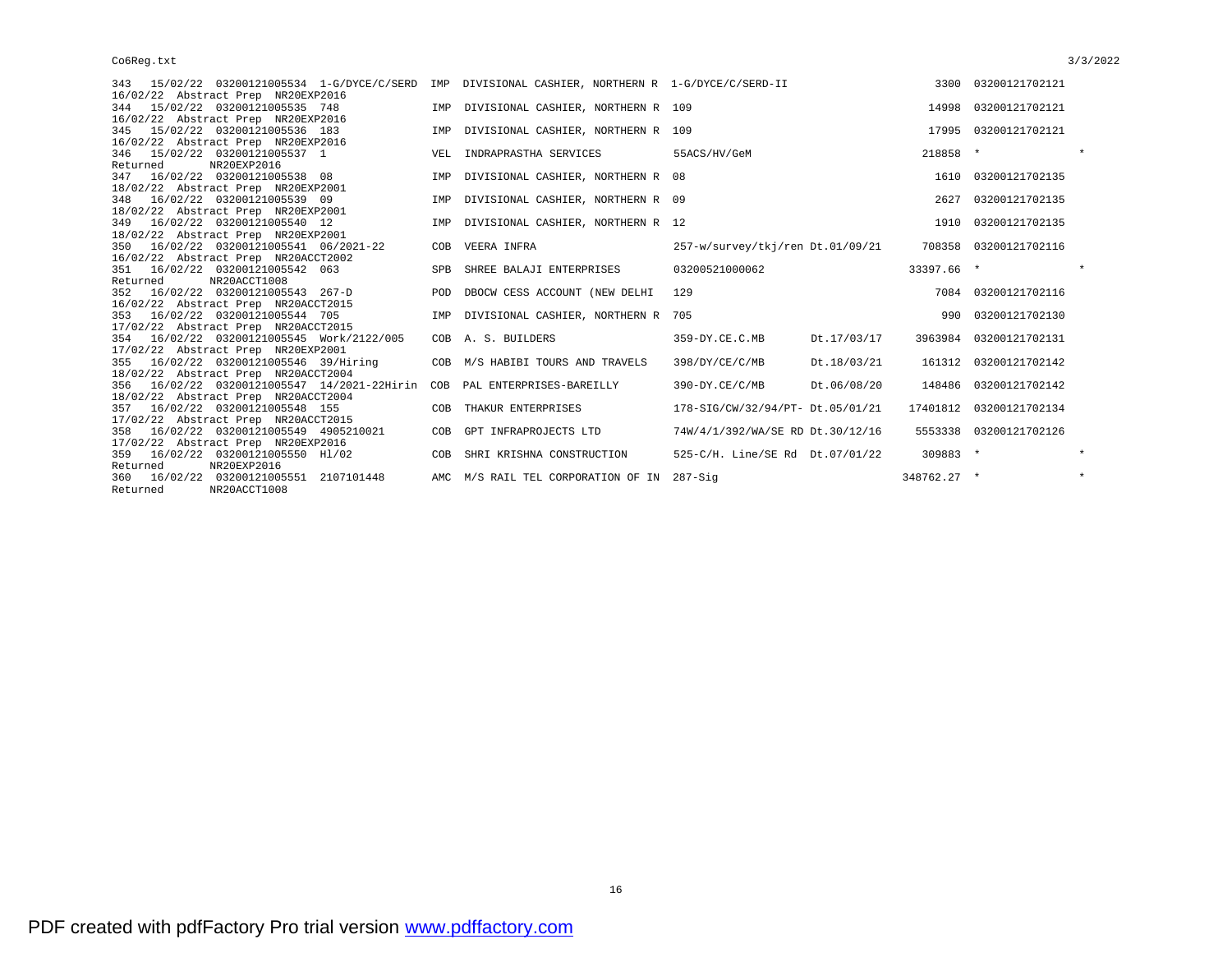NORTHERN RAILWAY PAGE NO:9 CO6 REGISTER BETWEEN 1/2/2022 AND 28/2/2022 DATE:3/3/2022

| Sno CO6DATE<br>STATUS | CO6NUMBER BILL DESC<br>USERID                                             |                                        | BILL-TYPE  | PARTY                                          | AGREEMENT / PO NO                | AMOUNT CO7-NO |                       | CO7-DATE |
|-----------------------|---------------------------------------------------------------------------|----------------------------------------|------------|------------------------------------------------|----------------------------------|---------------|-----------------------|----------|
|                       |                                                                           |                                        |            |                                                |                                  |               |                       |          |
| 361<br>Returned       | NR20ACCT1008                                                              | 16/02/22 03200121005552 2107101452     |            | AMC M/S RAIL TEL CORPORATION OF IN 287-Sig     |                                  | 348762.27 *   |                       |          |
| 362                   |                                                                           | 16/02/22 03200121005553 2107101450     | AMC        | M/S RAIL TEL CORPORATION OF IN 287-Sig         |                                  | 348762.27 *   |                       |          |
| Returned<br>363       | NR20ACCT1008                                                              | 16/02/22 03200121005554 2107101449     | AMC        | M/S RAIL TEL CORPORATION OF IN 287-Sig         |                                  | 348762.27 *   |                       | $\star$  |
| Returned<br>364       | NR20ACCT1008<br>16/02/22 03200121005555 130                               |                                        | OTH        | ADVANCE COPIER                                 | $12-S$                           | 43290         | 03200121702136        |          |
| 365                   | 18/02/22 Abstract Prep NR20EXP2006<br>16/02/22 03200121005556 540         |                                        | OTH        | MAX WORLD WISE EXPRESS                         | $12-S$                           | 11115         | 03200121702136        |          |
| 366                   | 18/02/22 Abstract Prep NR20EXP2006<br>16/02/22 03200121005557 H1/02       |                                        | COB        | SHRI KRISHNA CONSTRUCTION                      | 525-C/H. Line/SE Rd Dt.07/01/22  | 309883        | 03200121702123        |          |
|                       | 16/02/22 Abstract Prep NR20EXP2013                                        |                                        |            |                                                |                                  |               |                       |          |
|                       | 367 16/02/22 03200121005558 376009<br>17/02/22 Abstract Prep NR20ACCT1008 |                                        | POD        | DBOCW CESS ACCOUNT (NEW DELHI                  | $220 - W$                        | 370516        | 03200121702126        |          |
| 368                   | 16/02/22 03200121005559 11/21-22                                          |                                        | COB        | JMP SERVICES                                   | 52-G/C/K.GATE/DLI<br>Dt.12/02/21 | 1036946       | 03200121702133        |          |
|                       | 17/02/22 Abstract Prep NR20EXP2001<br>369 16/02/22 03200121005560 048     |                                        | COB        | M/S. SHEEN ENGG. & TECH                        | 1-W/SSE/W/C/J/RO/202 Dt.26/07/21 | 96879.99      | 03200121702132        |          |
| 370                   | 17/02/22 Abstract Prep NR20EXP2006<br>16/02/22 03200121005561 14          |                                        | COB        | R.S. CONSTRUCTION COMPANY                      | 74-W/1/2/361/WA/CSB- Dt.16/05/19 | 15595885      | 03200121702129        |          |
| 371                   | 17/02/22 Abstract Prep NR20EXP2001<br>16/02/22 03200121005562 63          |                                        | COB        | PRAGATI CONSTRUCTION CONSULTAN                 | 74-W/1/2/367/WA/CSB- Dt.25/06/20 | 3594687       | 03200121702129        |          |
|                       | 17/02/22 Abstract Prep NR20EXP2001                                        |                                        |            |                                                |                                  |               |                       |          |
| 372                   | 18/02/22 Abstract Prep NR20EXP2001                                        | 17/02/22 03200121005563 DL/21-22/07    | COB        | MANISHA PROJECTS PVT. LTD.                     | W-250/CIVILWORKS/TKJ Dt.08/02/19 | 3412015       | 03200121702136        |          |
|                       | 373 17/02/22 03200121005564 532896                                        |                                        | POD        | DBOCW CESS ACCOUNT (NEW DELHI                  | 532896                           | 34120         | 03200121702136        |          |
| 374                   | 18/02/22 Abstract Prep NR20ACCT1008<br>17/02/22 03200121005565 05         |                                        | POB        | B G SLEEPER WORKS-HANUMANGARH                  | 03200521000038<br>Dt.*           | 3355471       | 03200121702139        |          |
| 375                   | 18/02/22 Abstract Prep NR20ACCT1008<br>18/02/22 03200121005566 163-G-17   |                                        | IMP        | DIVISIONAL CASHIER, NORTHERN R 00844521        |                                  | 16818         | 03200121702145        |          |
| 376                   | 21/02/22 Abstract Prep NR20EXP2001<br>18/02/22 03200121005567 66715076    |                                        | COB        | BABA PROJECT PVT LTD                           | 256Sig-Spl-TKJ-219TK Dt.22/05/21 | 3972151 *     |                       |          |
| Returned              | NR20ACCT1008                                                              |                                        |            |                                                |                                  |               |                       |          |
| 377                   | 21/02/22 Abstract Prep NR20EXP2001                                        | 18/02/22 03200121005568 133-W-24/C/CSB | <b>POD</b> | MAHANAGAR TELEPHONE NIGAM LTD.                 | 532892                           | 6250          | 03200121702148        |          |
| 378                   | 18/02/22 03200121005569 185153<br>21/02/22 Abstract Prep NR20EXP2001      |                                        | <b>POD</b> | SECRETARY HARYANA BUILDING AND 185153          |                                  | 47352         | 03200121702148        |          |
| 379                   | 18/02/22 03200121005570 185145                                            |                                        | POD        | UTTAR PARDESH BUILDING & OTHER 35-W            |                                  | 57059         | 03200121702148        |          |
| 380                   | 21/02/22 Abstract Prep NR20EXP2001<br>18/02/22 03200121005571 410399      |                                        | POD        | BSES YAMUNA POWER LTD. SHAKTI                  | 3-G-DY CE-C-TKJ                  | 66740         | 03200121702144        |          |
| 381                   | 21/02/22 Abstract Prep NR20ACCT2015<br>18/02/22 03200121005572 410398     |                                        | POD        | MAHANAGAR TELEPHONE NIGAM LTD. 3-G-DY CE-C-TKJ |                                  | 3793          | 03200121702144        |          |
| 382                   | 21/02/22 Abstract Prep NR20ACCT2015<br>18/02/22 03200121005573 602633     |                                        | POD        | DIVISIONAL CASHIER, NORTHERN R 13-W            |                                  | 2175          | 03200121702145        |          |
|                       | 21/02/22 Abstract Prep NR20EXP2001                                        |                                        |            |                                                |                                  |               | $\star$               | $\star$  |
| 383<br>Returned       | 18/02/22 03200121005574 602390<br>NR20EXP2001                             |                                        | POD        | JMP SERVICES                                   | $43+G/C$                         | 117572        |                       |          |
| 384<br>Returned       | 18/02/22 03200121005575 602392<br>NR20EXP2001                             |                                        | POD        | I.DEALS                                        | 602392                           | 24720         |                       |          |
| 385                   |                                                                           | 18/02/22 03200121005576 21-22/HR/20    | COB        | M/S SHREE KARNI TRADERS                        | Dt.04/06/20<br>$94-W/C/SSB$      | 8438919       | 03200121702142        |          |
| 386                   | 18/02/22 Abstract Prep NR20EXP2001<br>18/02/22 03200121005577 602391      |                                        |            | POD SANJEEV                                    | $48-G/C/$                        | 41820         | $\star$               |          |
| Returned              | NR20EXP2001                                                               |                                        |            |                                                |                                  |               | 229800 03200121702141 |          |
| 387                   | 18/02/22 03200121005578 1<br>18/02/22 Abstract Prep NR20EXP2013           |                                        | VEL        | INDRAPRASTHA SERVICES                          | 55ACS/HV/GeM                     |               |                       |          |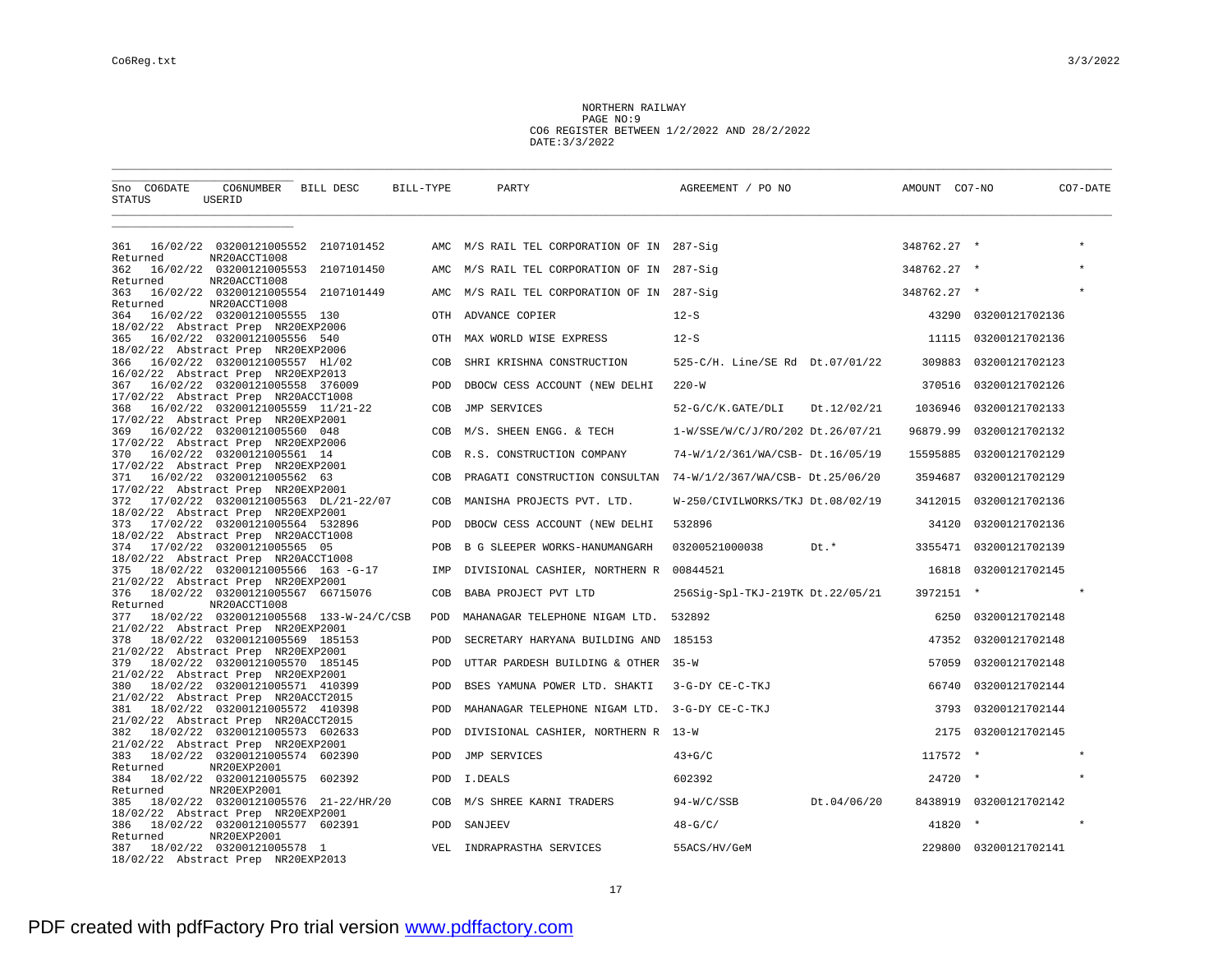| 388 18/02/22 03200121005579 216                                               |            | COB ADVANCED COPIERS                                | 182-ELECT/WK/HOM/PHO Dt.05/11/18 |             | 12552.84 * |                         | $\star$ |
|-------------------------------------------------------------------------------|------------|-----------------------------------------------------|----------------------------------|-------------|------------|-------------------------|---------|
| NR20EXP2001<br>Returned                                                       |            |                                                     |                                  |             |            |                         |         |
| 18/02/22 03200121005580 SS/FBD/21-22/00 COB SS SS CONSTRUCTION PVT LTD<br>389 |            |                                                     | $91-W/C/SSB$                     | Dt.10/02/20 |            | 4004060 03200121702142  |         |
| 18/02/22 Abstract Prep NR20EXP2001                                            |            |                                                     |                                  |             |            |                         |         |
| 18/02/22 03200121005581 WORK/21-22/01<br>390                                  |            | COB M/S VPMS & ASB JOINT VENTURE                    | 74-W-4-3-434-WA-MB-0 Dt.11/02/22 |             |            | 16611830 03200121702142 |         |
| 18/02/22 Abstract Prep NR20EXP2001                                            |            |                                                     |                                  |             |            |                         |         |
| 18/02/22 03200121005582 17<br>391                                             |            | COB K S JAIN                                        | 387-DY CE/C/MB                   | Dt.15/06/20 |            | 5578854 03200121702167  |         |
| 22/02/22 Abstract Prep NR20EXP2001                                            |            |                                                     |                                  |             |            |                         |         |
| 18/02/22 03200121005583 IT/2021-22/026<br>392                                 | COB        | INDIAN TRAVELS                                      | 17-Elect/Dy CEE/C/T/ Dt.14/08/19 |             | 428347     | 03200121702140          |         |
| 18/02/22 Abstract Prep NR20ACCT2014                                           |            |                                                     |                                  |             |            |                         |         |
| 393 18/02/22 03200121005584 570911                                            | POD        | SIEMENS LTD-NAVI MUMBAI                             | 570911                           |             |            | 2120650 03200121702143  |         |
| 18/02/22 Abstract Prep NR20ACCT1008                                           |            |                                                     |                                  |             |            |                         |         |
| 394 18/02/22 03200121005585 279251                                            |            | POD MTNL- NEW DELHI                                 | 133-W/Dy.CE/C/SERD-I             |             |            | 3562 03200121702141     |         |
| 18/02/22 Abstract Prep NR20EXP2016                                            |            |                                                     |                                  |             |            |                         |         |
| 395 18/02/22 03200121005586 DTL/DELHI/21-22 COB                               |            | DURGA TRACK LINKER                                  | 262/P.WY/LINKING/3RD Dt.12/11/20 |             | 5634128 *  |                         | $\star$ |
| NR20ACCT1008<br>Returned                                                      |            |                                                     |                                  |             |            |                         |         |
| 396 18/02/22 03200121005587 91-W/DY.CE/C/CS                                   | POD        | DBOCW CESS ACCOUNT (NEW DELHI                       | 532895                           |             | $56341$ *  |                         | $\star$ |
| NR20EXP2001<br>Returned                                                       |            |                                                     |                                  |             |            |                         |         |
| 21/02/22 03200121005588 BPL/05/21-22<br>397                                   | COB        | BABA PROJECT PVT LTD                                | 256Sig-Spl-TKJ-219TK Dt.22/05/21 |             |            | 3972150 03200121702152  |         |
| 21/02/22 Abstract Prep NR20ACCT2015                                           |            |                                                     |                                  |             |            |                         |         |
| 21/02/22 03200121005589 590378<br>398                                         | <b>POD</b> | MAHANAGAR TELEPHONE NIGAM LTD.                      | $181  R1$ ect.                   |             | 2967       | 03200121702157          |         |
| 22/02/22 Abstract Prep NR20EXP2016                                            |            |                                                     |                                  |             |            |                         |         |
| 21/02/22 03200121005590 04/COMP.CELL<br>399                                   | IMP        | DIVISIONAL CASHIER, NORTHERN R 2018/c/cASH IMPREST  |                                  |             | 5000       | 03200121702174          |         |
| 22/02/22 Abstract Prep NR20EXP2001                                            |            |                                                     |                                  |             |            |                         |         |
| 21/02/22 03200121005591 Gem/21-22/637<br>400                                  | GEM        | ALANKAR DISTRIBUTORS                                | GEMC-511687744992937             |             |            | 53800 03200121702166    |         |
| 22/02/22 Abstract Prep NR20EXP2006                                            |            |                                                     |                                  |             |            |                         |         |
| 21/02/22 03200121005592 TX/1083/21-22<br>401                                  | GEM        | SOFTEK OFFICE PRODUCTS PRIVATE GEMC-511687763687308 |                                  |             | 73250      | 03200121702186          |         |
| 23/02/22 Abstract Prep NR20EXP2006                                            |            |                                                     |                                  |             |            |                         |         |
| 21/02/22 03200121005593 602634<br>402                                         |            | POD DIVISIONAL CASHIER, NORTHERN R 13-W             |                                  |             | 3000       | 03200121702174          |         |
| 22/02/22 Abstract Prep NR20EXP2001                                            |            |                                                     |                                  |             |            |                         |         |
| 21/02/22 03200121005594 ARMS2122-1021<br>403                                  | GEM        | ARMS PERIPHERALS                                    | GEMC-511687783712463             |             |            | 25810 03200121702211    |         |
| 28/02/22 Abstract Prep NR20EXP2006                                            |            |                                                     |                                  |             |            |                         |         |
| 404 21/02/22 03200121005595 S0136/2021-22                                     |            | GEM BLINK INDIA                                     | GEMC-511687724366241             |             |            | 56700 03200121702211    |         |

 $22/02/22$   $21/02$ 28/02/22 Abstract Prep NR20EXP2006 405 21/02/22 03200121005596 Gem/21-22/638 GEM ALANKAR DISTRIBUTORS GEMC-511687741344596 53800 03200121702211 28/02/22 Abstract Prep NR20EXP2006

18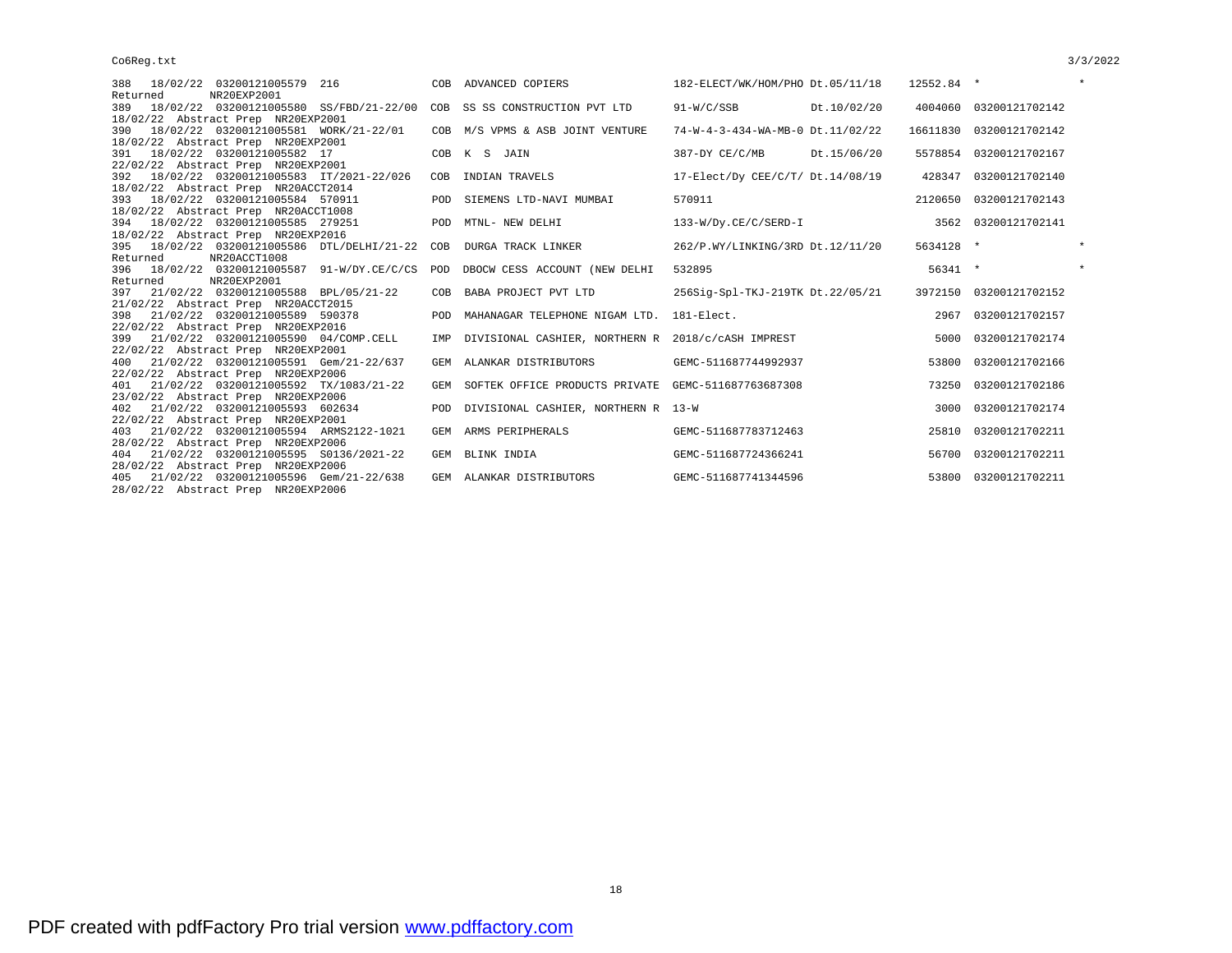NORTHERN RAILWAY PAGE NO:10 CO6 REGISTER BETWEEN 1/2/2022 AND 28/2/2022 DATE:3/3/2022

| Sno CO6DATE<br>STATUS                                      | CO6NUMBER<br>USERID                            | BILL DESC                                   | BILL-TYPE  | PARTY                                  | AGREEMENT / PO NO                                                | AMOUNT CO7-NO |                          | CO7-DATE |
|------------------------------------------------------------|------------------------------------------------|---------------------------------------------|------------|----------------------------------------|------------------------------------------------------------------|---------------|--------------------------|----------|
|                                                            |                                                |                                             |            |                                        |                                                                  |               |                          |          |
| 406<br>22/02/22 Abstract Prep NR20ACCT2005                 | 21/02/22 03200121005597 014                    |                                             |            | VEL PIONEER WORLD                      | 178-Sig                                                          | 47499         | 03200121702154           |          |
| 407<br>22/02/22 Abstract Prep NR20ACCT2005                 | 21/02/22 03200121005598 015                    |                                             | VEL        | PIONEER WORLD                          | $178-Siq$                                                        | 47499         | 03200121702154           |          |
| 408<br>22/02/22 Abstract Prep NR20ACCT2015                 | 21/02/22 03200121005599 543105                 |                                             | POD        | MTNL- NEW DELHI                        | 178-Sig/CW/Tele/MTNL                                             | 1021          | 03200121702154           |          |
| 409<br>Returned                                            | 21/02/22 03200121005600 275<br>NR20ACCT1008    |                                             | IMP        | DIVISIONAL CASHIER, NORTHERN R 178-Sig |                                                                  | 543000        |                          | $\star$  |
| 410<br>21/02/22 Abstract Prep NR20ACCT1008                 | 21/02/22 03200121005601 634001                 |                                             | POD        | DRO-CUM-LAC JHAJJAR                    | $7-W/LAC$                                                        |               | 120669387 03200121702151 |          |
| 411<br>21/02/22 Abstract Prep NR20ACCT1008                 | 21/02/22 03200121005602 619742                 |                                             | POD        | SDM CUM LAC KHARAR                     | $85-C/C-II/CDG$                                                  | 3985368       | 03200121702147           |          |
| 412<br>Returned                                            | NR20ACCT1008                                   | 21/02/22 03200121005603 INV/2021-22/17      | COB        | M/S. GIRRAJ JI STONE CRUSHERS          | 144-W/DY.CE/C-II/CDG Dt.19/02/21                                 | 12273286      | $\star$                  | $\star$  |
| 413<br>21/02/22 Abstract Prep NR20EXP2002                  | 21/02/22 03200121005604 25                     |                                             | COB        | M/S PEARL BUILDERS,<br>SHOP NO.9       | 138-W/DY.CE/CONST-II Dt.23/05/20                                 |               | 112584 03200121702146    |          |
| 414<br>21/02/22 Abstract Prep NR20EXP2016                  | 21/02/22 03200121005605 642476                 |                                             | POD        | ONLINE SOLUTIONS                       | 03200519000057                                                   | 123978        | 03200121702150           |          |
| 415<br>22/02/22 Abstract Prep NR20EXP2001                  |                                                | 21/02/22 03200121005606 IS/21-22/Rep/02     | IMP        | INTELLICOMM SYSTEMS                    | 2019/compRepair                                                  | 14940         | 03200121702166           |          |
| 416<br>21/02/22 Abstract Prep NR20EXP2001                  | 21/02/22 03200121005607 CM/165                 |                                             | COB        | M/S CREATIVE MINERALS (INDIA)          | $384 - DY.CE/C/MB$<br>Dt.07/11/19                                |               | 8136071 03200121702153   |          |
| 417<br>Returned                                            | 21/02/22 03200121005608 021<br>NR20ACCT1008    |                                             | COB        | RAM GOPAL AGARWAL                      | 365-DY.CE.C.MB<br>Dt.22/12/17                                    | 7884875       |                          |          |
| 418<br>22/02/22 Abstract Prep NR20ACCT2014                 | 21/02/22 03200121005609 111                    |                                             | COB        |                                        | K.K.ELECTRICAL & ENGINERING CO  17-ELECT/C/T/GPS/UMB Dt.20/02/20 |               | 610783 03200121702157    |          |
| 419<br>22/02/22 Abstract Prep NR20ACCT2014                 | 21/02/22 03200121005610 4464                   |                                             | COB        |                                        | VIVEK TRAVELS PVT LTD-NORTH WE 307-DY.CEE/C/NDLS/20 Dt.15/01/21  | 44763         | 03200121702157           |          |
| 420<br>22/02/22 Abstract Prep NR20EXP2016                  | 21/02/22 03200121005611 02                     |                                             | POD        | SDO PSPCL HAJIPUR                      | JF/432                                                           | 214311        | 03200121702157           |          |
| 421<br>Returned                                            | 21/02/22 03200121005612 574523<br>NR20EXP2001  |                                             | <b>POD</b> | M/S THREE PILLAR TECHNOLOGIES          | $45 - ACS$                                                       | $17063$ *     |                          |          |
| 422<br>23/02/22 Abstract Prep NR20EXP2001                  | 21/02/22 03200121005613 386748                 |                                             | OTH        | DIVISIONAL CASHIER, NORTHERN R 386748  |                                                                  | 4250          | 03200121702185           |          |
| 423<br>23/02/22 Abstract Prep NR20EXP2001                  | 21/02/22 03200121005614 185156                 |                                             | <b>POD</b> | UTTAR PARDESH BUILDING & OTHER 35 W    |                                                                  | 35947         | 03200121702186           |          |
| 424<br>23/02/22 Abstract Prep NR20EXP2001                  | 21/02/22 03200121005615 185155                 |                                             | POD        | UTTAR PARDESH BUILDING & OTHER 35 W    |                                                                  | 155959        | 03200121702186           |          |
| 425<br>Returned                                            | 21/02/22 03200121005616 185159<br>NR20ACCT1008 |                                             | POD        | SWASTIK ASSOCIATES                     | 101                                                              | 2921107 *     |                          |          |
| 426<br>24/02/22 Abstract Prep NR20EXP2001                  | 21/02/22 03200121005617 185158                 |                                             | POD        | UTTAR PARDESH BUILDING & OTHER         | 35 W                                                             |               | 83657 03200121702193     |          |
| 427<br>Returned                                            | NR20ACCT1008                                   | 21/02/22 03200121005618 PM/21-22/215        | COB        |                                        | PUNIA MOHLA CONSTRUCTION COMPA 74-W/1/2/370-A/WA/CS Dt.12/02/21  | 8365733       | $\star$                  |          |
| 428<br>23/02/22 Abstract Prep NR20EXP2001                  |                                                | 21/02/22 03200121005619 DTL/DELHI/21-22     | COB        | DURGA TRACK LINKER                     | 262/P.WY/LINKING/3RD Dt.12/11/20                                 | 5634128       | 03200121702178           |          |
| 429                                                        |                                                | 21/02/22 03200121005620 91-W/DY.CE/C/CS POD |            | DBOCW CESS ACCOUNT (NEW DELHI          | 532895                                                           |               | 56341 03200121702186     |          |
| 23/02/22 Abstract Prep NR20EXP2001<br>430                  |                                                | 21/02/22 03200121005621 CSTR-P-0059-ESC POB |            | CALCUTTA SPRINGS LTD                   | Dt.*<br>03200520000128                                           | $207727$ *    |                          |          |
| Returned<br>431                                            | NR20EXP2001                                    | 21/02/22 03200121005622 CSTR-P-0060-ESC POB |            | CALCUTTA SPRINGS LTD                   | 03200520000128<br>Dt.*                                           | 98893 *       |                          |          |
| Returned<br>432 21/02/22 03200121005623 574522<br>Returned | NR20EXP2001<br>NR20EXP2001                     |                                             | POD        | M/S THREE PILLAR TECHNOLOGIES          | $45 - ACS$                                                       | $17181$ *     |                          |          |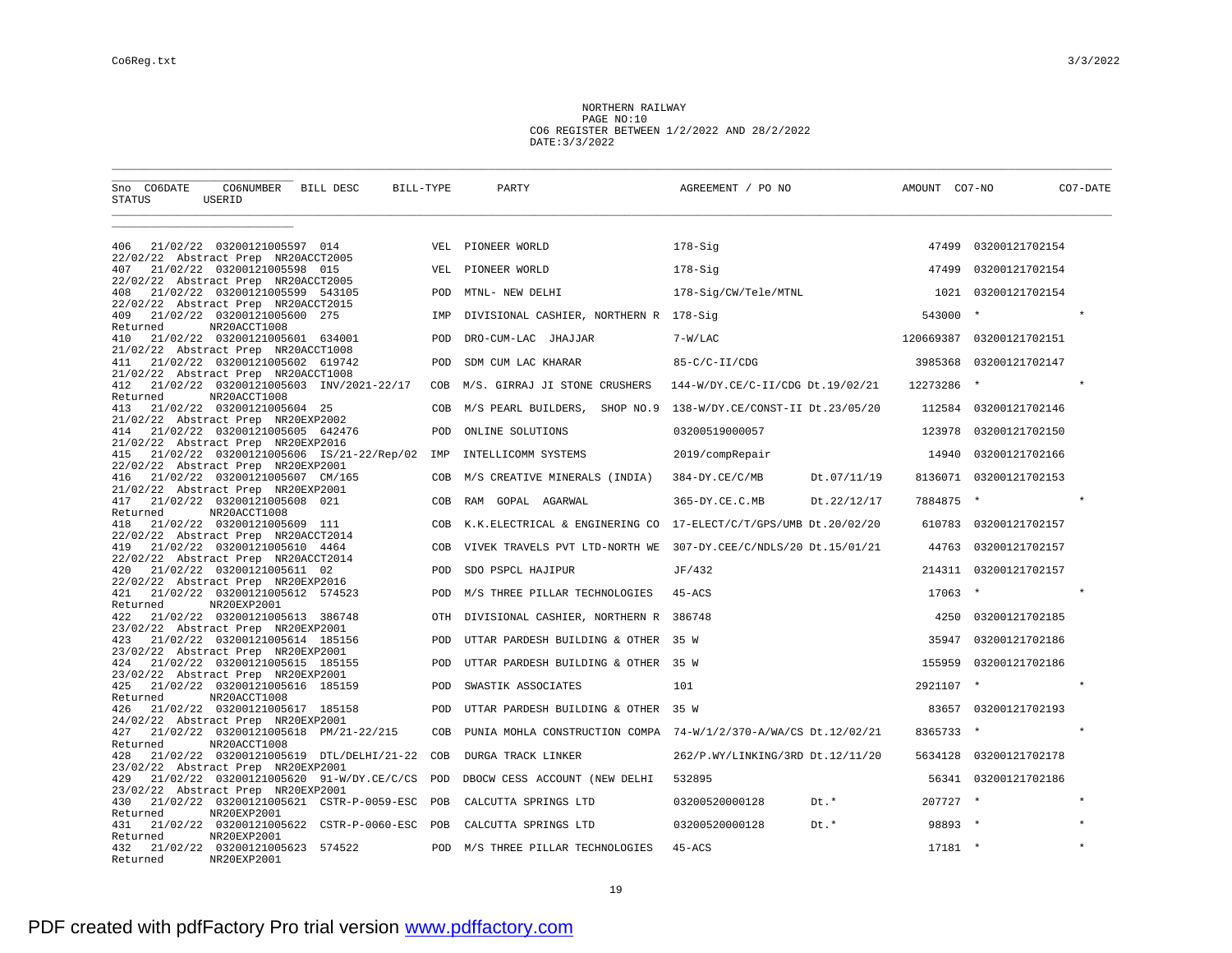| 23/02/22 Abstract Prep NR20EXP2001<br>21/02/22 03200121005625 1342<br>9877<br>03200121702200<br>IMP DIVISIONAL CASHIER, NORTHERN R 22-G<br>434<br>25/02/22 Abstract Prep NR20EXP2001<br>Dt.*<br>435 21/02/22 03200121005626 0S0113000715<br>$18-S$<br>03200121702180<br>POB STEEL AUTHORITY OF INDIA LTD<br>69273375<br>23/02/22 Abstract Prep NR20EXP2001<br>$18-S$<br>Dt.*<br>436 21/02/22 03200121005627 0S0113000678<br>POB STEEL AUTHORITY OF INDIA LTD<br>69255380 03200121702180 |         |
|-----------------------------------------------------------------------------------------------------------------------------------------------------------------------------------------------------------------------------------------------------------------------------------------------------------------------------------------------------------------------------------------------------------------------------------------------------------------------------------------|---------|
|                                                                                                                                                                                                                                                                                                                                                                                                                                                                                         |         |
|                                                                                                                                                                                                                                                                                                                                                                                                                                                                                         |         |
|                                                                                                                                                                                                                                                                                                                                                                                                                                                                                         |         |
|                                                                                                                                                                                                                                                                                                                                                                                                                                                                                         |         |
| 23/02/22 Abstract Prep NR20EXP2001                                                                                                                                                                                                                                                                                                                                                                                                                                                      |         |
| Dt.*<br>21/02/22 03200121005628 0S0113000713<br>$18-S$<br>69273375 03200121702180<br>POB STEEL AUTHORITY OF INDIA LTD<br>437                                                                                                                                                                                                                                                                                                                                                            |         |
| 23/02/22 Abstract Prep NR20EXP2001                                                                                                                                                                                                                                                                                                                                                                                                                                                      |         |
| 6813 *<br>438 21/02/22 03200121005629 579502<br>POD UPBOCW, BIJNOR<br>53/19 Labour cess                                                                                                                                                                                                                                                                                                                                                                                                 |         |
| Returned<br>NR20ACCT1008                                                                                                                                                                                                                                                                                                                                                                                                                                                                |         |
| 439 21/02/22 03200121005630 579500<br>03201120000016<br>03200121702184<br>ROD M/S RAILBIT ENGINEERS PRIVATE<br>21820                                                                                                                                                                                                                                                                                                                                                                    |         |
| 23/02/22 Abstract Prep NR20ACCT2015                                                                                                                                                                                                                                                                                                                                                                                                                                                     |         |
| 440 21/02/22 03200121005631 633920<br>POD SECY, HBOCWW BOARD, PANCHKULA 1-W/C/TKJ<br>143705<br>03200121702160                                                                                                                                                                                                                                                                                                                                                                           |         |
| 22/02/22 Abstract Prep NR20EXP2001                                                                                                                                                                                                                                                                                                                                                                                                                                                      |         |
| 441 21/02/22 03200121005632 SMC/BBSR/1325<br>COB S.M. CONSULTANTS<br>3625735<br>03200121702159<br>414-ACS/C/ROK-GOHANA Dt.08/02/17                                                                                                                                                                                                                                                                                                                                                      |         |
| 22/02/22 Abstract Prep NR20EXP2001                                                                                                                                                                                                                                                                                                                                                                                                                                                      |         |
| 442 21/02/22 03200121005633 SMC/BBSR/1327<br>COB S.M. CONSULTANTS<br>391164 03200121702164<br>414-ACS/C/ROK-GOHANA Dt.08/02/17                                                                                                                                                                                                                                                                                                                                                          |         |
| 22/02/22 Abstract Prep NR20ACCT2002                                                                                                                                                                                                                                                                                                                                                                                                                                                     | $\star$ |
| $6422$ *<br>443 21/02/22 03200121005634 04/2021<br>IMP DY. CHIEF ENGINEER/CONST./AMBA 2-G                                                                                                                                                                                                                                                                                                                                                                                               |         |
| Returned<br>NR20ACCT1008                                                                                                                                                                                                                                                                                                                                                                                                                                                                | $\star$ |
| $5000 *$<br>444 21/02/22 03200121005635 03/2021<br>IMP DY. CHIEF ENGINEER/CONST./AMBA 2-G                                                                                                                                                                                                                                                                                                                                                                                               |         |
| Returned<br>NR20ACCT1008                                                                                                                                                                                                                                                                                                                                                                                                                                                                |         |
| $251 - Acs$<br>21/02/22 03200121005636 699105<br>1450 03200121702204<br>POD TEJINDER PAL SINGH<br>445<br>25/02/22 Abstract Prep NR20ACCT2015                                                                                                                                                                                                                                                                                                                                            |         |
| 21/02/22 03200121005637 699106<br>POD BHARAT PRASAD GUPTA<br>$251 - Acs$<br>03200121702204<br>1200<br>446                                                                                                                                                                                                                                                                                                                                                                               |         |
| 25/02/22 Abstract Prep NR20ACCT2015                                                                                                                                                                                                                                                                                                                                                                                                                                                     |         |
| 21/02/22 03200121005638 699107<br>$251 - Acs$<br>03200121702204<br>POD VANDANA NANDA<br>1200<br>447                                                                                                                                                                                                                                                                                                                                                                                     |         |
| 25/02/22 Abstract Prep NR20ACCT2015                                                                                                                                                                                                                                                                                                                                                                                                                                                     |         |
| 448 21/02/22 03200121005639 096889<br>POD ACCOUNTS OFFICER(CASH), BSNL O G-1<br>1998<br>03200121702204                                                                                                                                                                                                                                                                                                                                                                                  |         |
| 25/02/22 Abstract Prep NR20ACCT2015                                                                                                                                                                                                                                                                                                                                                                                                                                                     |         |
| 449 21/02/22 03200121005640 614303<br>POD DIVISIONAL CASHIER, NORTHERN R NR-MBOELEC(IMPR)/1/2<br>03200121702156<br>68292                                                                                                                                                                                                                                                                                                                                                                |         |
| 22/02/22 Abstract Prep NR20EXP2016                                                                                                                                                                                                                                                                                                                                                                                                                                                      |         |
| 450 21/02/22 03200121005641 AB-09/21-22/31<br>WOC ALCON BUILDERS & ENGINEERS (P) 570-SIG-PS-TENDER-10 Dt.12/09/19<br>7992937 03200121702201                                                                                                                                                                                                                                                                                                                                             |         |
| 25/02/22 Abstract Prep NR20ACCT2015                                                                                                                                                                                                                                                                                                                                                                                                                                                     |         |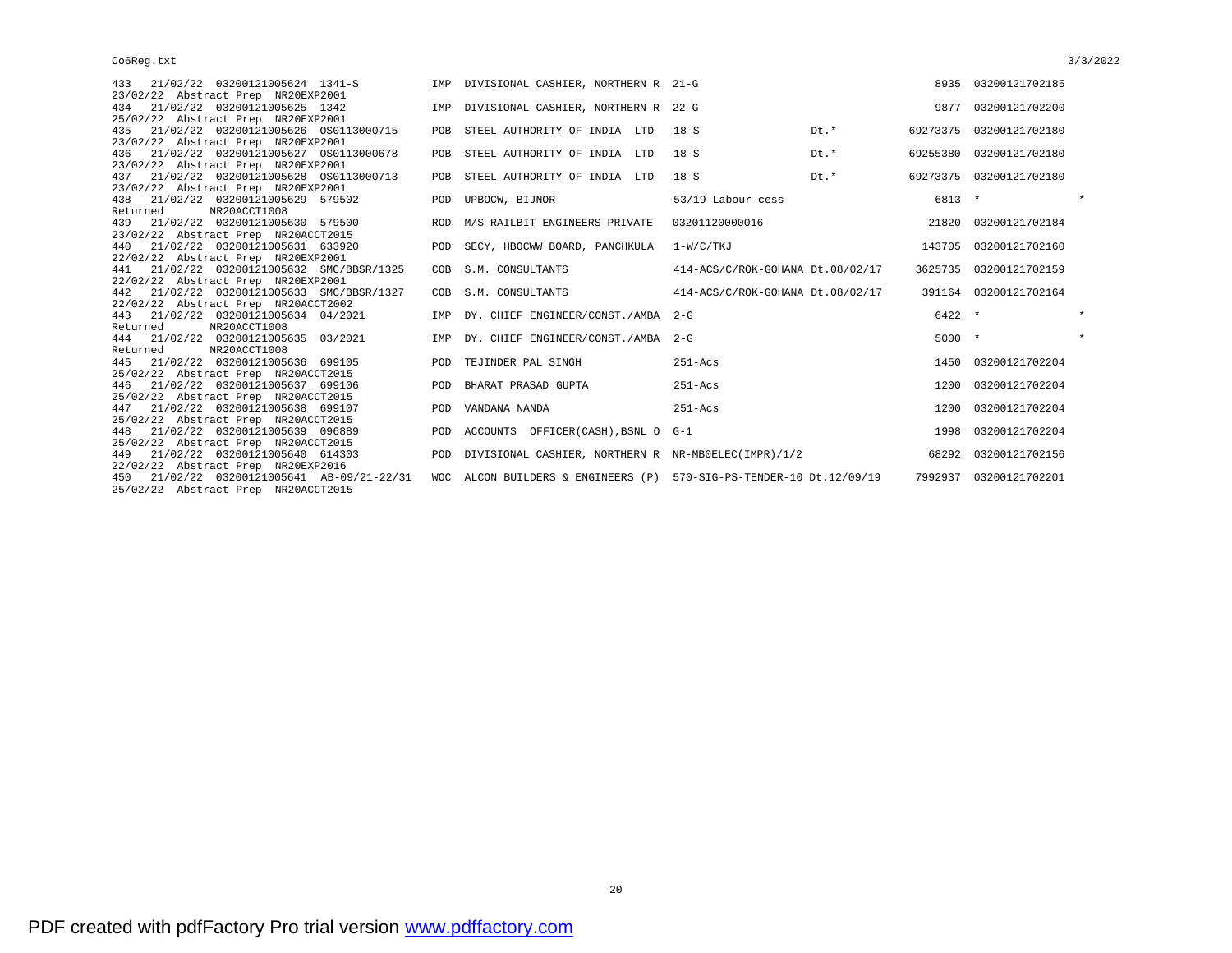NORTHERN RAILWAY PAGE NO:11 CO6 REGISTER BETWEEN 1/2/2022 AND 28/2/2022 DATE:3/3/2022

| CO6NUMBER BILL DESC<br>Sno CO6DATE<br>STATUS<br>USERID                                                                     | BILL-TYPE  | PARTY                                                | AGREEMENT / PO NO                | AMOUNT CO7-NO | CO7-DATE            |
|----------------------------------------------------------------------------------------------------------------------------|------------|------------------------------------------------------|----------------------------------|---------------|---------------------|
|                                                                                                                            |            |                                                      |                                  |               |                     |
| 21/02/22 03200121005642 1-W/XEN/C/PNP<br>451<br>23/02/22 Abstract Prep NR20EXP2001                                         | IMP        | DIVISIONAL CASHIER, NORTHERN R GENERALIMPREST        |                                  |               | 3021 03200121702185 |
| 21/02/22 03200121005643 W-1/XEN/C/PNP<br>452<br>23/02/22 Abstract Prep NR20EXP2001                                         | IMP        | DIVISIONAL CASHIER, NORTHERN R GENERAL IMPREST       |                                  | 3000          | 03200121702185      |
| 21/02/22 03200121005644 RCC-12/ROB/61<br>453<br>23/02/22 Abstract Prep NR20EXP2001                                         | COB        | NELAKUDURU INFRA SRIGANESH (JV 257/ROB-61/CSB        | Dt.28/09/19                      | 7308366       | 03200121702178      |
| 21/02/22 03200121005645 532898<br>454<br>23/02/22 Abstract Prep NR20EXP2001                                                | <b>POD</b> | SECRETARY HARYANA BUILDING AND 532898                |                                  | 73084         | 03200121702186      |
| 21/02/22 03200121005646 532897<br>455                                                                                      | POD        | BALJIT KHATRI                                        | 532897                           | 52800         | 03200121702186      |
| 23/02/22 Abstract Prep NR20EXP2001<br>21/02/22 03200121005647 FPVC-III/23-30/<br>456<br>22/02/22 Abstract Prep NR20EXP2006 | COB        | M/S MMS-RCK (JV)                                     | W-255/MAJOR BR. 23,3 Dt.10/06/19 | 745164        | 03200121702155      |
| 21/02/22 03200121005648 532893<br>457<br>22/02/22 Abstract Prep NR20EXP2001                                                | POD        | DBOCW CESS ACCOUNT (NEW DELHI                        | 532893                           | 7452          | 03200121702155      |
| 21/02/22 03200121005649 2107101448<br>458<br>23/02/22 Abstract Prep NR20ACCT2010                                           | AMC        | M/S RAIL TEL CORPORATION OF IN 287-Sig               |                                  | 348762        | 03200121702184      |
| 21/02/22 03200121005650 2107101452<br>459                                                                                  | AMC        | M/S RAIL TEL CORPORATION OF IN 287-Sig               |                                  | 348762        | $\star$             |
| NR20ACCT1008<br>Returned<br>21/02/22 03200121005651 2107101450<br>460                                                      | AMC        | M/S RAIL TEL CORPORATION OF IN 287-Sig               |                                  | 348762        | 03200121702184      |
| 23/02/22 Abstract Prep NR20ACCT2010<br>21/02/22 03200121005652 2107101449<br>461                                           | AMC        | M/S RAIL TEL CORPORATION OF IN 287-Sig               |                                  | 348762        | 03200121702184      |
| 23/02/22 Abstract Prep NR20ACCT2010<br>21/02/22 03200121005653 RCC-26-ROB-153<br>462<br>22/02/22 Abstract Prep NR20EXP2016 | COB        | B.M.CONSTRUCTION CO.                                 | 74-W-1-2-336-WA-NDWC Dt.09/05/17 | 13462407      | 03200121702168      |
| 21/02/22 03200121005654 642477<br>463                                                                                      | POD        | PUNJAB BUILDING AND OTHER CONS 109                   |                                  | 92692         | $\star$             |
| NR20EXP2016<br>Returned<br>21/02/22 03200121005655 210<br>464                                                              | AMC        | GENIUS HARDWARE SERVICES (P) L 16-s                  |                                  | 33040         | 03200121702169      |
| 22/02/22 Abstract Prep NR20EXP2016<br>21/02/22 03200121005656 233<br>465                                                   | IMP        | DIVISIONAL CASHIER, NORTHERN R 220-W                 |                                  | 7251          | 03200121702161      |
| 22/02/22 Abstract Prep NR20EXP2016<br>21/02/22 03200121005657 08<br>466                                                    | COB        | BHAGWATI ELECTRICALS                                 | 68-DYCEE/C/MB/2015-1 Dt.08/03/16 | 563566        | $\star$             |
| NR20EXP2016<br>Returned<br>21/02/22 03200121005658 564<br>467                                                              | POB        | MARK SALES & SERVICES                                | $558 - \text{sig}$<br>Dt. *      | 5649          | 03200121702184      |
| 23/02/22 Abstract Prep NR20ACCT2010<br>21/02/22 03200121005659 731217<br>468                                               | LAW        | RAJAN SABHARWAL                                      | Dy.CE/C/D/JAT/C. Cas             | 7025          | 03200121702179      |
| 23/02/22 Abstract Prep NR20EXP2001<br>21/02/22 03200121005660 731218<br>469                                                | LAW        | HIMANSHU UPADHYAYA (JT)                              | Dy.CE/C/D/JAT/C. Cas             | 5850          | 03200121702179      |
| 23/02/22 Abstract Prep NR20EXP2001<br>21/02/22 03200121005661 731219<br>470                                                | LAW        | V. K. RAI, RLY. ADVOCATE                             | Dy.CE/C/D/JAT/C. Cas             | 31636         | 03200121702179      |
| 23/02/22 Abstract Prep NR20EXP2001<br>21/02/22 03200121005662 731216<br>471                                                | POD        | A.O./CASH BSNL, PATHANKOT                            | $4-G/DY.CE/C/D/JAT$              | 1570          | 03200121702179      |
| 23/02/22 Abstract Prep NR20EXP2001<br>21/02/22 03200121005663 1-GENERAL IMPRE<br>472                                       | IMP        | DIVISIONAL CASHIER, NORTHERN R Dy. CE/C/D/JAT/Impres |                                  | 7995          | 03200121702177      |
| 23/02/22 Abstract Prep NR20EXP2001<br>21/02/22 03200121005664 1-GENERAL IMPRE<br>473                                       | IMP        | DIVISIONAL CASHIER, NORTHERN R Dy.CE/C/D/JAT/Impres  |                                  | 8000          | 03200121702177      |
| 23/02/22 Abstract Prep NR20EXP2001<br>21/02/22 03200121005665 1-GENERAL IMPRE IMP<br>474                                   |            | DIVISIONAL CASHIER, NORTHERN R Dy.CE/C/D/JAT/Impres  |                                  | 3998          | 03200121702177      |
| 23/02/22 Abstract Prep NR20EXP2001<br>22/02/22 03200121005666 731215<br>475                                                | LAW        | RAJAN SABHARWAL                                      | Dy.CE/C/D/JAT/C. Cas             | 6746          | 03200121702179      |
| 23/02/22 Abstract Prep NR20EXP2001<br>22/02/22 03200121005667 731211<br>476                                                |            | LAW AJAY SHARMA                                      | Dy.CE/C/D/JAT/C. Cas             | 28125         | 03200121702179      |
| 23/02/22 Abstract Prep NR20EXP2001<br>22/02/22 03200121005668 731212<br>477                                                | POD        | PUNJAB BUILDING & OTHER CONSTR 18-W/DY.CE.D.JAT      |                                  | 83385         | $\star$<br>$\star$  |
| Returned<br>NR20EXP2001                                                                                                    |            |                                                      |                                  |               |                     |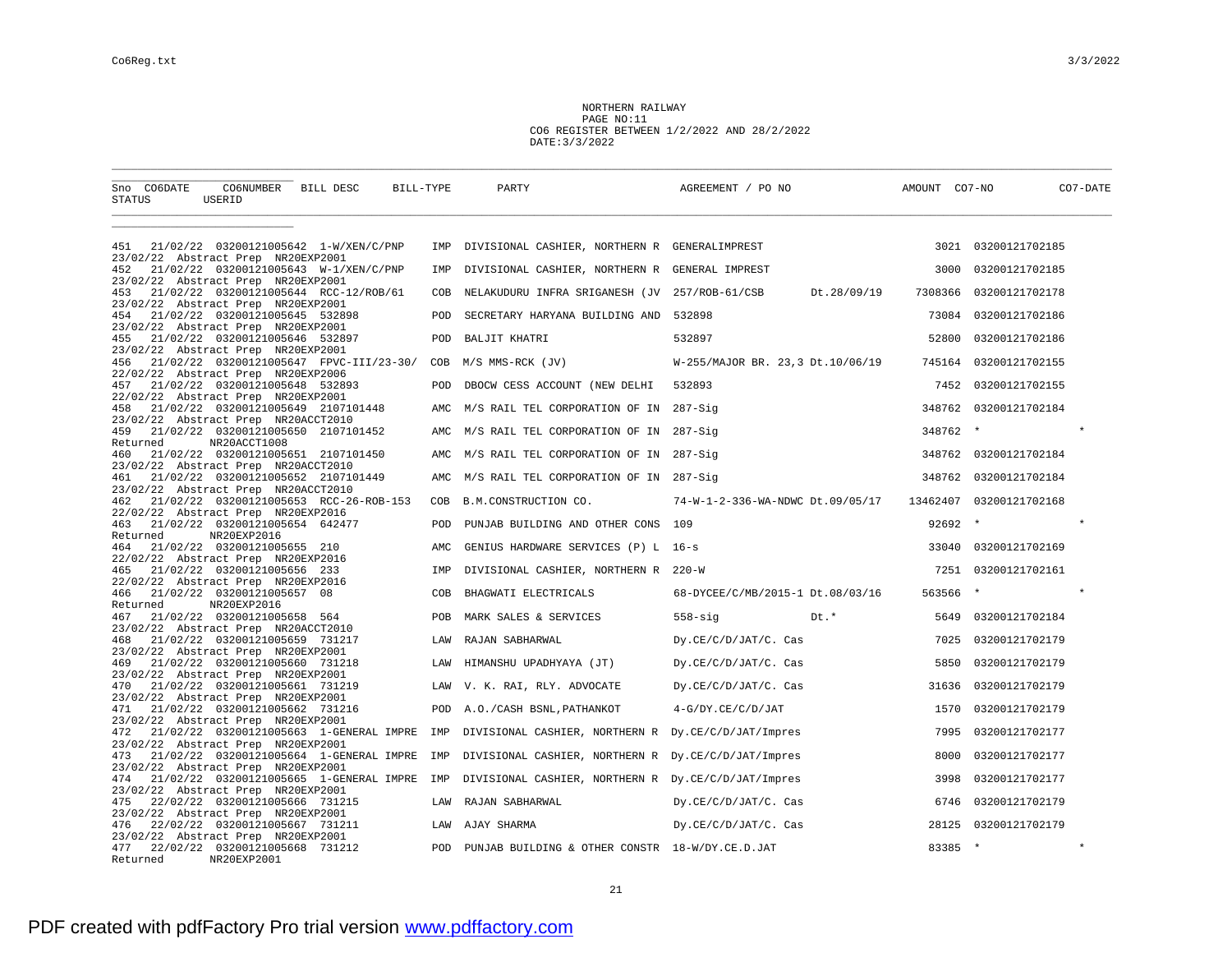| 478 22/02/22 03200121005669 731213                               | POD | CHIEF EXECUTIVE OFFICER/SECR 18-W/DY.CE.D.JAT |                                                                    | 431304 *  |                         | $\star$ |
|------------------------------------------------------------------|-----|-----------------------------------------------|--------------------------------------------------------------------|-----------|-------------------------|---------|
| Returned<br>NR20EXP2001<br>22/02/22 03200121005670 752555<br>479 |     | POD UTTAR PRADESH BUILDING &OTHER             | $592 - A/Dy$ .CE/C/MB                                              |           | 129337 03200121702194   |         |
| 24/02/22 Abstract Prep NR20EXP2001                               |     |                                               |                                                                    |           |                         |         |
| 22/02/22 03200121005671 752554<br>480                            | POD | UTTAR PRADESH BUILDING &OTHER                 | $592 - A/Dy$ . $CE/C/MB$                                           | 223127    | 03200121702194          |         |
| 24/02/22 Abstract Prep NR20EXP2001                               |     |                                               |                                                                    |           |                         |         |
| 22/02/22 03200121005672 752553<br>481                            |     | POD RELIABLE SERVICES                         | $01-W/Dy.CE/C/MB$                                                  |           | 3675 03200121702179     |         |
| 23/02/22 Abstract Prep NR20EXP2001                               |     |                                               |                                                                    |           |                         |         |
| 22/02/22 03200121005673 01-G<br>482                              | IMP | DIVISIONAL CASHIER, NORTHERN R 01-G/Dy/C/MB   |                                                                    | 13994     | 03200121702177          |         |
| 23/02/22 Abstract Prep NR20EXP2001                               |     |                                               |                                                                    |           |                         |         |
| 483 22/02/22 03200121005674 01-G                                 | IMP | DIVISIONAL CASHIER, NORTHERN R 01-G/Dy/C/MB   |                                                                    | 14000     | 03200121702177          |         |
| 23/02/22 Abstract Prep NR20EXP2001                               |     |                                               |                                                                    |           |                         |         |
| 484 22/02/22 03200121005675 174                                  |     | IMP AEE/C/NDLS                                | 0320180001                                                         | $10000 *$ |                         | $\star$ |
| NR20EXP2016<br>Returned                                          |     |                                               |                                                                    |           |                         |         |
| 22/02/22 03200121005676 TI/2021-22/0676<br>485                   | COB | PHONOMAX INDIA                                | 215-ELECT/C/TRD/NDLS Dt.27/10/21                                   | 7350      | 03200121702157          |         |
| 22/02/22 Abstract Prep NR20ACCT2014                              |     |                                               |                                                                    |           |                         |         |
| 486 22/02/22 03200121005677 570918                               |     | IMP DIVISIONAL CASHIER, NORTHERN R 167        |                                                                    | 121500    | 03200121702181          |         |
| 23/02/22 Abstract Prep NR20ACCT2015                              |     |                                               |                                                                    |           |                         |         |
| 22/02/22 03200121005678 HRC/RCC-17<br>487                        |     | COB H.R.CONSTRUCTION CO.                      | 74-W-1-2-357-WA-NDWC Dt.11/09/18                                   |           | 11771241 03200121702165 |         |
| 22/02/22 Abstract Prep NR20EXP2001                               |     |                                               |                                                                    |           |                         |         |
| 22/02/22 03200121005679 532899<br>488                            |     | POD DBOCW CESS ACCOUNT (NEW DELHI             | 532899                                                             |           | 117712 03200121702186   |         |
| 23/02/22 Abstract Prep NR20EXP2001                               |     |                                               |                                                                    |           |                         |         |
| 22/02/22 03200121005680 01/2021-22<br>489                        |     | COB M/S RADHYA CONTRACTORS                    | 129-W/CS/DY CE/C/D/J Dt.07/07/21                                   |           | 401464 03200121702158   |         |
| 22/02/22 Abstract Prep NR20EXP2002                               |     |                                               |                                                                    |           |                         |         |
| 22/02/22 03200121005681 32/NR/2021-22<br>490                     |     |                                               | COB PIR PANCHAL CONSTRUCTION PRIV 102-A/CS/DY.CE/C/JAT Dt.03/10/16 |           | 3530322 03200121702167  |         |
| 22/02/22 Abstract Prep NR20EXP2001                               |     |                                               |                                                                    |           |                         |         |
| 22/02/22 03200121005682 752557<br>491                            |     |                                               | POD M/s. Girrajji Stone Crushers P 529-A/Dy.CE/C/MB                |           | 8104454 03200121702167  |         |
| 22/02/22 Abstract Prep NR20ACCT1008                              |     |                                               |                                                                    |           |                         |         |
| 22/02/22 03200121005683 174<br>492                               |     | IMP AEE/C/NDLS                                | 0320180001                                                         | 10000     | 03200121702170          |         |
| 22/02/22 Abstract Prep NR20EXP2016                               |     |                                               |                                                                    |           |                         |         |
| 22/02/22 03200121005684 535261<br>493                            |     | POD A.S. ENTERPRISES                          | $17 - \text{Elect}/\text{C}/\text{Q}/03/18 - 1$                    |           | 8584 03200121702170     |         |
| 22/02/22 Abstract Prep NR20EXP2016                               |     |                                               |                                                                    |           |                         |         |
| 494 22/02/22 03200121005685 620168                               | POD | SECRETARY COM- HPBOCW WELFARE                 | 157-W/C/CDG                                                        | 185987    | 03200121702172          |         |
| 22/02/22 Abstract Prep NR20EXP2001                               |     |                                               |                                                                    |           |                         |         |
| 495 22/02/22 03200121005686 620169                               | POD | SECY, HBOCWW BOARD, PANCHKULA 157-W/C/CDG     |                                                                    | 6893      | 03200121702172          |         |
| 22/02/22 Abstract Prep NR20EXP2001                               |     |                                               |                                                                    |           |                         |         |
|                                                                  |     |                                               |                                                                    |           |                         |         |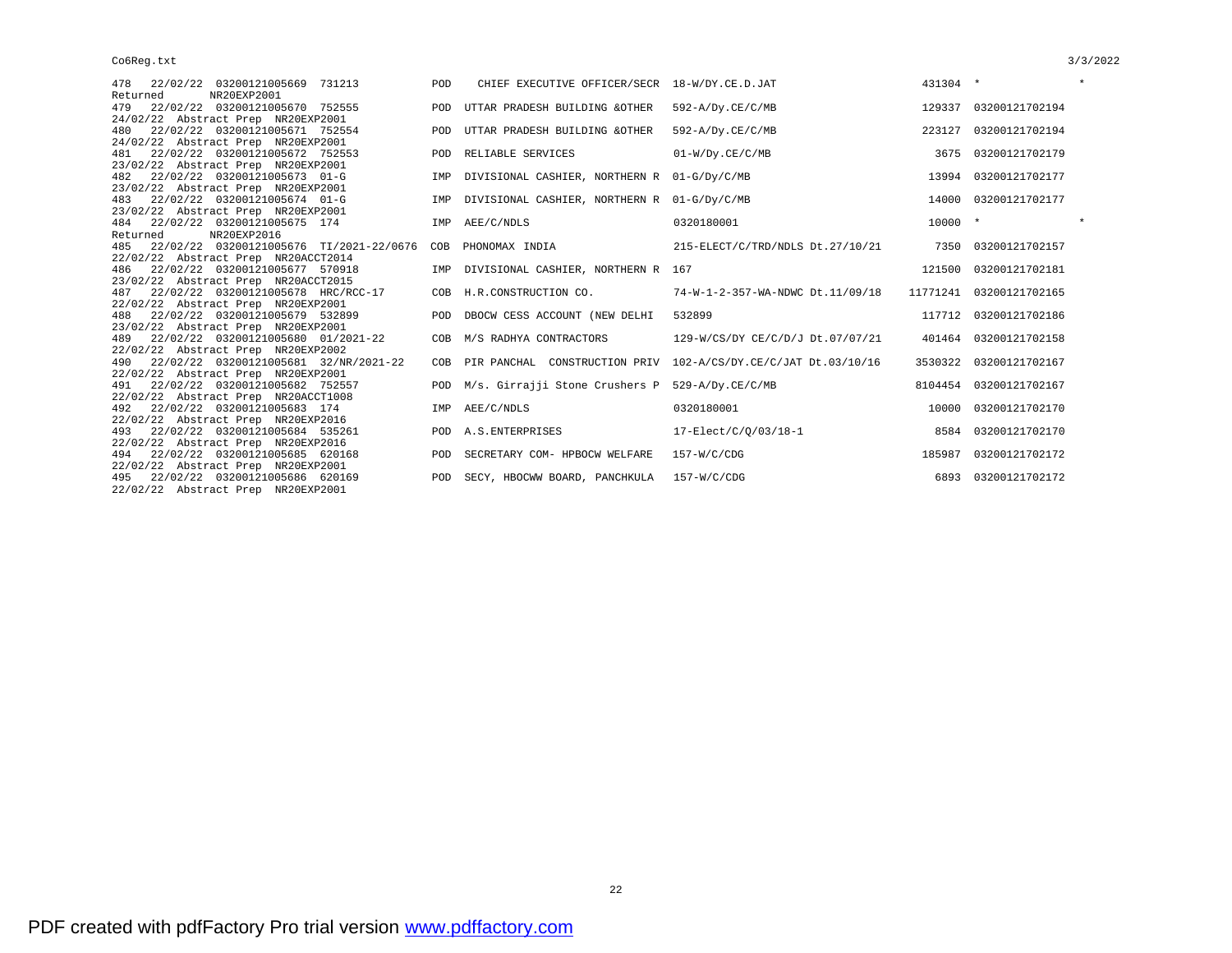NORTHERN RAILWAY PAGE NO:12 CO6 REGISTER BETWEEN 1/2/2022 AND 28/2/2022 DATE:3/3/2022

| Sno CO6DATE<br>CO6NUMBER BILL DESC<br>BILL-TYPE<br>STATUS<br>USERID                                              |            | PARTY                                        | AGREEMENT / PO NO                                               | AMOUNT CO7-NO | CO7-DATE               |
|------------------------------------------------------------------------------------------------------------------|------------|----------------------------------------------|-----------------------------------------------------------------|---------------|------------------------|
|                                                                                                                  |            |                                              |                                                                 |               |                        |
| 22/02/22 03200121005687 598<br>496<br>22/02/22 Abstract Prep NR20EXP2001                                         |            | IMP DIVISIONAL CASHIER, NORTHERN R 1-G/C/CDG |                                                                 |               | 16847 03200121702171   |
| 22/02/22 03200121005688 620174<br>497                                                                            | POD        | M/S GOEL ENGINEERING WORKS                   | 129A/cs DyCE/C/CDG                                              | 9100          | 03200121702175         |
| 23/02/22 Abstract Prep NR20EXP2001<br>22/02/22 03200121005689 620173<br>498                                      | POD        | M/S V.M.CONTRACTORS                          | 129A/cs dy.CE/C/CDG                                             | 9100          | 03200121702175         |
| 23/02/22 Abstract Prep NR20EXP2001<br>22/02/22 03200121005690 0S0113000716<br>499                                | POB        | STEEL AUTHORITY OF INDIA LTD                 | $18-S$<br>Dt.*                                                  | 69273375      | 03200121702180         |
| 23/02/22 Abstract Prep NR20EXP2001<br>22/02/22 03200121005691 65<br>500                                          | COB        |                                              | PRAGATI CONSTRUCTION CONSULTAN 74-W/1/2/367/WA/CSB- Dt.25/06/20 | 7561636       | 03200121702190         |
| 24/02/22 Abstract Prep NR20EXP2001<br>22/02/22 03200121005692 620170<br>501                                      | POD        | ACCOUNTS OFFICER / CASH, BSNL P 1            |                                                                 | 988           | 03200121702172         |
| 22/02/22 Abstract Prep NR20EXP2001<br>22/02/22 03200121005693 582692<br>502                                      | POD        | UTTAR PARDESH BUILDING & OTHER 1             |                                                                 | 79929         | 03200121702195         |
| 24/02/22 Abstract Prep NR20ACCT2015<br>22/02/22 03200121005694 582690<br>503                                     | POD        | DBOCW-CESS ACCOUNT ( CENTRAL D 1             |                                                                 | 4493          | 03200121702184         |
| 23/02/22 Abstract Prep NR20ACCT2015                                                                              |            |                                              |                                                                 |               |                        |
| 22/02/22 03200121005695 R0708T21/23746<br>504<br>23/02/22 Abstract Prep NR20ACCT2010                             | <b>RTS</b> | RITES LTD.                                   | N21-023746                                                      | 12608         | 03200121702184         |
| 22/02/22 03200121005696 R1906T21/14455<br>505<br>23/02/22 Abstract Prep NR20ACCT2010                             | RTS        | RITES LTD.                                   | E21-014455                                                      | 136688        | 03200121702184         |
| 22/02/22 03200121005697 103<br>506<br>23/02/22 Abstract Prep NR20ACCT2010                                        | AMC.       | ADVANCE COPIER                               | 256                                                             | 40740         | 03200121702184         |
| 22/02/22 03200121005698 410400<br>507<br>22/02/22 Abstract Prep NR20ACCT2015                                     | POD        | GAURANG KANTH                                | $374 - acs$                                                     | 235907        | 03200121702173         |
| 22/02/22 03200121005699 08<br>508                                                                                | COB        | BHAGWATI ELECTRICALS                         | 68-DYCEE/C/MB/2015-1 Dt.08/03/16                                | 563566        | 03200121702176         |
| 23/02/22 Abstract Prep NR20ACCT2014<br>23/02/22 03200121005700 3523<br>509                                       | COB        | SHIVALIK PRINT SOLUTION                      | $255-W/C/UMB$<br>Dt.29/10/21                                    | 23718         | 03200121702220         |
| 02/03/22 Abstract Prep NR20EXP2011<br>23/02/22 03200121005701 64<br>510                                          | COB        |                                              | SOKHI CONTRACTORS AND ENGINEER 130-A/cs/Dy.CE/C/D/J Dt.27/10/21 | 2529716       | 03200121702182         |
| 23/02/22 Abstract Prep NR20EXP2001<br>23/02/22 03200121005702 CC-4<br>511                                        | COB        | SHREE RAJ CONSTRUCTION                       | 127-A/CS/DY CE/C/D/J Dt.18/06/21                                | 1893247       | 03200121702182         |
| 23/02/22 Abstract Prep NR20EXP2001                                                                               |            |                                              |                                                                 |               |                        |
| 23/02/22 03200121005703 574525<br>512<br>25/02/22 Abstract Prep NR20EXP2001                                      | POD        | DIVISIONAL CASHIER, NORTHERN R 19-S          |                                                                 | 2800          | 03200121702200         |
| 23/02/22 03200121005704 185161<br>513<br>24/02/22 Abstract Prep NR20EXP2001                                      | POD        | UTTAR PARDESH BUILDING & OTHER 35 W          |                                                                 | 86819         | 03200121702193         |
| 23/02/22 03200121005705 1864<br>514<br>Returned<br>NR20ACCT1008                                                  | COB        | VIVEK TRAVELS                                | 256-SIG/SPL/TKJ/TEND Dt.05/06/18                                | 227000        | $\star$                |
| 515<br>23/02/22 03200121005706 4953                                                                              | COB        | VIVEK TRAVELS PVT LTD                        | 256/SIG/SPL/TKJ/212/ Dt.31/12/19                                | 48449         |                        |
| Returned<br>NR20ACCT1008<br>516<br>23/02/22 03200121005707<br>2669                                               | COB        | VIVEK TRAVELS PVT LTD                        | 256/SIG/SPL/TKJ/212/ Dt.31/12/19                                | 48449         |                        |
| NR20ACCT1008<br>Returned<br>23/02/22 03200121005708 66<br>517                                                    | COB        | PRAGATI CONSTRUCTION CONSULTAN               | 74-W/1/2/368/WA/CSB- Dt.22/06/20                                | 8681879       | 03200121702193         |
| 24/02/22 Abstract Prep NR20EXP2001<br>518<br>23/02/22 03200121005709 185160                                      | POD        | UTTAR PARDESH BUILDING & OTHER 35 W          |                                                                 | 77519         | 03200121702193         |
| 24/02/22 Abstract Prep NR20EXP2001                                                                               |            |                                              |                                                                 |               |                        |
| 23/02/22 03200121005710 JD/SIG/ANVR/005<br>519<br>24/02/22 Abstract Prep NR20ACCT2015                            | COB        | JAI DURGA ENTERPRISES                        | 570-SIG/PS/TENDER/11 Dt.06/07/21                                | 2701406       | 03200121702192         |
| 23/02/22 03200121005711 582693<br>520                                                                            | POD        | DBOCW-CESS ACCOUNT ( CENTRAL D 1             |                                                                 | $27041$ *     |                        |
| Returned<br>NR20ACCT1008<br>23/02/22 03200121005712 838<br>521                                                   | IMP        | DIVISIONAL CASHIER, NORTHERN R 473-Sig/P/UMB |                                                                 | 4000          | 03200121702196         |
| 24/02/22 Abstract Prep NR20ACCT2015<br>522<br>23/02/22 03200121005713 156<br>25/02/22 Abstract Prep NR20ACCT2015 | COB        | THAKUR ENTERPRISES                           | Dt.22/06/20<br>178-SIG/CW/32/91                                 |               | 5535874 03200121702202 |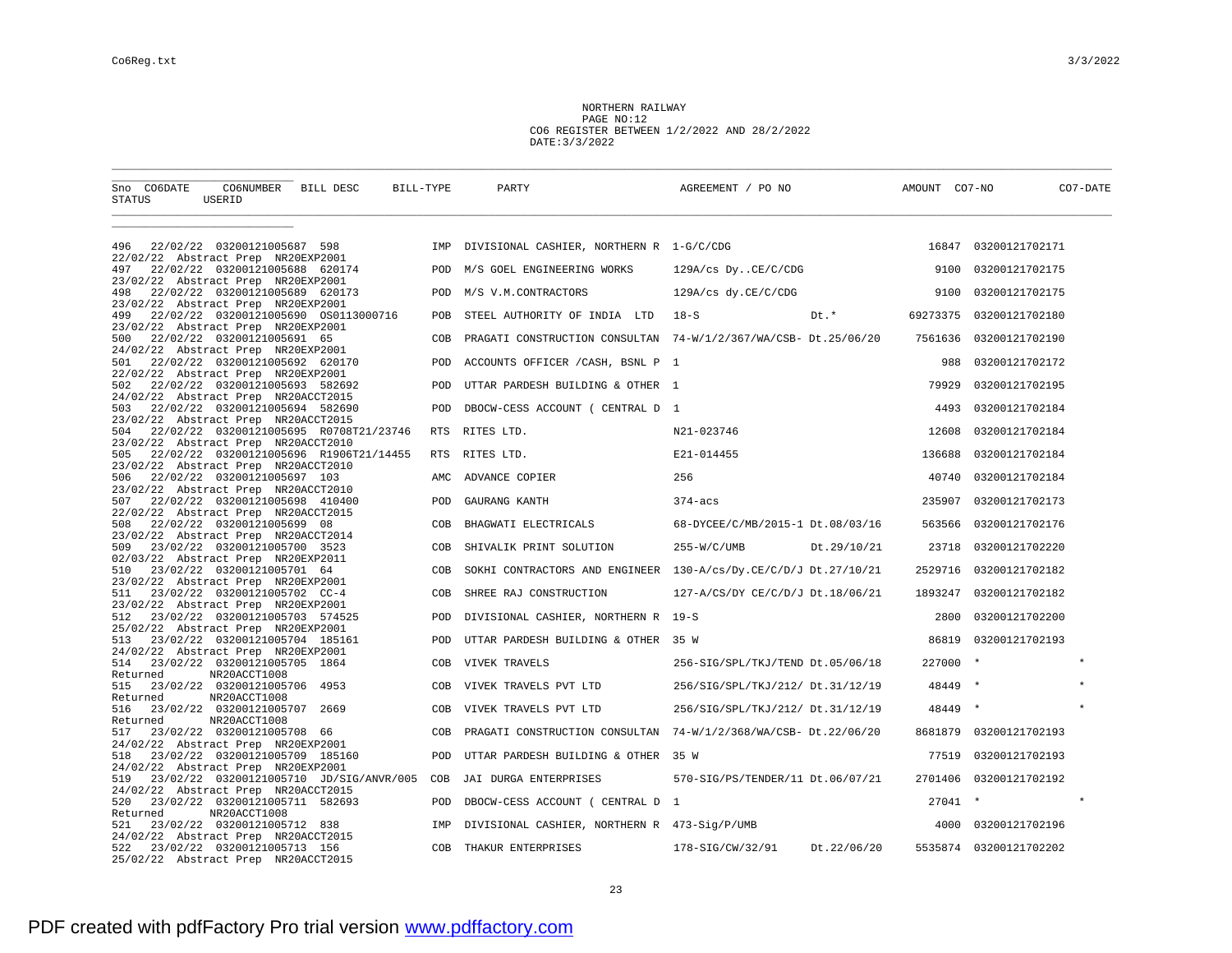| 523 23/02/22 03200121005714 RCC-5             |            | COB KARTHIK MOTORS & CAR RENTAL S 461-Acs-C-Hiring Veh Dt.15/02/21  |                  |             |          | 70087 03200121702187    |
|-----------------------------------------------|------------|---------------------------------------------------------------------|------------------|-------------|----------|-------------------------|
| 24/02/22 Abstract Prep NR20ACCT2002           |            |                                                                     |                  |             |          |                         |
| 23/02/22 03200121005715 39<br>524             |            | POB B.G. SLEEPER WORKS                                              | 03200520000134   | Dt.*        |          | 1394760 03200121702190  |
| 24/02/22 Abstract Prep NR20EXP2001            |            |                                                                     |                  |             |          |                         |
| 23/02/22 03200121005716 05<br>525             |            | POB B.G. SLEEPER WORKS                                              | 03200521000037   | Dt.*        |          | 1721633 03200121702190  |
| 24/02/22 Abstract Prep NR20ACCT1008           |            |                                                                     |                  |             |          |                         |
| 23/02/22 03200121005717 07<br>526             |            | POB B G SLEEPER WORKS-HANUMANGARH                                   | 03200521000038   | Dt.*        |          | 2745685 03200121702190  |
| 24/02/22 Abstract Prep NR20ACCT1008           |            |                                                                     |                  |             |          |                         |
| 23/02/22 03200121005718 32032100642<br>527    | <b>CTP</b> | SAHEEL ENGINEERING WORK                                             | 0320210391000010 |             | 11770    | 03200121702203          |
| 25/02/22 Abstract Prep NR20ACCT2015           |            |                                                                     |                  |             |          |                         |
| 23/02/22 03200121005719 633923<br>528         |            | POD SECY, HBOCWW BOARD, PANCHKULA 1-W/C/TKJ                         |                  |             |          | 43111 03200121702183    |
| 23/02/22 Abstract Prep NR20EXP2001            |            |                                                                     |                  |             |          |                         |
| 529 24/02/22 03200121005720 R0708T21/25678    |            | RTS RITES LTD.                                                      | N21-025678       |             | 17494    | 03200121702210          |
| 25/02/22 Abstract Prep NR20ACCT2005           |            |                                                                     |                  |             |          |                         |
| 530 24/02/22 03200121005721 R0708T21/25690    |            | RTS RITES LTD.                                                      | N21-025690       |             | 27898    | 03200121702210          |
| 25/02/22 Abstract Prep NR20ACCT2005           |            |                                                                     |                  |             |          |                         |
| 24/02/22 03200121005722 R0708T21/25691<br>531 |            | RTS RITES LTD.                                                      | N21-025691       |             | 9318     | 03200121702210          |
| 25/02/22 Abstract Prep NR20ACCT2005           |            |                                                                     |                  |             |          |                         |
| 532 24/02/22 03200121005723 R0708T21/25715    |            | RTS RITES LTD.                                                      | N21-025715       |             | 50950    | 03200121702210          |
| 25/02/22 Abstract Prep NR20ACCT2005           |            |                                                                     |                  |             |          |                         |
| 24/02/22 03200121005724 R0708T21/25590<br>533 |            | RTS RITES LTD.                                                      | N21-025590       |             | 19567    | 03200121702197          |
| 24/02/22 Abstract Prep NR20ACCT2010           |            |                                                                     |                  |             |          |                         |
| 534 24/02/22 03200121005725 PM/21-22/215      |            | COB PUNIA MOHLA CONSTRUCTION COMPA 74-W/1/2/370-A/WA/CS Dt.12/02/21 |                  |             |          | 8365733 03200121702190  |
| 24/02/22 Abstract Prep NR20EXP2001            |            |                                                                     |                  |             |          |                         |
| 24/02/22 03200121005726 AKP/21-22/03<br>535   |            | COB ARUN KUMAR PUSHPDEEP INFRASTRU 37-Acs-Rly. Quarters Dt.10/05/16 |                  |             |          | 12555250 03200121702189 |
| 24/02/22 Abstract Prep NR20EXP2016            |            |                                                                     |                  |             |          |                         |
| 24/02/22 03200121005727 30<br>536             |            | COB SHRI RAJINDER KUMAR                                             | $179-W/C/CDG$    | Dt.31/10/20 |          | 1503809 03200121702188  |
| 24/02/22 Abstract Prep NR20EXP2001            |            |                                                                     |                  |             |          |                         |
| 24/02/22 03200121005728 220201<br>537         |            | COB M.M. SHAWL ENGINEERS & CONT $231-w/c/umb$                       |                  | Dt.22/06/18 |          | 3856943 03200121702216  |
| 28/02/22 Abstract Prep NR20ACCT2015           |            |                                                                     |                  |             |          |                         |
| 538 24/02/22 03200121005729 699108            |            | POD DY. CHIEF ENGINEER/CONST./AMBA 1-Acs                            |                  |             | $5000 *$ | $\star$                 |
| NR20ACCT1008<br>Returned                      |            |                                                                     |                  |             |          |                         |
| 539 24/02/22 03200121005730 Jan-2022          | IMP        | DIVISIONAL CASHIER, NORTHERN R 2021-22                              |                  |             |          | 19988 03200121702200    |
| 25/02/22 Abstract Prep NR20EXP2001            |            |                                                                     |                  |             |          |                         |
| 540 24/02/22 03200121005731 582               | POB        | TAYAL AND CO                                                        | 03200521000070   | Dt.*        | 787060   | 03200121702199          |
| 25/02/22 Abstract Prep NR20EXP2006            |            |                                                                     |                  |             |          |                         |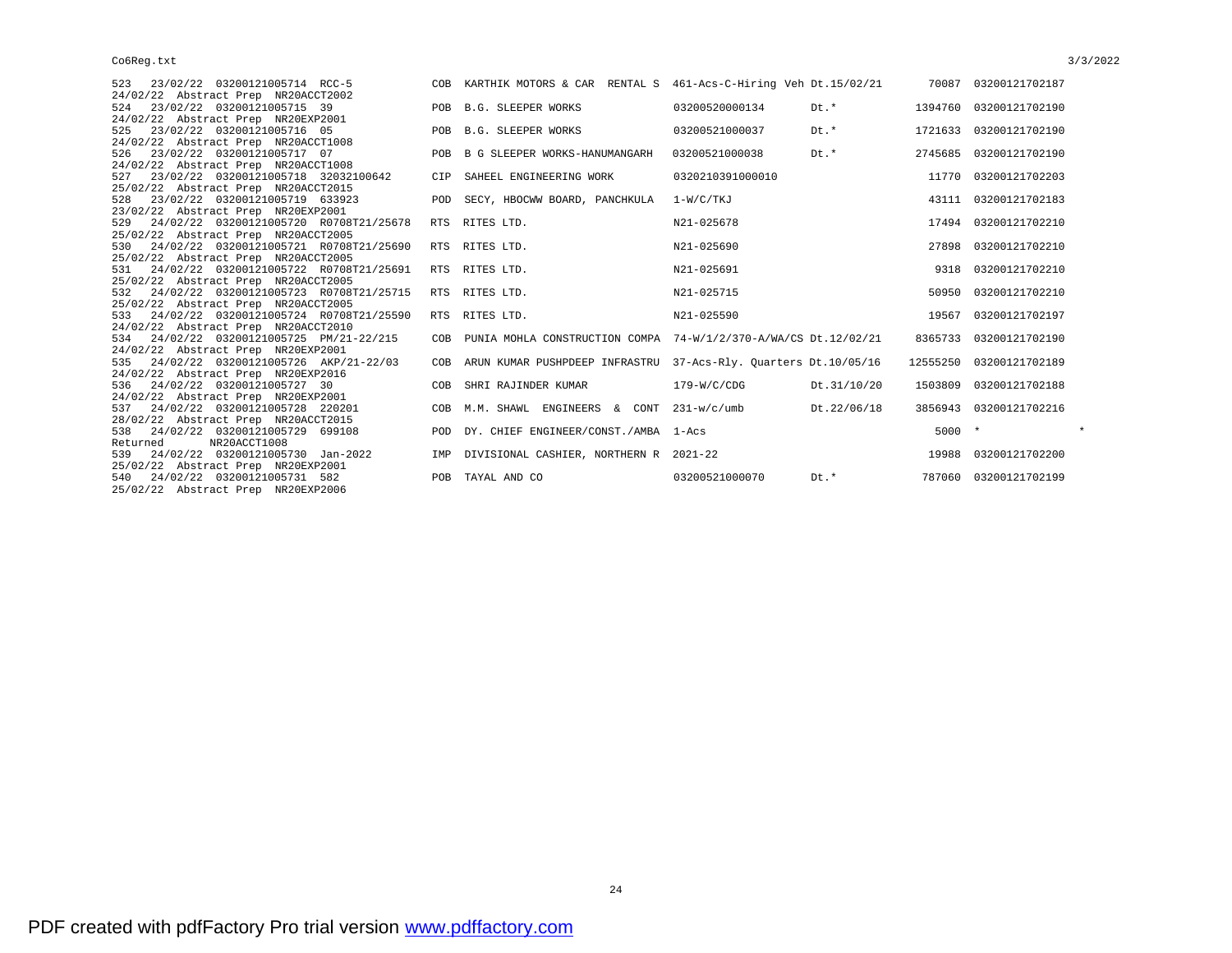NORTHERN RAILWAY PAGE NO:13 CO6 REGISTER BETWEEN 1/2/2022 AND 28/2/2022 DATE:3/3/2022

| CO6NUMBER BILL DESC<br>Sno CO6DATE<br>STATUS<br>USERID                                                             | BILL-TYPE  | PARTY                                               | AGREEMENT / PO NO                |             | AMOUNT CO7-NO |                       | CO7-DATE |
|--------------------------------------------------------------------------------------------------------------------|------------|-----------------------------------------------------|----------------------------------|-------------|---------------|-----------------------|----------|
|                                                                                                                    |            |                                                     |                                  |             |               |                       |          |
| 24/02/22 03200121005732 664<br>541<br>25/02/22 Abstract Prep NR20EXP2006                                           |            | POB TAYAL AND CO                                    | 03200521000070                   | Dt.*        |               | 573244 03200121702199 |          |
| 24/02/22 03200121005733 IT/2021-22/0047 POB<br>542<br>25/02/22 Abstract Prep NR20EXP2006                           |            | TRACK INNOVATIONS (INDIA) PRIV 03200521000040       |                                  | Dt.*        | 409932        | 03200121702199        |          |
| 24/02/22 03200121005734 GIPL/21-22/1481<br>543                                                                     | COB        | GALVANO INDIA PVT. LTD.                             | 388-DY CE/C/MB                   | Dt.31/07/20 | 6772391       | 03200121702191        |          |
| 24/02/22 Abstract Prep NR20EXP2001<br>24/02/22 03200121005735 07/Hiring<br>544                                     | COB        | SIDDHIVINAYAK ENTERPRISES                           | 386-DY CE/C/MB                   | Dt.13/03/20 | 122137        | 03200121702194        |          |
| 24/02/22 Abstract Prep NR20ACCT2004<br>24/02/22 03200121005736 519736<br>545                                       | POD        | <b>ENTERPRISES</b><br>LAMBA                         | 17ELECT/C/T/25/NDLS              |             | 168292        | $\star$               |          |
| NR20EXP2016<br>Returned<br>24/02/22 03200121005737 154/II/2022<br>546                                              | IMP        | DIVISIONAL CASHIER, NORTHERN R 15-ELECT/WK/CSB/G    |                                  |             | 3987          | 03200121702198        |          |
| 25/02/22 Abstract Prep NR20EXP2016<br>24/02/22 03200121005738 11141<br>547                                         | VEL        | STAR WHITE TOURS                                    | 03200521000051                   |             | 57375         | 03200121702199        |          |
| 25/02/22 Abstract Prep NR20EXP2006<br>24/02/22 03200121005739 2783<br>548                                          | IMP        | DIVISIONAL CASHIER, NORTHERN R 1-S                  |                                  |             | 13956         | 03200121702200        |          |
| 25/02/22 Abstract Prep NR20EXP2001<br>24/02/22 03200121005740 441<br>549                                           | POB        | ACE ENTERPRISES-NEW DELHI                           | Dt.*<br>$558 - \text{sig}$       |             | 16700         | 03200121702195        |          |
| 24/02/22 Abstract Prep NR20ACCT2010<br>24/02/22 03200121005741 058<br>550                                          | AMC        | ASIAN TECHNOLOGICAL                                 | $558 - \text{sig}$               |             | 16579         |                       |          |
| Returned<br>NR20ACCT1008<br>24/02/22 03200121005742 158/II/2022<br>551                                             | IMP        | DIVISIONAL CASHIER, NORTHERN R 182/Elect/WK/K. Gate |                                  |             | 6499          | 03200121702198        |          |
| 25/02/22 Abstract Prep NR20EXP2016<br>24/02/22 03200121005743 po 579785<br>552                                     | POD        | MTNL- NEW DELHI                                     | $2 - g$                          |             | 5685          | 03200121702194        |          |
| 24/02/22 Abstract Prep NR20EXP2001<br>24/02/22 03200121005744 Po 579784<br>553                                     | POD        | BSES RAJDHANI POWER LIMITED                         | $2 - g$                          |             | 30600         | 03200121702194        |          |
| 24/02/22 Abstract Prep NR20EXP2001<br>554<br>24/02/22 03200121005745 602635                                        | <b>POD</b> | DIVISIONAL CASHIER, NORTHERN R MISC-1               |                                  |             | 5000          | 03200121702214        |          |
| 28/02/22 Abstract Prep NR20EXP2001<br>25/02/22 03200121005746 JD/MOZ/001<br>555                                    | COB        | JAI DURGA ENTERPRISES                               | 570-SIG-PS-TENDER-11 Dt.17/01/22 |             | 1125386       | 03200121702201        |          |
| 25/02/22 Abstract Prep NR20ACCT2015<br>25/02/22 03200121005747 4838<br>556                                         | IMP        | DIVISIONAL CASHIER, NORTHERN R Gen. imprest jan2022 |                                  |             | 9922          | 03200121702207        |          |
| 25/02/22 Abstract Prep NR20ACCT2015                                                                                |            |                                                     |                                  |             |               |                       |          |
| 557<br>25/02/22 03200121005748 1084<br>28/02/22 Abstract Prep NR20EXP2001                                          | OTH        | INDRAPRASTHA PRAKASHAN                              | 807-E/hindi library/             |             | 9000          | 03200121702211        |          |
| 25/02/22 03200121005749 21-22/HR-09<br>558<br>28/02/22 Abstract Prep NR20ACCT2015                                  | COB        | KRISHNA CONSTRUCTION CO                             | $248-W/C/UMB$                    | Dt.17/10/20 | 11135391      | 03200121702216        |          |
| 559<br>25/02/22 03200121005750 08<br>28/02/22 Abstract Prep NR20EXP2001                                            | POB        | <b>B.G. SLEEPER WORKS</b>                           | 03200521000037                   | Dt.*        | 3202413       | 03200121702212        |          |
| 25/02/22 03200121005751 239<br>560<br>25/02/22 Abstract Prep NR20EXP2016                                           | IMP        | DIVISIONAL CASHIER, NORTHERN R 220-W                |                                  |             | 7495          | 03200121702205        |          |
| 25/02/22 03200121005752 007<br>561<br>25/02/22 Abstract Prep NR20EXP2013                                           | COB        | HOTEL ASHOKA OCEAN DX                               | 520-C/HK/SE Rd                   | Dt.09/08/21 | 287452        | 03200121702206        |          |
| 25/02/22 03200121005753 185159<br>562<br>25/02/22 Abstract Prep NR20ACCT1008                                       | POD        | SWASTIK ASSOCIATES                                  | 101                              |             | 2971107       | 03200121702208        |          |
| 563<br>25/02/22 03200121005754 INV/2021-22/18<br>25/02/22 Abstract Prep NR20EXP2001                                | COB        | M/S. GIRRAJ JI STONE CRUSHERS                       | 144-W/DY.CE/C-II/CDG Dt.19/02/21 |             | 12170714      | 03200121702209        |          |
| 25/02/22 03200121005755 20/2021-22<br>564                                                                          | COB        | SHREE HEMKUND CONTRACTOR                            | $234-W/C/UMB$                    | Dt.14/12/18 | 225341        | 03200121702216        |          |
| 28/02/22 Abstract Prep NR20EXP2011<br>28/02/22 03200121005756 38<br>565                                            | COB        | SURAJ BUILDERS                                      | 74-W/4/1/425/WA/MB               | Dt.19/08/20 | 16434421      | 03200121702215        |          |
| 28/02/22 Abstract Prep NR20EXP2001<br>28/02/22 03200121005757 06/LHS<br>566                                        | COB        | NDID CONSTRUCTION J.V.                              | 378-Dy.CE/C/MB                   | Dt.25/07/19 | 12876707      | 03200121702215        |          |
| 28/02/22 Abstract Prep NR20EXP2001<br>567<br>28/02/22 03200121005758 712902<br>28/02/22 Abstract Prep NR20ACCT2015 | POD        | BSES YAMUNA POWER LTD                               | 181-Elect/Const/Ener             |             | 551170        | 03200121702213        |          |